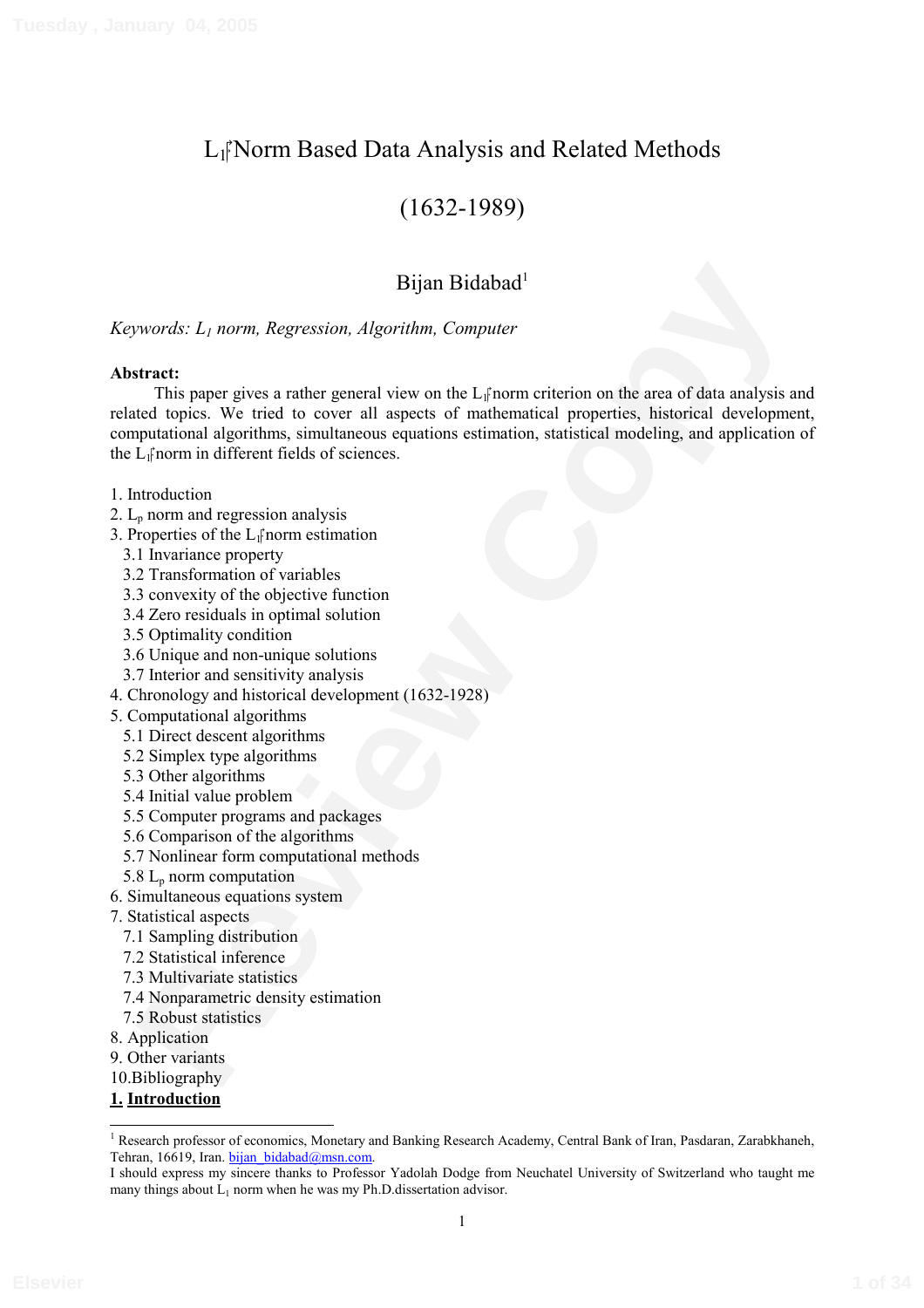Although the  $L_1$ <sup> $\uparrow$ </sup> norm is an old topic in science, but lack of a general book or paper on this subject induced me to gather a relatively complete list of references in this paper. The methods related to L1 norm are very broad and summarizing them is very difficult. However, it has been tried to have a glance on almost all related areas. The sections are designed as separate modules, so that the reader may skip some of the sections without loss of continuity of the subject.

is. Concurated in the other hare and outer incomes o' casuation in as been galaceased of units,<br>antishationy performance of least squares estimators in eratin situations when same product<br>antishationy performance of least While the least squares method of estimation of the regression parameters is the most commonly used procedure, some alternative techniques have received widespread attention in recent years. Conventionally, interest in other methods of estimation has been generated by the unsatisfactory performance of least squares estimators in certain situations when some model assumptions fail to hold or when large correlations exist among the regressors. However, the least squares regression is very far from optimal in many non-Gaussian situations, especially when the errors follow distributions with longer tails. In particular, when the variance of the error is infinite. While intuition may dispel consideration of errors with infinite variance, in many cases, studies have shown that, in fact, certain distributions with infinite variances may be quite appropriate models. An infinite variance means thick tail error distribution with lots of outliers. Of course, observed distributions of economic variables will never display infinite variances. However, the important issue is not that the second moment is actually infinite, but the interdecile range in relation to interquartile range is sufficiently large that one is justified in acting as though the variance is infinite. Even when the majority of the errors in the model follow a normal distribution, it often occurs that a small number of observations are from a different distribution. That is the sample is contaminated with outliers. Since least squares gives a lot of weight to outliers, it becomes extremely sample dependent and it is well known that the performance of this estimator is markedly degraded in this situation. It has been stated that even when errors follow a normal distribution, alternative to least squares may be required; especially if the form of the model is not exactly known or any other specification error exists. Further, least squares is not very satisfactory if the quadratic loss function is not a satisfactory measure of loss. Loss denotes the seriousness of the nonzero prediction error to the investigator, where prediction error is the difference between the predicted and the observed values of the response variable. It has been shown that for certain economic problems least absolute errors gives more satisfactory results than least squares, because the former is less sensitive than the latter to extreme errors, and consequently is resistant to outliers. It should be noted that the least absolute errors estimates have maximum likelihood properties and hence are asymptotically efficient when the errors follow the Laplace distribution.

Although least absolute errors estimator is very old, it has emerged in the literature again and has attracted attention in the last two decades because of unsatisfactory properties of least squares. Now, this method is discussed in the econometrics textbooks such as Kmenta (1986) and Maddala (1977). Many Master's and Ph.D dissertations have been written on this subject in different departments such as Lawson (1961), Burgoyne (1965), Gentleman (1965), Barrodale (1967), Oveson (1968), Lewis (1969), Cline (1970), Hunt (1970), Groucher (1971), Henriksson (1972), Bassett (1973), Forth (1974), Anderson (1975), Ronner (1977), Nyquist (1980), Clarke (1981), Kotiuga (1981), Gonin (1983), Busovaca (1985), Kim ( ), Bidabad (1989a,b) which are more recent (see bibliography for the corresponding departments and universities).

Robust property of this estimator is its advantage to deal with large variance error distributions. Since many economic phenomena such as distribution of personal income, security returns, speculative prices, stock and commodity prices, employment, asset size of business firms, demand equations, interest rate, treasury cash flows, insurance, price expectations, and many other economic variables fall within the category of infinite variance (see, Ganger and Orr (1972), Nyquist and Westlund (1977), Fama (1965), Goldfeld and Quandt (1981), Sharpe (1971)) it is necessary to turn the economists attention to this estimator. There are many other works which confirm the superiority of least absolute to least squares estimator such as interindustry demand analysis of Arrow and Hoffenberg (1959), investment models of Meyer and Glauber (1964), security and portfolios analysis of Sharpe (1971), Danish investment analysis of Kaergard (1987) and so forth.

Many new economic theories weaken the assumption of rationality of human behavior. This relative irrationality is a major source of large variances and outliers in economic data. Therefore the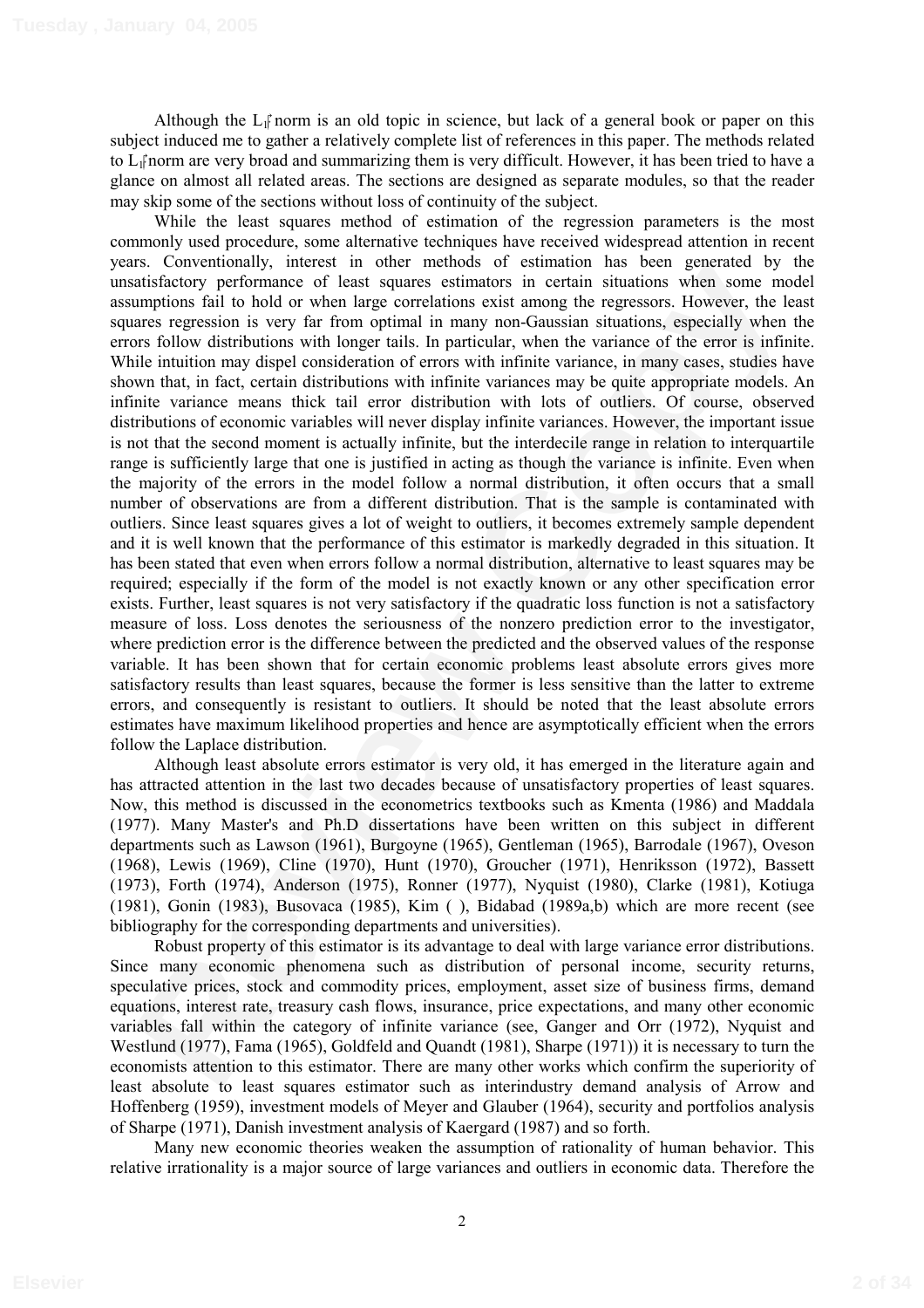least absolute errors estimator becomes a relevant estimator in the cases that rationality is a strong assumption.

Another major application of this estimator is on data with measurement errors. This type of errors makes variances large and forces the observations to locate far from reality which obviously causes outliers. Existence of two important types of measurement errors, sampling and non sampling errors, specifically in countries with poor statistics such as developing countries make this estimator a basic tool of analysis.

**CONSERVANCE CONSERVATION** IN EXERCUTION THE CONSERVATION (THE REVIEW TO THE TRANSFORMATION CONSERVANCE TO THE CONSERVATION (THE REVIEW SOMETHEAP OF THE UNITED THE CONSERVATION CONSERVATION (THE CONSERVATION CONSERVATION Unknown specification errors in regression models because of complexity of human behavior are always occurred in mathematical formulation of human related problems. Specification error occurs whenever formulation of the regression equation or one of the underlying assumptions is incorrect. In this context when any assumption of the underlying theory or the formulation of the model does not hold, a relevant explanatory variable is omitted or an irrelevant one is included, qualitative change of the explanatory variable is disregarded, incorrect mathematical form of the regression is adopted, or incorrect specification of the way in which the disturbance enters the regression equation is used and so on; specification error exits (see also, Kmenta (1986)). Since specification errors are not always clear to researcher, least squares is a poor estimator and other alternatives as least absolute errors estimators become attractive.

Although least absolute errors estimator benefits from optimal properties in many econometric problems, it is not a commonly used tool. This is to some extent due to difficulties of calculus with absolute value functions. When the model is enlarged and equations enter simultaneously, difficulties of computation increase. Another problem with this estimator is that the properties of the solution space is not completely clear and the corresponding closed form of the solution have not been derived yet.

Thus these three important problems of algebraic closed form, computational difficulties and solution space properties are the main obstacles that prevent the regular use of  $L_1$  norm estimator. Any attempt to remove these obstacles are worthy.

### **2. Lp norm and regression analysis**

Given a point  $\mathbf{u}=(u_1,...,u_n)$  in  $\mathbf{R}^n$ , Minkowski norm or  $L_p$  norm can be written as the following expression,

$$
|\mid \mathbf{u} \mid \mid p = d_p(\mathbf{u}, \mathbf{0}) = [\sum_{i=1}^{n} |u_i|^{p}]^{1/p}
$$
\n(1)

When  $p=2$  we are confronted with Euclidian or  $L_2$  norm. Thus, Euclidian distance is a special case of  $L<sub>p</sub>$  distance (see, Ralston and Rabinowitz (1985)).

The following overdetermined system of equations is given,

 $y = \mathbf{X}\mathbf{B} + \mathbf{u}$  (2)

where, **y** is a nx1 vector of dependent variables, **X**, a nxm matrix of independent or explanatory variables with n>m, **ß**, a mx1 vector of unknown parameters and **u** is a nx1 vector of random errors. The problem is to find the unknown vector **ß** such that the estimated value of **y** be close to its observed value. A class of procedures which obtains these estimated values is  $L<sub>p</sub>$  norm minimization criterion (see, Narula (1982)). In this class  $||\mathbf{u}||\mathbf{p}$  is minimized to find the **ß** vector,

$$
\min S = \min |\mathbf{u}| |\mathbf{p} = \min |\mathbf{y} \cdot \mathbf{X}\mathbf{B}| |\mathbf{p} =
$$
\n
$$
\mathbf{B} \qquad \mathbf{B} \qquad \mathbf{B}
$$
\n
$$
\min \left[ \sum |\mathbf{y}_i - \mathbf{x}_i\mathbf{B}|^p \right]^{1/p} = \min \left[ \sum |\mathbf{y}_i - \sum \mathbf{B}_j \mathbf{x}_{ij}|^p \right]^{1/p} =\n \n\mathbf{B} \quad \text{i=1} \qquad \mathbf{B} \quad \text{i=1} \qquad \text{j=1} \qquad \text{n} \qquad \text{m} \qquad \text{m} \qquad \text{m} \qquad \text{m} \qquad \text{n} \qquad \text{m} \qquad \text{n} \qquad \text{n} \qquad \text{n} \qquad \text{n} \qquad \text{n} \qquad \text{n} \qquad \text{n} \qquad \text{n} \qquad \text{n} \qquad \text{n} \qquad \text{n} \qquad \text{n} \qquad \text{n} \qquad \text{n} \qquad \text{n} \qquad \text{n} \qquad \text{n} \qquad \text{n} \qquad \text{n} \qquad \text{n} \qquad \text{n} \qquad \text{n} \qquad \text{n} \qquad \text{n} \qquad \text{n} \qquad \text{n} \qquad \text{n} \qquad \text{n} \qquad \text{n} \qquad \text{n} \qquad \text{n} \qquad \text{n} \qquad \text{n} \qquad \text{n} \qquad \text{n} \qquad \text{n} \qquad \text{n} \qquad \text{n} \qquad \text{n} \qquad \text{n} \qquad \text{n} \qquad \text{n} \qquad \text{n} \qquad \text{n} \qquad \text{n} \qquad \text{n} \qquad \text{n} \qquad \text{n} \qquad \text{n} \qquad \text{n} \qquad \text{n} \qquad \text{n} \qquad \text{n} \qquad \text{n} \qquad \text{n} \qquad \text{n} \qquad \text{n} \qquad \text{n} \qquad \text{n} \qquad \text{n} \qquad \text{n} \qquad \text{n} \qquad \text{n} \qquad \text{n} \qquad \text{n} \qquad \text{n} \qquad \text{n} \qquad \text{n} \qquad \text{n} \qquad \text{n} \qquad \
$$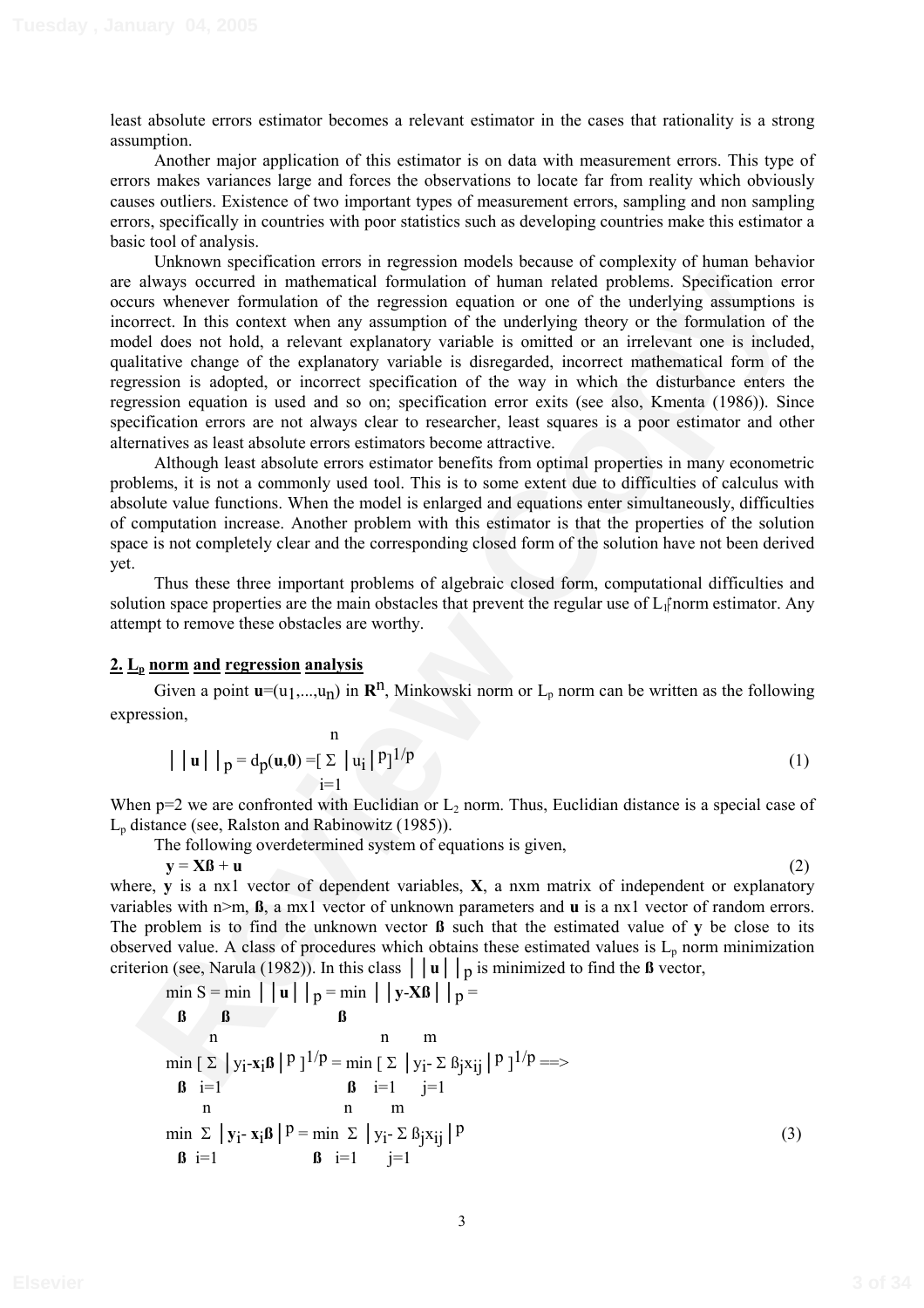where  $y_i$  is the i<sup>th</sup> element of **y** and  $x_i$  is the i<sup>th</sup> row of the matrix **X**. Any value of  $p\epsilon[1,\infty]$  may be used to find **ß** in (3) (see, Money et al (1978a), Rice (1933)), but each value of p is relevant for special types of error distributions. Many authors have investigated this problem (see, Barrodale (1968), Barr et al (1980a,b,c,81a,b), Money et al (1978b,82), Gonin and Money (1985a,b), Sposito and Hand (1980), Sposito and Hand and Skarpness (1983), Sposito (1987b)). However, justification of p comes from the following theorem (see, Kiountouzis (1971), Rice and White (1964), Hogan (1976), Taguchi (1974,78)).

Theorem: If in model (2), **X** is nonstochastic and  $E(\mathbf{u})=0$ ,  $E(\mathbf{u}\mathbf{u}^T)=\sigma^2\mathbf{I}$ , and **u** distributed with  $f(u)=h.\exp(-k|u|)^p$ , where h and k are constants and  $p\in[1,\infty]$ ; then the "best" **ß** with maximum likelihood properties is a vector which comes from minimization of (3).

corem: If in model (2), **X** is nonstochastic and  $E(u)=0$ ,  $E(uu^{-1})=e^u t$ , and **u** distributed with<br>this<br>copying [u] P), where h and k are constants and papi  $x(z)$ ; then the "best" **B** with maximum<br>Cordinary and papi  $x(z)$ . Certain values of p have particular importances (see, Box and Tiao (1962), Theil (1965), Anscombe (1967), Zeckhauser and Thompson (1970), Blattberg and Sargent (1971), Kadiyala (1972), Maddala (1977)).  $L_{n}$  norm minimization of (3) is called Tchebyshev or uniform norm minimization or minimum maximum deviations and has the maximum likelihood properties when u has a uniform probability distribution function. When p=2 we are confronted with least squares method. In this case if the errors distribution is normal it is the best unbiased estimator (see, Anderson (1962), Theil (1971)). When  $p=1$ , we have  $L_1$  norm or Gershgorin norm minimization problem. It is also called least or minimum sum of absolute errors (MSAE, LSAE), minimum or least absolute deviations, errors, residuals, or values (MAD, MAE, MAR, MAV, LAD, LAE, LAR, LAV), L<sub>i</sub><sup>t</sup>norm fit, approximation, regression or estimation.

Harter (1974a,b,75a,b,c,76) monumental papers provide a chronology of works on nearly all the estimators which includes  $L_1$  norm estimation too. A concise review of data analysis based on the  $L_1$  $\overline{\phantom{a}}$ norm is presented by Dodge (1987) and a brief discussion is given by Gentle (1977) too. Narula and Wellington (1982) and Narula (1987) give a brief and concise presentation of  $L_f$  norm regression. Blattberg and Sargent (1971) show that if the errors of the regression follow the second law of Laplace (two- tailed exponential distribution) with probability density function

 $f(u)=(1/2\theta) \exp(-\left|u\right|/\theta)$  (4)

where var(u)= $2\theta^2$ , then L<sub>I</sub><sup> $\uparrow$ </sup>norm minimization leads to maximum likelihood estimator.

## **3. Properties of the L1# #norm estimation**

Similar to other criteria, the  $L_1$  norm estimation has its own properties which are essential in computational and statistical viewpoints. The more important properties are as follows.

### **3.1 Invariance property**

An estimator  $\mathbf{B}^{\wedge}(\mathbf{y}, \mathbf{X})$  of population parameter **ß** is invariant if,

 $\mathbf{B}^{\wedge}(\mathbf{\theta y}, \mathbf{X}) = \mathbf{\theta B}^{\wedge}(\mathbf{y}, \mathbf{X}), \qquad \mathbf{\theta \varepsilon}[0, \infty)$  $[0,\infty)$  (5)

Gentle and Sposito (1976), Koenker and Bassett (1978) have proved that the  $L_p$  norm estimator of **ß** is invariant when the regression model is linear. The  $L<sub>p</sub>$  norm estimator is not invariant for general nonlinear models. The invariance property is the homogeneity of degree one of the **ß**^ solution function.

## **3.2 Transformation of variables**

If  $\theta \in \mathbb{R}^m$ , by transforming **y** to **y**+**X** $\theta$  the optimal value of  $\beta$ <sup> $\land$ </sup> will increase by  $\theta$ , (see, Koenker and Bassett (1978));

$$
\mathbf{B}^{\wedge}(\mathbf{y}+\mathbf{X}\mathbf{\theta},\mathbf{X}) = \mathbf{B}^{\wedge}(\mathbf{y},\mathbf{X}) + \mathbf{\theta} \tag{6}
$$

If **A** is a mxm nonsingular matrix, transformation of **X** to **XA** premultiplies optimal **ß**^ by inverse of **A** (see, Taylor (1974), Koenker and Bassett (1978), Bassett and Koenker (1978)).

$$
\mathbf{B}^{\wedge}(\mathbf{y}, \mathbf{X}\mathbf{A}) = \mathbf{A}^{-1}\mathbf{B}^{\wedge}(\mathbf{y}, \mathbf{X})
$$
(7)

## **3.3 convexity of the objective function**

To show the convexity of S in (3), suppose  $m=1$ ; the objective function (3) reduces to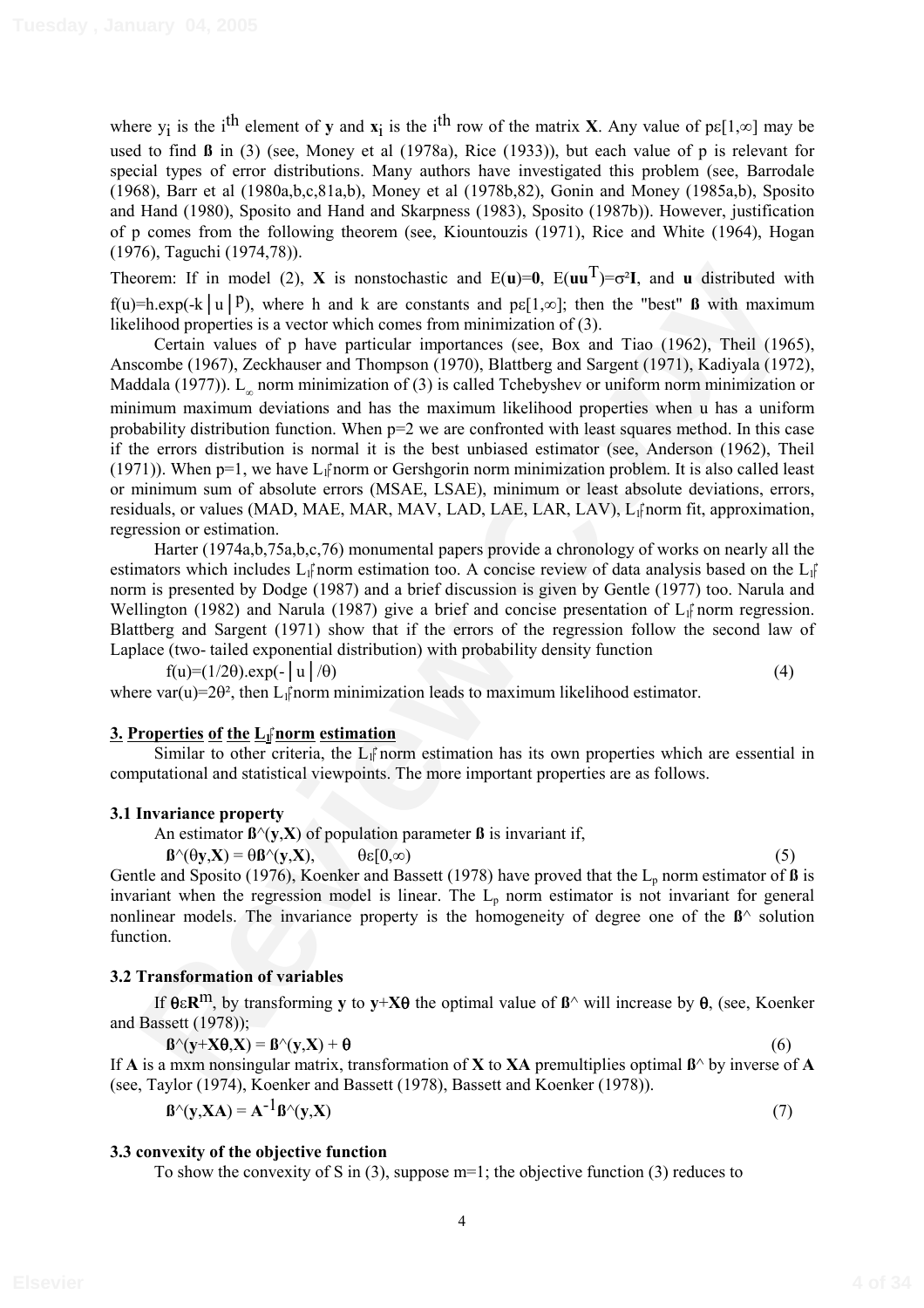$$
S = \sum_{i=1}^{n} |y_i - B_1 x_{i1}| = \sum_{i=1}^{n} S_i
$$
 (8)

where  $S_i = |y_i - \beta_1 x_{i1}|$ . If we plot  $S_i$  as a function of  $\beta_1$  then we will have a broken line in Sx $\beta_1$  plane and its function value is zero at  $B_{i1}=y_i/x_{i1}$ . The slope of the half-lines to the left and right of  $B_{i1}$  are  $-|x_{i1}|$  and  $|x_{i1}|$  respectively. So, S<sub>i</sub>'s are all convex and hence their sum S is also convex with slope at any  $\beta_1$  equal to the sum of the slopes of the S<sub>i</sub>'s at that value of  $\beta_1$  (see, Karst (1958), Taylor  $(1974)$ .

Consider now (3) when m=2,

$$
S = \sum_{i=1}^{n} |y_i - B_1 x_i| - B_2 x_i \geq 1 = \sum_{i=1}^{n} S_i
$$
 (9)

74).<br>
Consider now (3) when m=2,<br>  $S = \sum_{j=1}^{n} y_j + \beta_1 y_k + 2y_k = \sum_{j=1}^{n} \sum_{k=1}^{n}$  (9)<br>
Consider now (3) when m=2,<br>  $S = \sum_{i=1}^{n} y_i - \beta_1 y_k + 2y_k = 1$ .  $\sum_{i=1}^{n} y_i - \beta_1 y_k + 2y_k = 1$ .  $\sum_{i=1}^{n} (y_i - \beta_1 y_k + 2y_k) = 1$ .<br>  $\sum_{i=$ Where  $S_i = \vert y_i - \beta_1 x_i \vert - \beta_2 x_i \vert$ . We may plot  $S_i$  as a function of  $\beta_1$  and  $\beta_2$ . Every  $S_i$  is composed of two half planes in  $SxB_1xB_2$  space that intersect in the  $B_1xB_2$  plane. Thus  $S_i$  is convex downward which its minimum locates on the intersection of the two half-planes. Since S<sub>i</sub>'s are all convex, their sum S surface is convex too. Extension to m independent variables is straightforward. In this case each S<sub>i</sub> consists of two m dimensional half- hyperplanes in  $SxB_1x...xB_m$  space intersecting in the  $B_1x...xB_m$  hyperplane, and as before is convex in the opposite direction of the S axis. S, which is the sum of all these half-hyperplanes forms a polyhedronal hypersurface which is convex too.

#### **3.4 Zero residuals in optimal solution**

 $L_1$  norm regression hyperplane always passes through r of thy n data points, where r is rank of the **X** matrix. Usually **X** is of full rank and thus r is equal to m. So, for number of parameters there exist zero residuals for the minimal solution of (3). This implies that  $L_1$  norm regression hyperplane must pass through m observation points (see, Karst (1959), Taylor (1974), Money et al (1978), Appa and Smith (1973), Gentle and Sposito and Kennedy (1977)).

This phenomenon is because of the polyhedronal shape of the S. It is obvious that the minimum solution occurs on at least one of the corners of S, and the corners of S are the loci of changes in slopes of the polygonal hypersurface. Note that these corners and also edges of S will be above the intersections of m subset of the following n hyperplanes.

$$
\begin{array}{ll}\nm\\
y_i - \sum \beta_j x_{ij} = 0 & i \epsilon \{1, ..., n\} \\
j = 1\n\end{array} \tag{10}
$$

Since each of these hyperplanes corresponds to a particular m subset of observations, there will be m observations that lie on the regression hyperplane (see, Taylor (1974)).

#### **3.5 Optimality condition**

 This condition is derived from the Kuhn-Tucker necessary condition of nonlinear programming and proved by Gonin and Monpy (1987b) and Charalambous (1979). Define  $A = \{i \mid y_i - x_i \mathbf{B}^* = 0\}$  and  $I = \{i \mid y_i - x_i \boldsymbol{B}^* \neq 0\}$ ; in linear  $L_1$  norm regression, a necessary and sufficient condition for  $\boldsymbol{B}^*$  to be a global L<sub>1</sub> $\beta$  norm solution is the existence of multipliers  $\alpha_i \epsilon [-1,1]$  such that:

$$
\sum \alpha_i x_i + \sum \text{sgn}(y_i - x_i \beta^*) x_i = 0
$$
\n
$$
\text{i} \in A \qquad \text{if} \qquad (11)
$$

(see also, El-Attar and Vidyasagar and Dutta (1976). Appa and Smith (1973) showed that this solution is a hyperplane such that:

$$
|n^+ - n^-| \le m \tag{12}
$$

where  $n^+$  and  $n^-$  are the number of observations above and below the regression hyperplane respectively.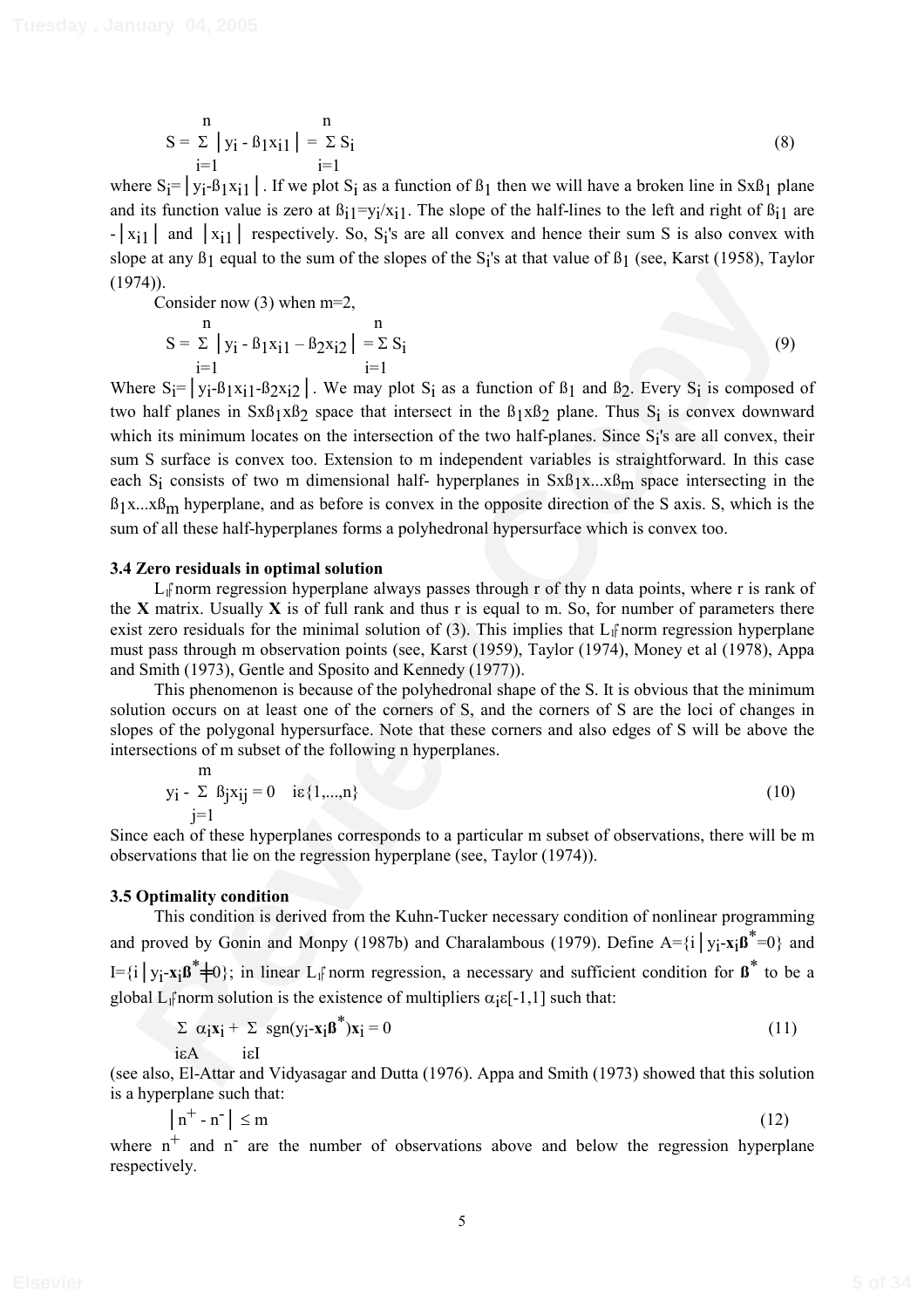#### **3.6 Unique and non-unique qolutions**

 Since S is a convex polyhedronal hypersurface, it always has a minimum. This solution is often unique. Sometimes the shape of S is such that a line or a closed polygon or polyhedron or hyperpolyhedron segment of S is parallel to  $\beta_1 x \dots x \beta_m$  hyperplane. On this case the  $L_1$  norm regression parameters are not unique and infinite points of the mentioned hyperpolyhedron are all solutions (see, Moroney (1961), Sielken and Hartley (1973), Taylor (1974), Farebrother (1985), Sposito (1982), Harter (1977)).

### **3.7 Interior and sensitivity analysis**

**Interior and sensitivity analysis**<br>
Narula and Wellington (1985) Showed that the L<sub>if</sub> norm estimates may not be affected by<br>
Narula and Wellington (1985) Showed that the Li<sub>f</sub> norm estimated values of the regression<br>
ha Narula and Wellington (1985) Showed that the  $L_1$  norm estimates may not be affected by certain data points. Thus deleting those points does not change the estimated values of the regression parameters. In another discussion, they called sensitivity of  $L_1$  norm estimates, determined the amounts by which the value of response variable yi can be changed before the parameters estimates are affected. Specifically, if value of yi increases or decreases without changing the sign of ui, the solution of the parameters will not change (see, Gauss (1809), Farebrother (1987b)).

For topology of  $L_i$  norm approximation and its properties see Kripke and Rivlin (1965), Vajda (1987), Hromadka II et al (1987). Other properties of the  $L_1$  norm regression are discussed by Gentle and Kennedy and Sposito (1976,77), Assouad (1977), Sposito and Kennedy and Gentle (1980), Bassett (1987,88a,b).

### **4. Chronology and historical development (1632-1928)**

The origin of  $L_{\parallel}$  norm estimation may be traced back to Galilei (1632). In determining the position of a newly discovered star, he proposed the least possible correction in order to obtain a reliable result (see, Ronchetti (1987) for some direct quotations). Boscovich (1757) for the first time formulated and applied the minimum sum of absolute errors for obtaining the best fitting line given three or more pairs of observations for a simple two variable regression model. He also restricts the line to pass through the means of the observation points. That is,

$$
\min_{\beta_0, \beta_1} : \sum_{i=1}^{n} |y_i - \beta_0 - \beta_1 x_{i1}|
$$
  

$$
\sum_{i=1}^{n} (y_i - \beta_0 - \beta_1 x_{i1}) = 0
$$
  
(13)

Boscovich (1760) gives a simple geometrical solution to his previous suggestion. This paper has been discussed by Eisenhart (1961) and Sheynin (1973). In a manuscript Boscovich poses the problem to Simpson and Simpson gives an analytical solution to the problem (see, Stigler (1984)).

Laplace (1773) provides an algebraic formulation of an algorithm for the  $L_1$  norm regression line which passes through the centroid of observations. In Laplace (1779), extension of  $L_1$  norm regression to observations with different weights has also been discussed. Prony (1804) gives a geometric interpretation of Laplace's (1779) method and compares it with other methods through an example. Svanberg (1805) applies Laplace's method in determining a meridian arc and Von Lindenau (1806) uses this method in determination of the elliptic meridian.

Gauss (1809) suggests the minimization of sum of absolute errors without constraint. He concludes that this criterion necessarily sets m of the residuals equal to zero, where m is number of parameters and further, the solution obtained by this method is not changed if the value of dependent variable is increased or decreased without changing the sign of the residual. This conclusion, is recently discussed by Narula and Wellington (1985) which explained in previous section under the subject of interior and sensitivity analysis. He also noted that Boscovich or Laplace estimators which minimize the sum of absolute residuals with zero sum of residuals constraint, necessarily set m-1 of the residuals equal to zero (see, Stigler (1981), Farebrother (1987b)).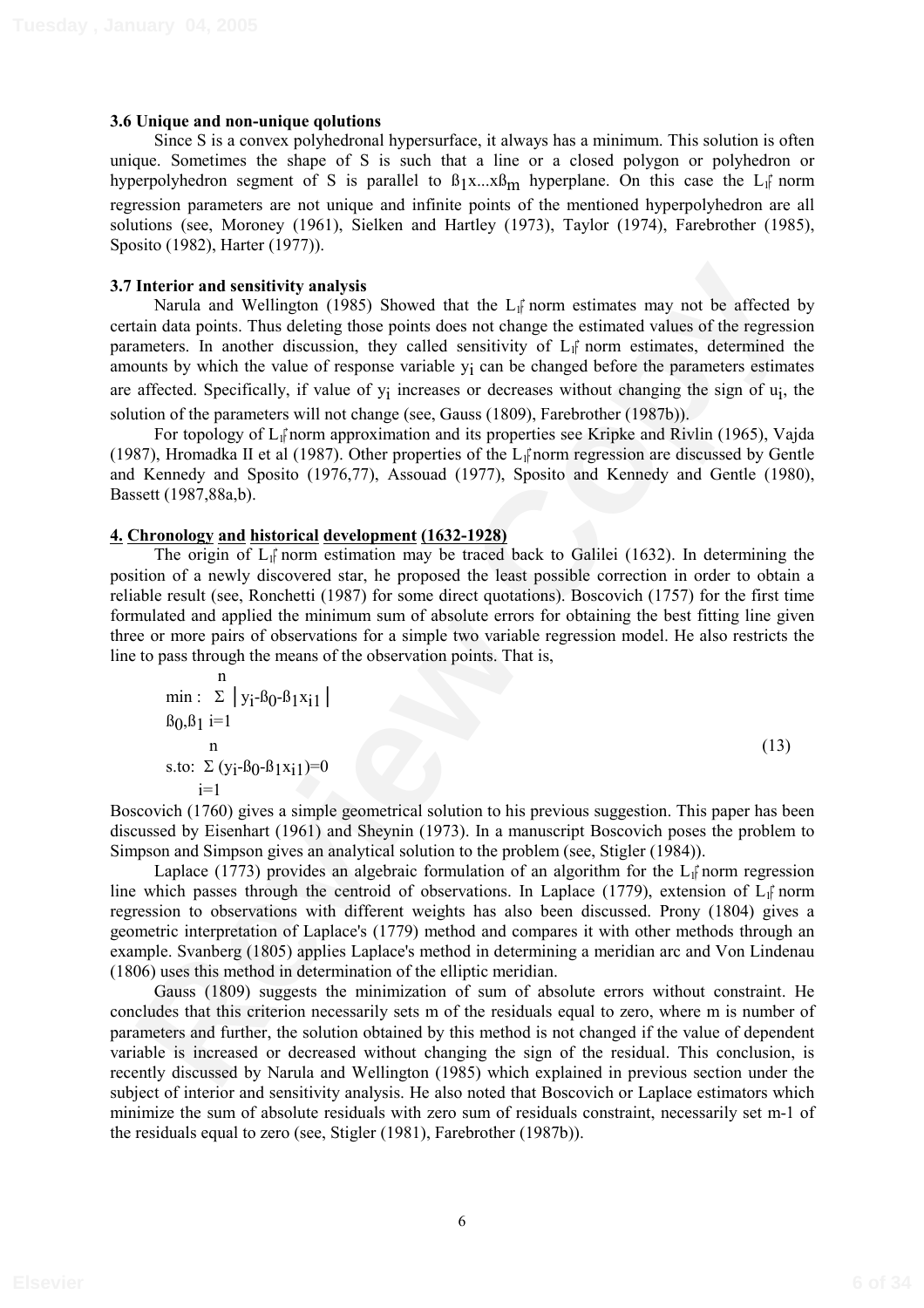Mathieu (1816) used Laplace's method to compute the eccentricity of the earth. Van Beeck-Calkoen (1816) advocates the using of the least absolute values criterion in fitting curvilinear equation obtained by using powers of the independent variable.

Laplace (1818) adapted Boscovich's criterion again and gave an algebraic procedure (see, Farebrother (1987b)). Let  $x_1$ <sup>\*</sup> and  $y$ <sup>\*</sup> be the means of  $x_{i1}$  and  $y_i$  then,

$$
\beta_0 = y^* - \beta_1 x_1^* \tag{14}
$$

Value of  $\beta_1$  is found by,

min: 
$$
S = \sum_{i=1}^{n} |y_i - \beta_1 x_i|
$$
 (15)  
\n $\beta_1$  i=1

where,  $x_{i1}$ ~ and  $y_i$ ~ are deviations of  $x_{i1}$  and  $y_i$  from these means respectively. By rearranging the observations in descending order of  $y_i \sim x_i$  values, Laplace notes that S is infinite when  $\beta_1$  is infinite and decreases as  $\beta_1$  is reduced.  $\beta_1$  reaches the critical value  $y_t \sim x_t1$ ~ when it again begins to increase. This critical value of  $\beta_1$  is determined when,

$$
\sum_{i=1}^{t-1} |x_{i1} \sim| < \frac{1}{2} \sum_{i=1}^{n} |x_{i1} \sim| \leq \sum_{i=1}^{t} |x_{i1} \sim|
$$
\n
$$
\tag{16}
$$

This procedure to find a1 is called weighted median, and has been used in many other algorithms such as Rhodes (1930), Singleton (1940), Karst (1958), Bloomfield and Steiger (1980), Bidabad (1987a,b,88a,b) later. Bidabad (1987a,b,88a,b) derives the condition (16) via discrete differentiation method.

Fourier (1824) formulates least absolute residuals regression as what we would now call linear programming; that is minimization of a linear objective function subject to linear inequality constraints.

nim:  $S = \frac{1}{2} |y_1 - \frac{1}{2} |x_2 - \frac{1}{2} |x_1 - \frac{1}{2} |x_1 - \frac{1}{2} |x_1 - \frac{1}{2} |x_1 - \frac{1}{2} |x_1 - \frac{1}{2} |x_1 - \frac{1}{2} |x_1 - \frac{1}{2} |x_1 - \frac{1}{2} |x_1 - \frac{1}{2} |x_1 - \frac{1}{2} |x_1 - \frac{1}{2} |x_1 - \frac{1}{2} |x_1 - \frac{1}{2} |x_1 - \frac{1}{2} |x_1 - \frac{1}{2} |x$ Edgeworth (1883) presents a philosophical discussion on differences between minimizing mean square errors and mean absolute errors. Edgeworth (1887a,b) proposed a simple method for choosing the regression parameters. By fixing m-1 of the parameters, he used Laplace's procedure to determine the optimal value of the remaining parameter. Repeating this operation for a range of values for m-1 fixed parameters he obtained a set of results for each of m possible choices of the free parameters. Edgeworth drops the restriction of passing through the centroid of data. Turner (1887) discusses the problem of non unique solutions under the least absolute error criterion as a graphical variant of Edgeworth (1887a) as a possible drawback to the method. Edgeworth (1888) replies to Turner's criticism by proposing a second method for choosing the two parameters of least absolute error regression of a simple linear model which makes no use of the median loci of his first method. Edgeworth, in this paper, followed Turner's suggestion for graphical analysis of steps to reach the minimum solution.

Before referring to double median method of Edgeworth (1923), it should be noted that Bowley (1902) completes the Edgeworth's (1902) paper by a variant of double median method which presented after him by Edgeworth (1923). This variant ignores the weights attached to errors.

Edgeworth (1923) discussed the more general problem of estimating the simple linear regression parameters by minimizing the weighted sum of the absolute residuals. He restates the rationale for the method and illustrates its usage through several examples. He also considers the non unique solution problem. His contribution is called double median method.

Estienne (1926-28) proposes replacing the classical theory of errors of data based on least squares with what he calls a rational theory based on the least absolute residual procedure. Bowley (1928) summarizes the Edgeworth's contributions to mathematical statistics which includes his work on  $L_1$ f norm regression. Dufton (1928) also gives a graphical method of fitting a regression line.

Farebrother (1987b) summarizes the important contributions to  $L_1$  norm regression for the period of 1793-1930. For more references see also Crocker (1969), Harter (1974a,b,75a,b,c,76), Dielman (1984).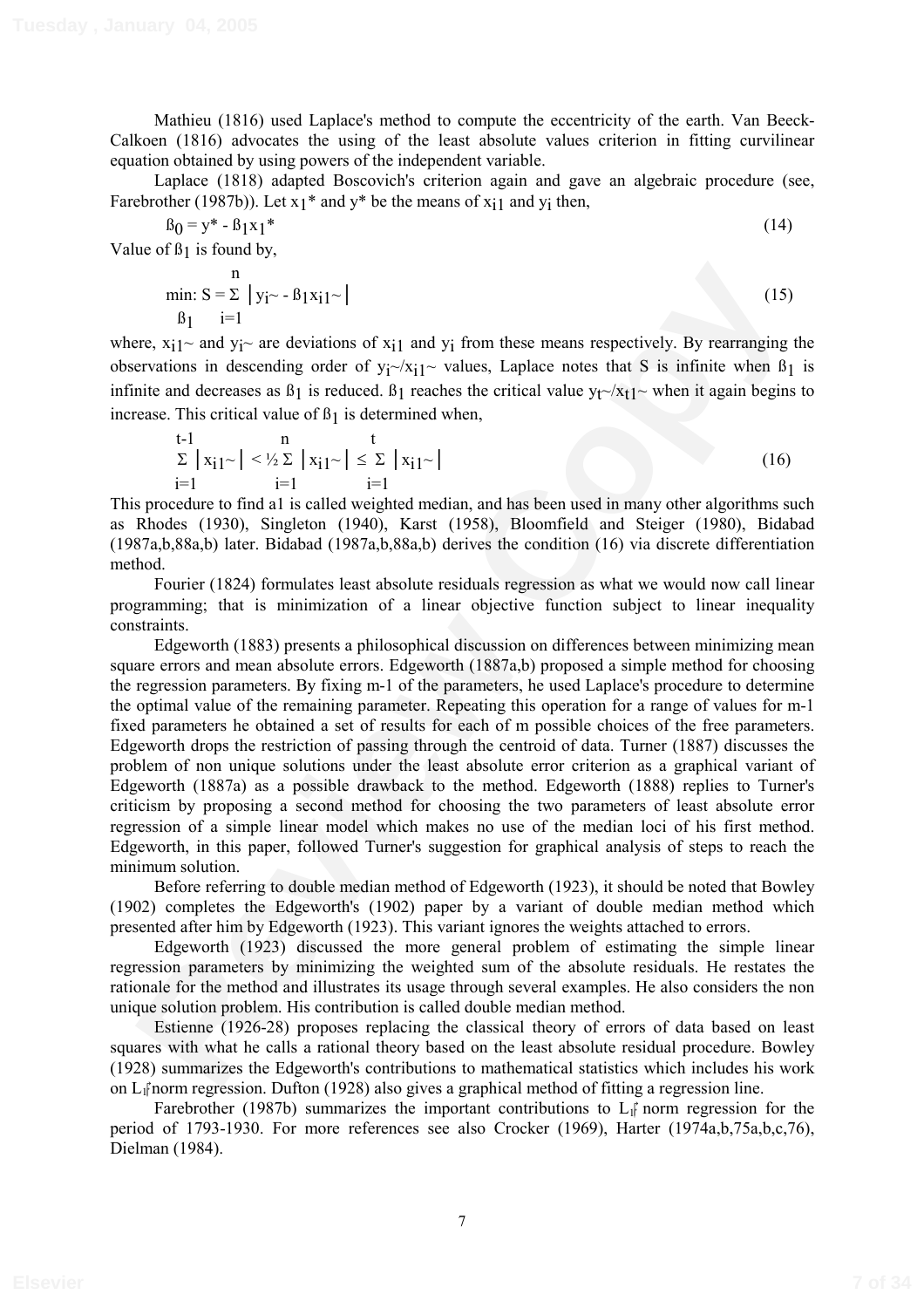Up to 1928, all algorithms had been proposed for simple linear regression. Though some of them use algebraic propositions, are not so organized to handle multiple  $L_1$  norm regression problem. In the next section we will discuss the more elaborated computational methods for simple and multiple L<sub>I</sub> norm regressions not in a chronological sense; because many digressions have been occurred. We may denote the period of after 1928 the time of modern algorithms in the subject of  $L_1$ <sup>n</sup>  $\overline{\phantom{a}}$ norm regression.

## **5. Computational augorithms**

Although, a closed form of the solution of  $L_1$  norm regression has not been derived yet, many algorithms have been proposed to minimize its objective function (see, Cheney (1966), Chambers (1977), Dielman and Pfaffenberger (1982,84)). Generally, we can classify all  $L_{\parallel}$  norm algorithms in three major categories as, direct descent algorithms, simplex type algorithms and other algorithms which will be discussed in the following sections sequentially.

## **5.1 Direct descent alborithms**

The essence of the algorithms which fall within this category is finding an steep path to descend down the polyhedron of the  $L_1$ <sup> $\uparrow$ </sup> norm regression objective function. Although the Laplace's method (explained herein before) is a special type of direct descent algorithms; origin of this procedure in the area of  $L_1$  norm can be traced back to the algorithms of Edgeworth which were explained in the previous section.

Rhodes (1930) found Edgeworth's graphical solution laborious, therefore, he suggested an alternative method for general linear model which may be summarized as follows (see, Farebrother (1987b)). Suppose, we have n equations with m<n unknown parameters. To find  $L_f$  norm solution of this overdetermined system of equations he tries to reduce the m parameter model to a weighted median one parameter problem by solving m-1 of n equations (see also Bidabad (1989a,b)). Rhodes (1930) explained his algorithm by an example and did not give any proof for convergence. Bruen (1938) reviews the L<sub>I</sub> $\gamma$  norm regression methods presented by earlier authors. He also compares L<sub>I</sub> $\gamma$ <sub>L<sub>2</sub></sub> and  $L_{\infty}$  norms regressions.

Singleton (1940) applied Cauchy's steepest descent method (see, Panik (1976)) for the general linear  $L_{\parallel}$  norm regression. In this paper a geometrical interpretation of gradient on  $L_{\parallel}$  norm polyhedron and some theorems about existence and uniqueness of solution and convexity property all were given. This paper has not been clearly written, for discussion of the algorithm see Bidabad (1989a,b).

Bejar (1956,57) focuses on consideration of residuals rather than on the vector of parameters. He puts forth a procedure with the essence of Rhodes (1930). However, he is concerned with two and three parameter linear models.

**Examplementation** angular many and Europhon and Europhian and the solution of L<sub>a</sub>fform regression has not been derived yet, many Although, a chessed to minimize its objective function (see, Chence) (1966), Chambers and t Karst (1958) gives an expository paper for one and two parameter regression models. In his paper, Karst without referring to previous literature actually reaches to the Laplace proposition to solve the one parameter restricted linear model and for the two parameter model, he proposed an algorithm similar to that of Rhodes (1930). His viewpoint is both geometrical and algebraic and no proof of convergence for his iterative method is offered. Sadovski (1974) uses a simple "bubble sort" procedure and implements Karst algorithm in Fortran. Sposito (1976) pointed out that the Sadovski's program may not converge in general. Sposito and Smith (1976) offered another algorithm to remove this problem. Farebrother (1987c) recodes Sadovski's implementation in Pascal language with some improvement such as applying "straight insert sort".

Usow (1967b) presents an algorithm for  $L_1$  norm approximation for discrete data and proves that it converges in a finite number of steps. A similar algorithm on  $L_1$  norm approximation for continuous data is given by Usow (1967a). The Usow's algorithm is to descend on the convex polytope from vertex to vertex along connecting edges of the polytope in such a way that certain intermediate vertices are by-passed. This descent continues until the lowest vertex is reached. (see also, Abdelmalek (1974), Bidabad (1989a,b)).

Relation of this algorithm with simplex method has been discussed by Abdelmalek (1974). He shows that Usow's algorithm is completely equivalent to a dual simplex algorithm applied to a linear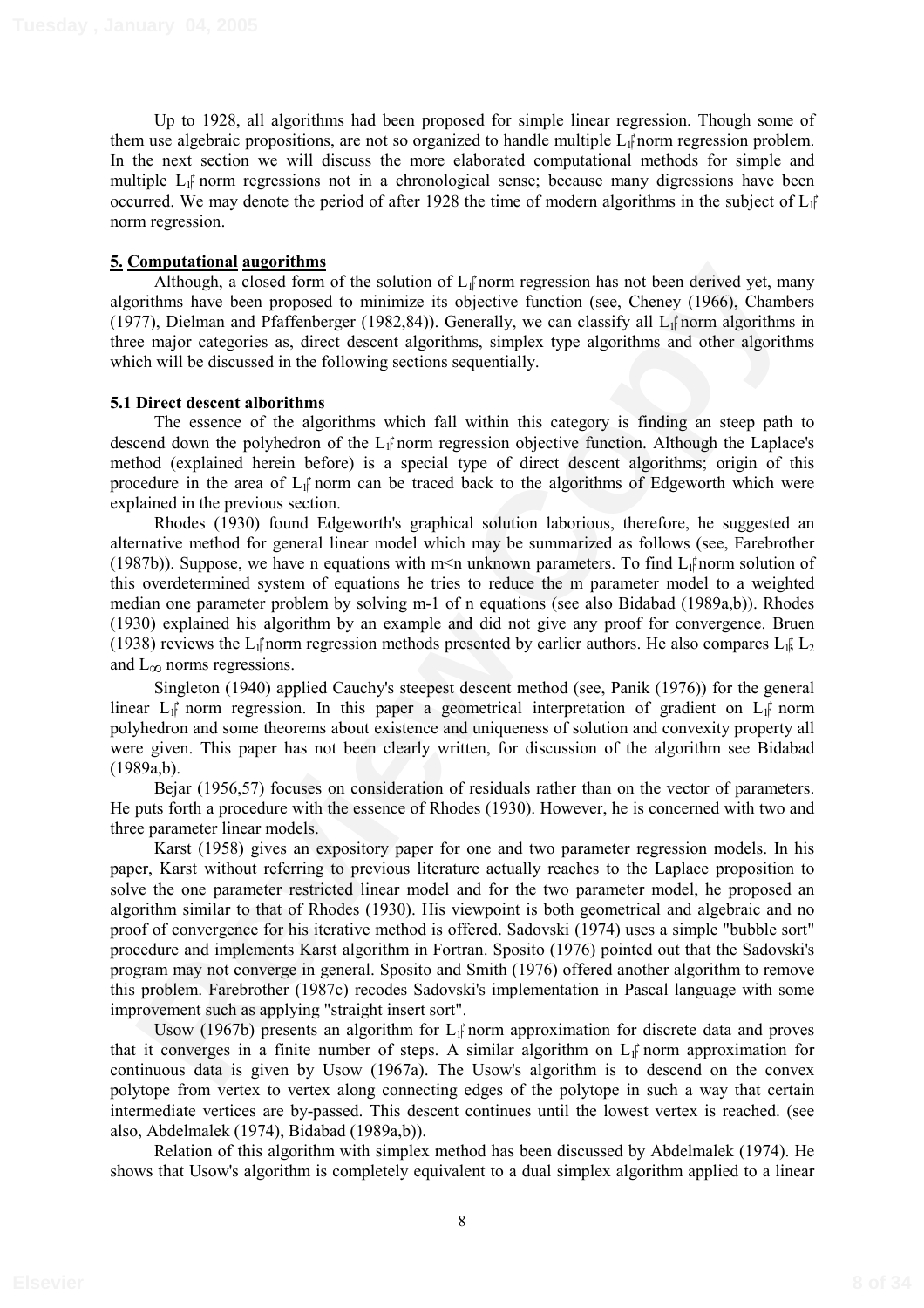programming model with nonnegative bounded variables, and one iteration in the former is equivalent to one or more iterations in the latter. Bloomfield and Steiger (1980) devise an efficient algorithm based on the proposition of Usow explained above.

Sharpe (1971) by applying the  $L_1$ <sup>\*</sup> norm regression to portfolio and its rate of return, gives an algorithm for the two parameter linear regression model it must be possible to assign half of the points above and half below the regression line (see also Bidabad (1989a,b)).

Rao and Srinivasan (1972) interpret Sharpe's procedure as the solution of parametric dual linear programming formulation of the problem. They give an alternate and about equally efficient procedure for solving the same problem. Brown (1980) gives a distinct but similar approach to those of Edgeworth (1923) and Sharpe (1971). He emphasizes on the median properties of the estimator. The similarity comes from graphical approach of the three authors. Kawara (1979) also develops a graphical method for the simple regression model.

graduate contained to the robing the relationship of the proposition is the proposition of the proposition of the proposition of the relationship of the sympath to those significative of the properties of the entire propos Bartels and Conn and Sinclair (1978) apply the method of Conn (1976) to the  $L_1$  norm solution of overdetermined linear system. Their approach is minimization technique for piecewise differentiable functions (see also Bidabad (1989a,b)). This algorithm has also been modified for the case of degeneracy (see also, Bartels and Conn and Sinclair (1976)). Bartels and Conn (1977) showed that how  $L_1$  norm, restricted  $L_1$  norm,  $L_\infty$  norm regressions and general linear programming can all be easily expressed as a piecewise linear minimization problem. By some simplifications this algorithm corresponds precisely to the algorithm proposed by Bartels and Conn and Sinclair (1978). The contribution of this paper is putting a wide class of problems in the mould of two algorithms mentioned above. The techniques are easily extended to the models with norm restrictions (see also Bidabad (1989a,b)).

Bloomfield and Steiger (1980) proposed a descent method for the  $L_1$  norm multiple regression. Their algorithm is also explained in Bloomfield and Steiger (1983). In some steps this algorithm is related to that of Singleton (1940) and Usow (1967b). The basis of this method is to search for a set of m observations which locate on the optimal  $L_1$  norm regression. This set is found iteratively by successive improvement. In each iteration one point from the current set is identified as a good prospect for deletion. This point is then replaced by the best alternative. The novel features of this method are in an efficient procedure for finding the optimal replacement and a heuristic method for identifying the point to be deleted from the pivot (see also Bidabad (1989a,b)). In this paper relationship of this algorithm to linear programming is also discussed.

Seneta and Steiger (1984) proposed an algorithm for  $L_1$ <sup>†</sup> norm solution of slightly overdetermined system of equations. Their proposition is based on the above algorithm of Bloomfield and Steiger. It is more efficient than the former if m is near n.

Seneta (1983) reviews the iterative use of weighted median to estimate the parameters vector in the classical linear model when the fitting criterion is  $L_1$  norm and also Cauchy criterion.

Wesolowsky (1981) presents an algorithm for multiple  $L_1$ <sup> $\uparrow$ </sup> norm regression based on the notion of edge descent along the polyhedron of the objective function (see also Bidabad (1989a,b)). This algorithm is closely related to those of Rhodes (1930) and Bartels and Conn and Sinclair (1978) which explained before. Consider the multiple linear regression as before. In this paper Wesolowsky also discusses the problem of multicolinearity and gives an appropriate solution.

Josvanger and Sposito (1983) modify Wesolowsky's algorithm for the two parameter simple linear regression model. The modification is an alternative way to order observations instead of sorting all of them to find the necessary weighted median value. Suppose the problem has been reduced to a weighted median problem. They place smaller values of factors to be sorted with corresponding weights below the current solution point and larger or equal values above it, then recheck the inequalities (16) of weighted median. If the inequalities do not satisfy then an appropriate adjustment is made. In particular, if the right hand side is overly weighted, then the weight corresponding to the smallest sorting factor is transferred to the left hand side, and the check is made again. A computer program for this algorithm is also given by the authors.

"Generalized gradient" method introduced by Clarke (see, Clarke (1983)) is a general procedure for non-smooth optimization functions and problems (see, Osborne and Pruess and Womersley (1986)). A subclass of this method is called "reduced gradient" explained by Osborne (1985) is a general algorithm which contains linear programming, piecewise linear optimization problems and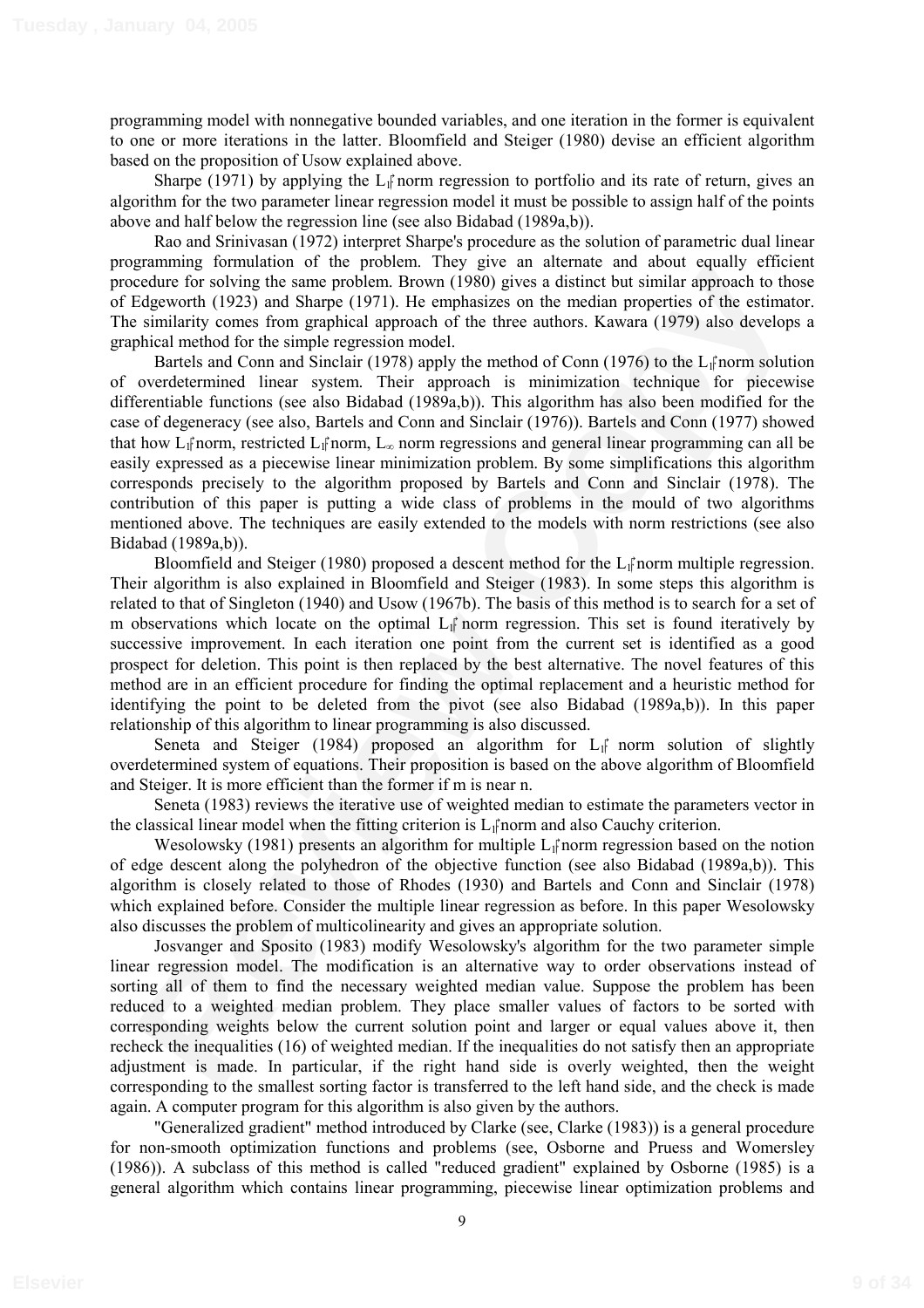polyhedral convex function optimization algorithms inside. The reduced gradient algorithm is a special case of descent method which possesses two important characteristics. Identify direction and taking a step in this direction to reduce the function value (see also, Anderson and Osborne (1975), Osborne and Watson (1985) Osborne (1985,87)). The algorithms of Bartels and Conn and Sinclair (1978), Armstrong and Frome and Kung (1979), Bloomfield and Steiger (1980) are all special cases of reduced gradient method.

Imai and Kato and Yamamoto (1987) present a linear time algorithm for computing the two parameter L<sub>I</sub><sup>†</sup>norm linear regression by applying the pruning technique. Since the optimal solution in the a0xa1 plane lies at the intersection of data lines, so, at each step a set of data lines which does not determine the optimum solution are discarded. In this paper algebraic explanation of the problem is also offered.

Pilibossian (1987) also gives an algorithm similar to Karst (1958) for the simple two parameter linear  $L_1$  norm regression.

anted the remain ancase signation of a space of the system and the propagation of the interesting of the interesting of the interesting of the interesting of the principal solution and space of the principal of the proble Bidabad (1987a,b,88a,b) proposed a descent methods for the simple and multiple  $L_1$  norm regressions. These algorithms with many improvements discussed by Bidabad (1989a,b). Since the algebraic closed form of the  $L_1$ <sup> $\uparrow$ </sup> norm estimator has not been derived yet, he tried to give some insight to this problem by applying discrete differentiation technique to differentiate the  $L_1$  norm objective function. This differentiation on discrete domain variables accompanying with regular differentiation on variables with continuous domains increases our knowledge on the algebraic closed form of the problem. In order to improve the accuracy, speed and generally the efficiency of computation of the  $L_1$  norm estimator, he proposed four algorithms which two of them are for simple and others two are for multiple regression models. By inspecting the properties of proposed algorithms, many characteristics of the solution space are clarified. In Bidabad (1989a,b) to find the minimum of the  $L_1$ <sup>n</sup>  $\overline{\phantom{a}}$ norm objective function of the regression, m-1 points on the polyhedron of the objective function are selected and from this set the m<sup>th</sup> point is found by descending in steepest direction. Delete an appropriate point and enter the last  $m<sup>th</sup>$  point for next descending step. The procedure is continued until the global minimum is reached. Although, most of the descent methods use a similar procedure, the steps are well organized and modified for the special shape of the L<sub>I</sub><sup>†</sup>norm objective function. In this paper the new convergence theorems related to the proposed algorithms are proved and their properties are discussed.

### **5.2 Simplex type algorithms**

The essence of linear programming in solving  $L_1$  norm problem may be found in the work of Edgeworth (1888). Harris (1950) suggested that the  $L_{\parallel}$  norm estimation problem is connected with linear programming. Charnes and Cooper and Ferguson (1955) formulated the problem as linear programming model. This article is the first known to use linear programming for this case. Adaptation of linear programming to  $L_1$  norm estimation problem is shown below,

min:  $\mathbf{1}_n^T(\mathbf{w}+\mathbf{v})$ **ß** s.to: **XB**+**I**<sub>n</sub>(**w**-**v**)=**y** (17) **w**,**v**≥**0 ß** unrestricted in sign

Where  $\mathbf{1}_n$  is a vector of size nx1 of 1's and  $\mathbf{I}_n$  is a n<sup>th</sup> order identity matrix. The vectors **v** and **w** are of size nx1 and their elements may be interpreted as vertical deviations above and below the fitted regression hyperplane respectively. This problem has n equality constraints in m+2n variables. When n is large, this formulation generally requires a large amount of storage and computation time.

Wagner (1959) shows that the formulation of the  $L_1$ <sup> $\uparrow$ </sup> norm regression may be reduced to m equality constraints linear programming problem. Thus, this dual formulation reduces n equations of primal form to m equations of dual form and considerably reduces the storage and computation time.

Fisher (1961) reviews the formulation of the  $L_1$  norm estimation in relation with primal form of linear programming. Barrodale and Young (1966) developed a modified simplex algorithm for determining the best fitting function to a set of discrete data under the L<sub>I</sub><sup>†</sup>norm criterion. The method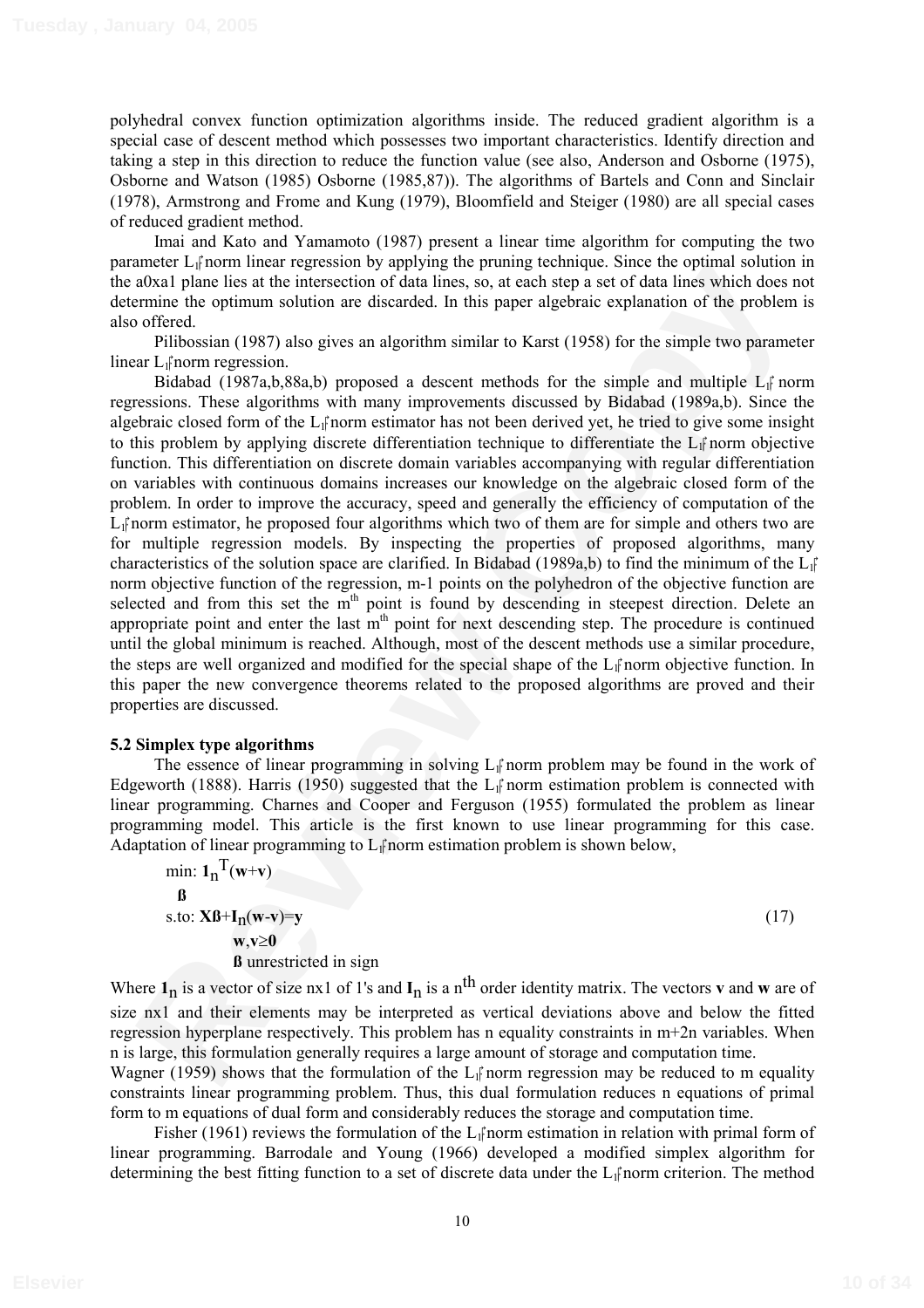is given as Algol codes (for critics see, McCormick and Sposito (1975)). Davies (1967) demonstrates the use of the  $L_1$  norm regression estimates. Rabinowitz (1968) also discusses the application of linear programming in this field. Crocker (1969) cautions against using the  $L_1$  norm criterion merely to restrain unwanted negative coefficient estimates which occur in least squares regression. Multicolinearity is one of the cases which causes this result. Robers and Ben-Israel (1969) by using interval linear programming, proposed an algorithm to solve the  $L_{\parallel}$  norm estimation problem. Rabinowitz (1970), Shanno and Weil (1970) discuss some connections between linear programming and approximation problem. Barrodale (1970) summarizes the linear and nonlinear  $L_1$  norm curve fitting on both continuous and discrete data. Spyropoulos and Kiountouzis and Young (1973) suggest two algorithms for fitting general functions and particularly fast algorithm with minimum storage requirements for fitting polynomials based on the algebraic properties of linear programming formulation. Robers and Robers (1973) have supplied a special version of the general method of Robers and Ben-Israel (1969) which is designed specifically for the  $L_1$  norm problem. A Fortran code is also provided.

Barrodale and Roberts (1973) present a modification of simplex method which needs smaller amount of storage and by skipping over simplex vertices is more efficient than usual simplex procedure. Define the vector **ß** as a difference of two nonnegative vectors **c** and **d**, their formulation can be stated as follows,

min:  $\mathbf{1}_n^T(\mathbf{w}+\mathbf{a})$ **c**,**d** s.to:  $X(c-d)+I_n(w-v)=y$  (18)  $\mathbf{w}, \mathbf{v}, \mathbf{c}, \mathbf{d} \geq 0$ 

s approximation provide in another 15790 simularizes to tune an one-main and the simularity first algorithm with minimum starage<br>ing on both continuous and discrete data. Spyropouties and Kriumton's and Young (1973) sugge Because of the relationships among variables, computation can be performed by using only (n+2)x(m+2) amount of array storage, including labels for the basic and non-basic vectors. An initial basis is given by **w** if all yi are nonnegative. If a yi is negative, sign of the corresponding row is changed and the unit column from the corresponding element of **v** is taken as part of the basis. The algorithm is implemented in two stages. First stage restricts the choice of pivotal column during the first m iterations to the vectors elements  $c_i$  and  $d_i$  recording to the associated maximum nonnegative marginal costs. The vector that leaves the basis causes the maximum decrease in the objective function. Thus the pivot element is not necessarily the same as in the usual simplex. Second stage involves interchanging non basic w<sub>i</sub> or  $v_i$  with the basic w<sub>i</sub> or  $v_i$ . The basic vectors corresponding to cj and dj are not allowed to leave the basis. The algorithm terminates when all marginal costs are nonpositive (see, Kennedy and Gentle (1980)). A Fortran code for this procedure is given by Barrodale and Roberts (1974). Peters and Willms (1983) give algorithms accompanying with computer codes for up-and-down dating the solution of the problem when a column or row inserted to or deleted from **X**, or **y** is changed. These algorithms are all based on Barrodale and Roberts (1973,74) procedure.

Abdelmalek (1974) describes a dual simplex algorithm for the  $L_1$  norm problem with no use of artificial variables. For this algorithm, the Haar condition (see, Osborne (1985), Moroney (1961)) need not be satisfied anymore. This algorithm seemed to be very efficient at the time of publication. An improved dual simplex algorithm for  $L_{\parallel}$  norm approximation is proposed by Abdelmalek (1975a). In this algorithm, certain intermediate iterations are skipped and in the case of ill-conditioned problems, the basis matrix can lend itself to triangular factorization and thus ensure stable solution. Abdelmalek (1980a) improves his previous algorithm by using triangular decomposition. A Fortran translation of the algorithm is given by Abdelmalek (1980b). Sposito and McCormick and Kennedy (1978) summarizes much of the works on  $L_f$  norm estimation including problem statement, linear programming formulation, efficient computational algorithms and properties of the estimators.

Armstrong and Kung (1978) propose an algorithm for simple two parameter  $L_1$ <sup>e</sup> norm regression. The method is a specification of linear programming of Barrodale and Roberts (1973) algorithm. A Fortran code is given too.

Armstrong and Frome and Kung (1979) use LU (Lower-Upper triangular) decomposition of Bartels and Golub (1969) in maintaining the current basis on revised simplex procedure. A Fortran translation is also enclosed. Armstrong and Godfrey (1979) show that the primal method of Barrodale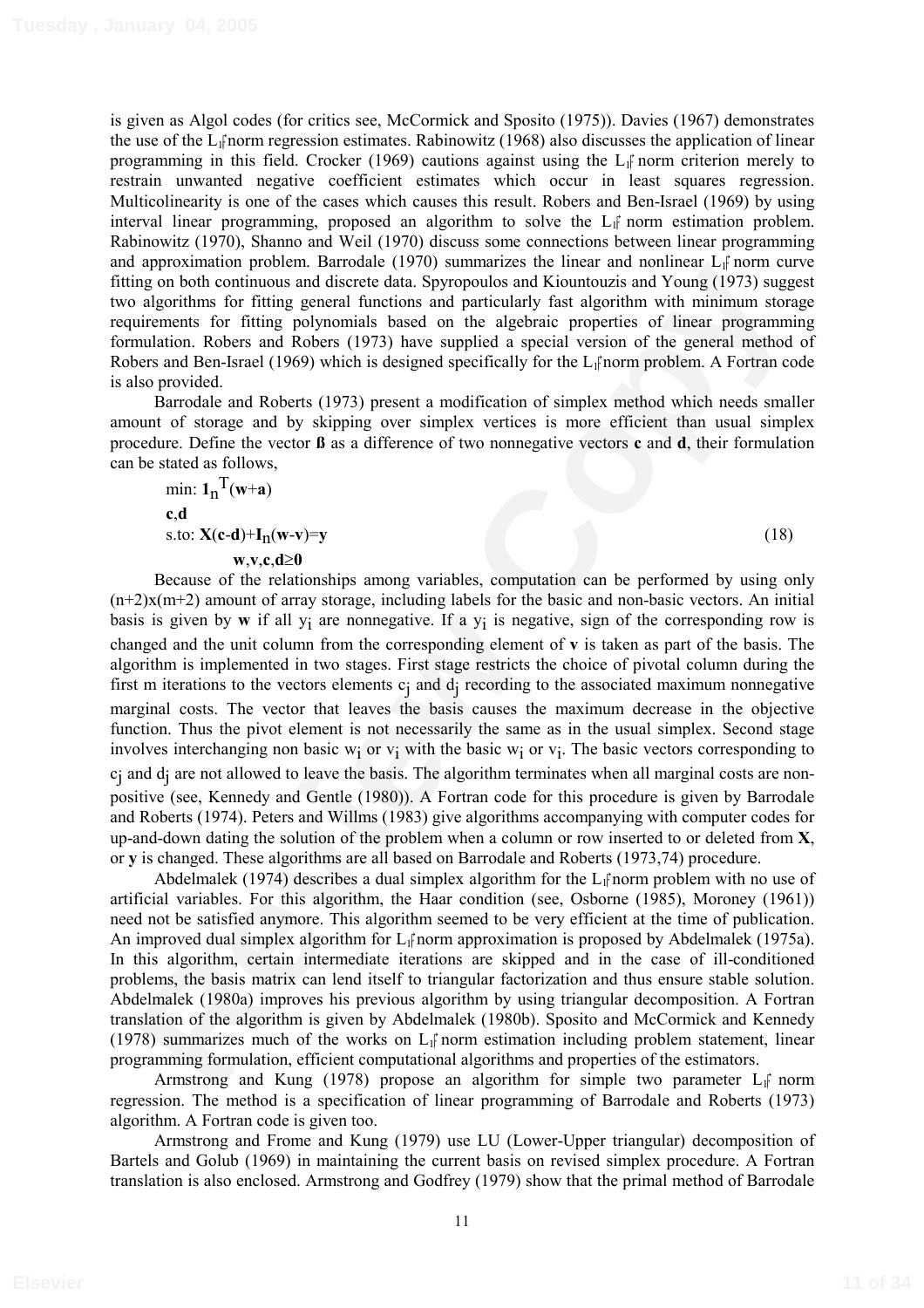and Roberts (1973) and dual method of Abdelmalek (1975) are essentially equivalent. With a given initial basis for the two methods, they show that, both algorithms will generate corresponding bases at each iteration. The only difference is the choice of initial basis and heuristic rules for breaking ties. Armstrong and Kung (1982b) presents a dual linear programming formulation for the problem. Various basis entry and initialization procedures are considered. It has been shown that the dual approach is superior to primal one if a good dual feasible solution is readily available (see also, Steiger (1980)). Banks and Taylor (1980) suggest a modification of Barrodale and Roberts (1973) algorithm. The objective function is altered to include magnitudes of the elements of the both errors and solution vectors. For a general discussion on simplex for piecewise linear programming see Fourer (1985a,b) and for a survey of the corresponding problem on the  $L_1$  norm see Fourer (1986). Narula and Wellington (1987) propose an efficient linear programming algorithm to solve the both  $L_1$ <sup>n</sup>  $\overline{\phantom{a}}$ and  $L_{\alpha f}$  norms linear multiple regressions. The algorithm exploits the special structure and similarities between the two problems.

Brennan and Seiford (1987) develop a geometrical interpretation of linear programming in L<sub>I</sub>  $\overline{\phantom{a}}$ norm regression. They give a geometric insight into the solving process in the space of observations. McConnell (1987) shows how the method of vanishing Jacobians which has been used to optimize quadratic programming problems can also be used to solve the special linear programming problem associated with computing linear discrete  $L_1$  norm approximation. For the possibility of applying other types of linear programming solutions such as Karmarkar solution to  $L_1$  norm problem see Meketon (1986).

#### **5.3 Other algorithms**

This category consists of algorithms which were not classified in the two last sections.

Rice (1964c) applies the bisection method to  $L_1$  norm regression. In this method at each step the domain of S is broken to two segments and the appropriate segment is selected for the next iteration. Solution is reached when the last segment is less than a predetermined small value (see, Bidabad (1989) for discussing bisection method).

Abdelmalek (1971) develops an algorithm for fitting functions to discrete data points and solving overdetermined system of linear equations. The procedure is based on determining  $L_1$  norm solution as the limiting case of  $L_p$  norm approximation when p tends to one from right in limit. This technique thus obtains a solution to a linear problem by solving a sequence of nonlinear problems.

orian ance to geoksek tundents of the corresponding political solicitor (1985ab) and for a sure of the contents of the component of the same of the component of the same of the component of the component of the component o Schlossmacher (1973) computed the  $L_1$ <sup> $\uparrow$ </sup> norm estimates of regression parameters by an iterative weighted least squares procedure. Instead of minimizing sum of absolute deviations he minimized sum of weighted squared errors with  $1/||u_i||$  as weights. Once least squares is applied to the problem and residuals are computed. The absolute value of the inverse of the residuals are again used as corresponding weights in the next iteration for minimizing the sum of weighted squared errors (see also, Holland and Welsh (1977)). Fair (1974) observed that the estimated values of **ß** did not change after the second or third iterations. In cases where any residual is zero, continuation of procedure is impossible, because the corresponding weight to this residual is infinite. This problem is also discussed by Sposito and Kennedy and Gentle (1977), Soliman and Christensen and Rouhi (1988). Absolute convergence of this algorithm has not been proved, but non-convergent experiment has not been reported.

Soliman and Christensen and Rouhi (1988) used left pseudoinverse (see, Dhrymes (1978) for description of this inverse) to solve the general linear  $L_{\parallel}$  norm regression. According to this procedure one should calculate the least squares solution using the left pseudo-inverse or least squares approximation. Calculate the residual vector. Select the m observations with the smallest absolute values of the residuals and partition the matrices as the selected observations locate on the top and solve **ß** for the top partitions. Although this procedure is operationally simple, its solution is not the same as other exact methods and no proof is presented to show that the solution is in the neighborhood of the exact solution of the  $L_1$ <sup> $\uparrow$ </sup> norm minimization problem.

Application of median polish (see, Tukey (1977)) and n-median polish to  $L_1$ <sup> $\uparrow$ </sup> norm estimation are discussed and developed by Bloomfield and Steiger (1983), Kemperman (1984), Sposito (1987a), Bradu (1987a,b).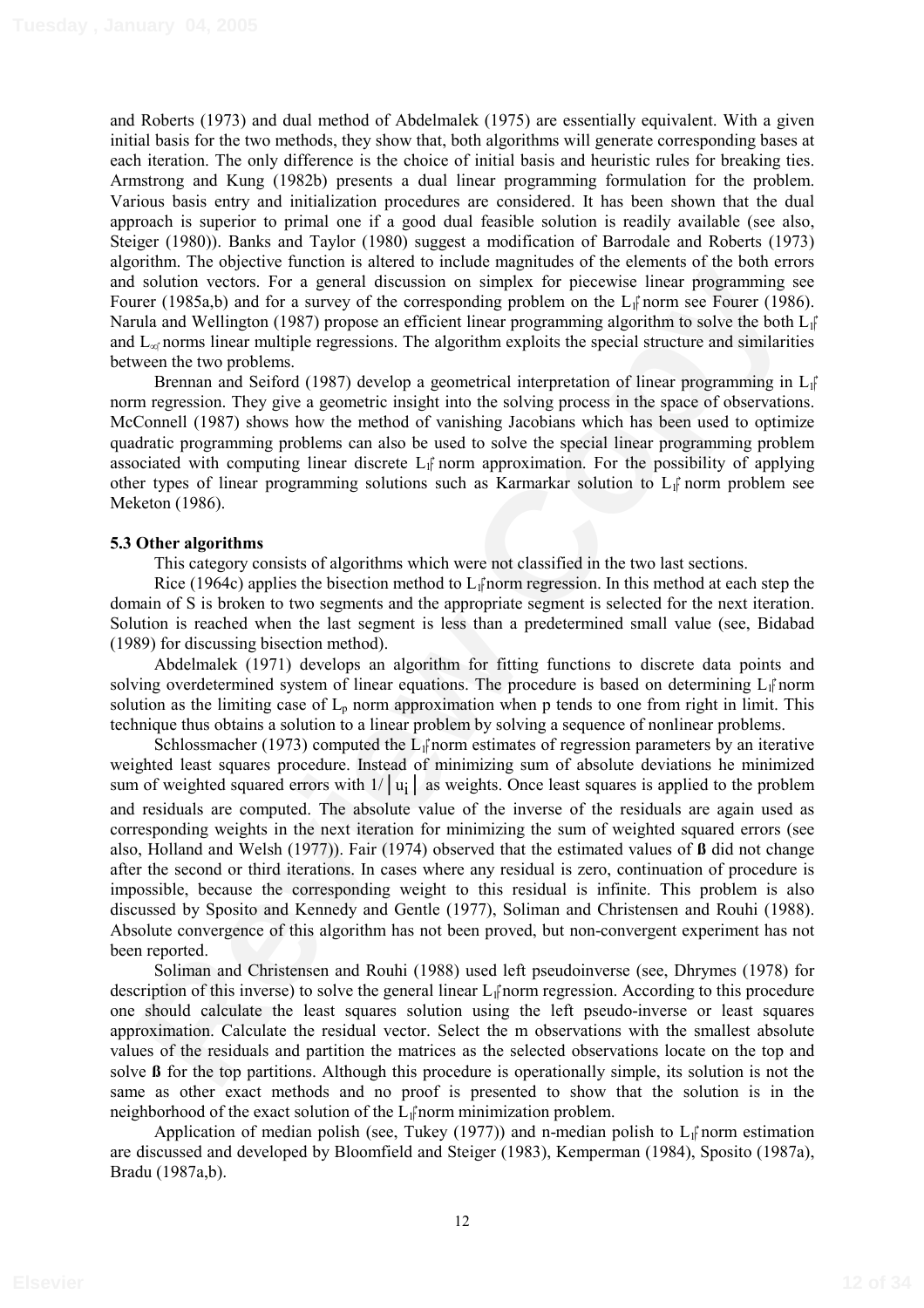Application of Karmarkar's algorithm for linear programming and its relation to  $L_1$  norm is given by Sherali and Skarpness and Kim (1987). For using homotopy method in L1 norm see Garcia and Gould (1983), Schellhorn (1987). An algorithm for linear  $L_f$  norm approximation for continuous function is given by Watson (1981), (see also, Baboolal and Watson (1981)).

### **5.4 Initial value problem**

**Example the mother in the excession and to show a sparting that of the motion and the same that a motion of the motion of the motion of the state of the prior motion and specific the properties the problem. McCommick and**  It is discussed by many authors how the algorithms should be started. Selection of initial value is an important factor in the execution time of various algorithms. On the other hand, a good starting point leads to the solution faster and reduces number of iterations. There are several papers which consider the problem for the  $L_1$ <sup> $\uparrow$ </sup> norm minimization algorithms. Duris and Sreedharan (1968) briefly refers to this problem. McCormick and Sposito (1976) used the least squares estimator to construct an starting point for the algorithm of Barrodale and Roberts (1973). This initial value reduced the number of iterations in most cases. Sposito and Hand and McCormick (1977) show that the total CPU time needed to obtain optimal regression coefficients under the  $L_1$  norm can generally be reduced if one first computes a near-best  $L_1$  norm estimator such as least squares and then solve the modified procedure of Barrodale and Roberts (1973). A similar discussion about  $L_{\alpha}$  norm estimation is given by Hand and Sposito (1980). Sklar and Armstrong (1982) demonstrate that utilizing the least squares residuals to provide an advanced start for the algorithm of Armstrong and Frome and Kung (1978) results in a significant reduction in computational effort.

## **5.5 Computer programs and packages**

Although many authors have coded the computer programs for their own algorithms, which were referenced before, there are also other packages which solve the  $L_1$  norm regression problem and compute the necessary statistics. Some of these packages are IMSL (see, Rice (1985)); BLINWDR (see, Dutter (1987)); ROBETH and ROBSYS (see, Marazzi (1987), Marazzi and Randriamiharisoa (1985)) and XploRe (see, Hardle (1987)). Since these softwares have their own special characteristics we do not go through the details of them. The interested reader may consult the references.

### **5.6 Comparison of the algorikhms**

Generally, the comparison of algorithms is not a straightforward task. As it is indicated by Dutter (1977), factors such as quality of computer codes and computing environment should be considered. In the case of the  $L_1$  norm algorithms, three specific factors of number of observations, number of parameters and the condition of data are more important. Kennedy and Gentle and Sposito (1977a,b), and Hoffman and Shier (1980a,b) describe methods for generating random test data with known L<sub>I</sub><sup>†</sup> norm solution vectors. Gilsinn et al (1977) discuss a general methodology for comparing the  $L_1$ <sup> $\uparrow$ </sup> norm algorithms.

| Ref.           | <b>Compared with</b> | m              | n range   | Time performances                   |
|----------------|----------------------|----------------|-----------|-------------------------------------|
|                |                      | range          |           |                                     |
| <b>BCS</b>     | <b>BR</b>            | $2 - 8$        | 201       | roughly equal speed                 |
| <b>AFK</b>     | <b>BR</b>            | $5-20$         | 100-1500  | 30%-50% AFK is faster               |
| A              | <b>BR</b>            | $1 - 11$       | 15-203    | nearly equal speed                  |
| <b>BS</b>      | <b>BR</b>            | $2 - 6$        | 100-1800  | BS is faster for larger n           |
| W              | AFK, AK              | $2 - 25$       | 100-1800  | W is faster for larger n, smaller m |
| <b>SS</b>      | <b>BS</b>            | $4 - 34$       | $10 - 50$ | SS is faster for m near n           |
| <b>B4</b>      | AFK, BS, BR          | $3-10$         | 20-10000  | B4 is faster and more accurate;     |
|                |                      |                |           | AFK and BS failed in large samples  |
| AK             | S                    | $\overline{2}$ | 50-500    | AK is faster                        |
| <b>JS</b>      | AK                   | $\overline{2}$ | 10-250    | JS is faster                        |
| B <sub>2</sub> | JS                   | $\overline{2}$ | 20-10000  | B <sub>2</sub> is faster            |

| Table 1. Summary of the characteristics of the existing algorithms. |  |  |  |
|---------------------------------------------------------------------|--|--|--|
|                                                                     |  |  |  |
|                                                                     |  |  |  |

n number of observations.

m number of parameters.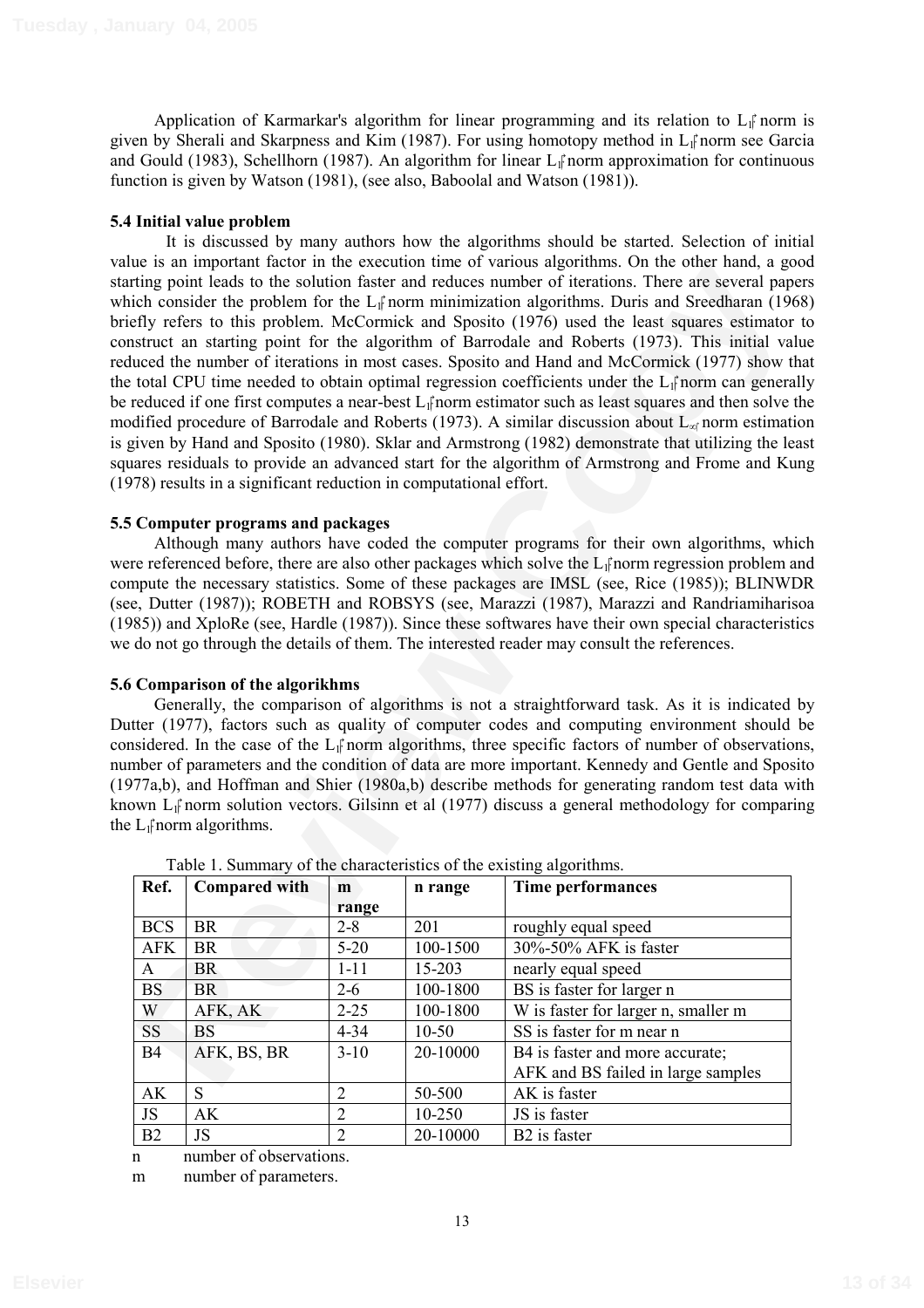|    | BCS Bartels, Conn, Sinclair (1978). | BS        | Bloomfield, Steiger (1980).     |
|----|-------------------------------------|-----------|---------------------------------|
| BR | Barrodale, Roberts (1973, 74).      | W         | Wesolowsky (1981).              |
| AK | Armstrong, Kung (1978).             | JS        | Josvanger, Sposito (1983).      |
| S. | Sadovski (1974).                    | SS.       | Seneta, Steiger (1984).         |
|    | AFK Armstrong, Frome, Kung (1979).  | <b>B2</b> | Bidabad (1989a,b), algorithm 2. |
| A  | Abdelmalek (1980a,b).               | - B4      | Bidabad (1989a,b), algorithm 4. |

Kennedy and Gentle (1977) examine the rounding error of  $L_1$ <sup> $\dot{f}$ </sup> norm regression and present two techniques for detecting inaccuracies of the computation (see also, Larson and Sameh (1980)).

|                                               |            |                                                           | <b>KEINER</b> and GERRIC (1977) examine the founding error of $L_1^p$ horm regression and present two<br>hniques for detecting inaccuracies of the computation (see also, Larson and Sameh (1980)). |
|-----------------------------------------------|------------|-----------------------------------------------------------|-----------------------------------------------------------------------------------------------------------------------------------------------------------------------------------------------------|
|                                               |            |                                                           | Many authors have compared their own algorithms with those already proposed. Table 1 gives                                                                                                          |
|                                               |            |                                                           | ummary of the characteristics of the algorithms proposed by different authors. It is important to                                                                                                   |
|                                               |            |                                                           | te that since the computing environment and condition of data with respect to distribution of the                                                                                                   |
|                                               |            |                                                           | gression errors of the presented algorithms by table 1 are not the same, definitive conclusion and                                                                                                  |
| mparison should not be drawn from this table. |            |                                                           |                                                                                                                                                                                                     |
|                                               |            |                                                           | Armstrong and Frome (1976a) compare the iterative weighted least squares of Schlossmacher                                                                                                           |
|                                               |            |                                                           | 973) with Barrodale and Roberts (1973) algorithm. The result was high superiority of the latter                                                                                                     |
|                                               |            |                                                           | derson and Steiger (1980) compare the algorithms of Bloomfield and Steiger (1980), Bartels and                                                                                                      |
|                                               |            |                                                           | nn and Sinclair (1978) and Barrodale and Roberts (1973). It was concluded that as number of                                                                                                         |
|                                               |            |                                                           | servations n increases the BR locates in a different complexity class than BCS and BS. All                                                                                                          |
|                                               |            |                                                           | corithms are linear in number of parameters m, and BS is less complex than BCS. Complexities of                                                                                                     |
|                                               |            |                                                           | and BCS are linear in n. There is a slight tendency for all algorithms to work proportionately                                                                                                      |
|                                               |            |                                                           | der for even m than for odd m. BR and BS had the most difficulty with normal error distribution                                                                                                     |
|                                               |            |                                                           | d the least difficulty with Pareto distribution with corresponding Pareto density parameter equal to                                                                                                |
|                                               |            |                                                           |                                                                                                                                                                                                     |
|                                               |            |                                                           | Gentle and Narula and Sposito (1987) performs a rather complete comparison among some of                                                                                                            |
|                                               |            |                                                           | $\pm 1$ norm algorithms. They limited this comparison to the codes that are openly available for L                                                                                                  |
|                                               |            |                                                           | rm linear regression of unconstrained form. Table 2 shows the required array storage and stopping                                                                                                   |
| rage requirement for selected algorithms.     |            |                                                           | nstants of the corresponding algorithms and the algorithms of Bidabad (1989a,b). Table 2. Array                                                                                                     |
|                                               |            |                                                           |                                                                                                                                                                                                     |
|                                               |            | ble 2. Array stqrage requirement for selected algrrithms. |                                                                                                                                                                                                     |
| Program name                                  | Ref.       | <b>Required array storage</b>                             | <b>Stopping constants</b>                                                                                                                                                                           |
| L1                                            | BR         | $3n+m(n+5)+4$                                             | BIG=1.0E+75                                                                                                                                                                                         |
|                                               |            |                                                           | TOLER= $10**(-D+2/3)$                                                                                                                                                                               |
|                                               |            |                                                           | D=No.of decimal digits of accuracy                                                                                                                                                                  |
| L1                                            | A          | $6n+m(n+3m/2+15/2)$                                       | PREC=1.0E-6                                                                                                                                                                                         |
|                                               |            |                                                           | $ESP=1.0E-4$                                                                                                                                                                                        |
| L1NORM                                        | <b>AFK</b> | $6n+m(n+m+5)$                                             | $ACU=1.0E-6$                                                                                                                                                                                        |
|                                               |            |                                                           | BEG=1.0E+15                                                                                                                                                                                         |
| <b>BLAD1</b>                                  | <b>BS</b>  | $4n+2m(n+2)$                                              |                                                                                                                                                                                                     |
| BL1                                           | <b>B4</b>  | $2n+m(3n+m+2)-2$                                          |                                                                                                                                                                                                     |
| <b>LONESL</b>                                 | S          | 4n                                                        | PREC=1.0E-6                                                                                                                                                                                         |
|                                               |            |                                                           | BIG=1.0E+19                                                                                                                                                                                         |
| <b>SIMLP</b>                                  | AK         | 4n                                                        | $ACU=1.0E-6$                                                                                                                                                                                        |
|                                               |            |                                                           | $BIG=1.0E+19$                                                                                                                                                                                       |
| DESL1                                         | JS         | 5n                                                        | $TOL=1.0E-6$                                                                                                                                                                                        |
| BL1S                                          | B2         | 5n                                                        |                                                                                                                                                                                                     |
| See table 1 for abbreviations.                |            |                                                           |                                                                                                                                                                                                     |

Table 2. Array starage requirement for selected algrrithms.

Sources: Gentle, Narula, Sposito (1987), Bidabad (1989a,b).

They concluded that BS program performs quite well on smaller problems but in larger cases, because of accumulated round-off error it fails to produce correct answers. Increasing the precision of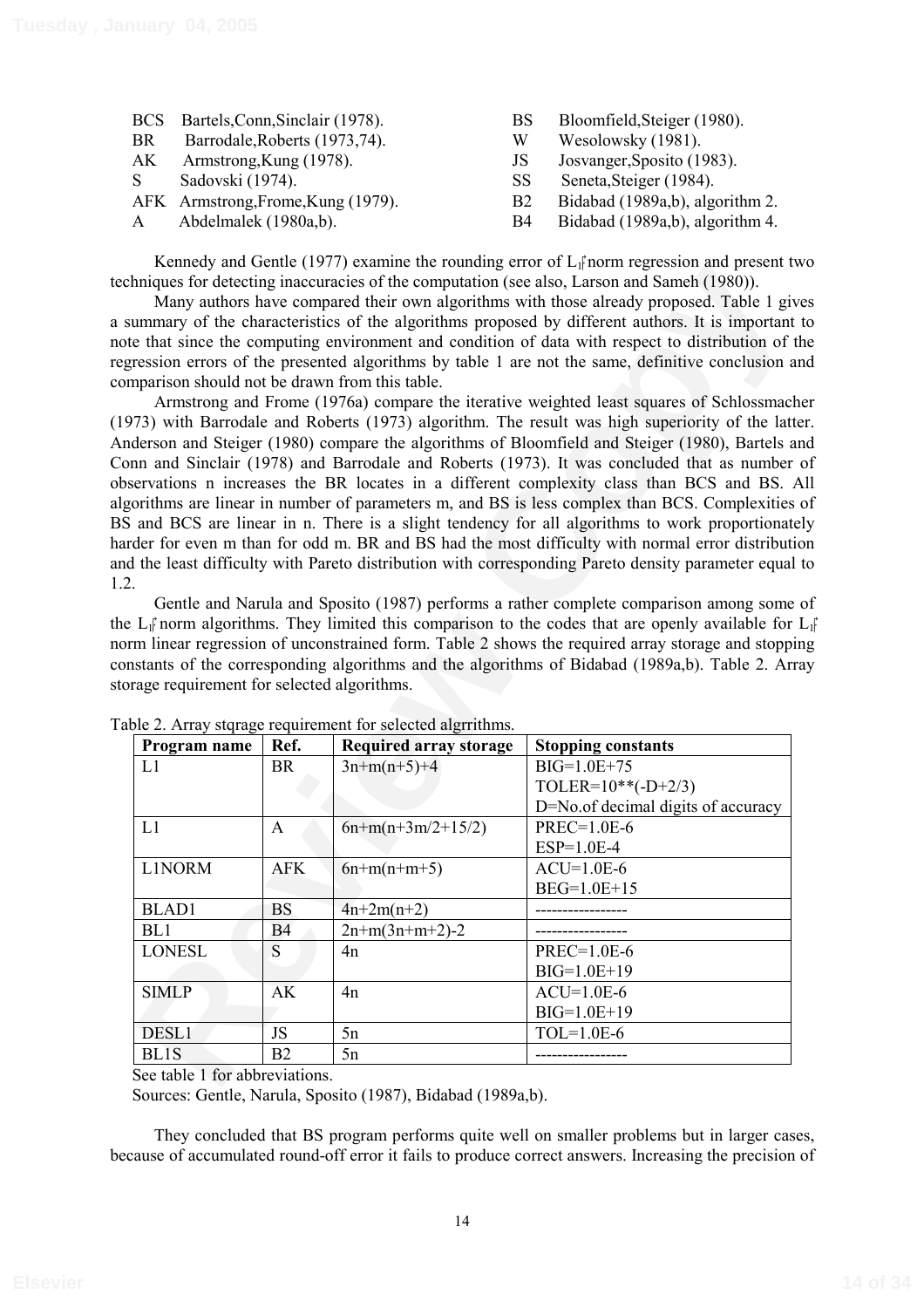(1980)).

the coded program to avoid rounding error increases the execution time, so it is not clear what would happen to the relative efficiency of BS after modification.

The Wesolowsky program was not usable and deleted in their study. Because of superiority of AFK to BR and AK to S which had been indicated in previous studies, BR and S algorithm did not enter in their study. Gentle and Sposito and Narula (1988) also compare the algorithms for unconstrained  $L_{\parallel}$  norm simple linear regression. This investigation is essentially an extraction of Gentle and Narula and Sposito (1987). The attained results are completely similar.

Bidabad (1989a,b) compare the algorithm B2 with JS and B4 with the algorithms of AFK, BS and BR. He concludes that B2 is faster than JS and B4 is faster for smaller m and accurate for larger n. He also observed the failure of AFK and BS for larger problems.

#### **5.7 Nonlinear form computational methods**

Suppose again  $y$ ,  $X$ ,  $u$  and  $\beta$  are defined as before. In nonlinear  $L_1$  norm regression, the problem is to estimate **ß** vector in the nonlinear model,

$$
y_i = f_i(x_i, B) + u_i \t i=1,...,n; n \ge m
$$
\n(19)

Where  $f_i$  is the response function and  $x_i$  is the i<sup>th</sup> row of **X**. L<sub>I</sub><sup> $\uparrow$ </sup> norm regression parameters are derived by minimizing the following sum:

$$
\min_{\mathbf{B}} \sum_{i=1}^{n} |y_i - f_i(\mathbf{x}_i, \mathbf{B})|
$$
\n(20)

The function (20) can be reformulated as a nonlinear programming problem as,

n  
\nmin: 
$$
\Sigma
$$
 w<sub>i</sub>  
\n**8** i=1  
\ns.to:  $y_i - f_i(x_i, B) - w_i \le 0$   
\n $-y_i + f_i(x_i, B) - w_i \le 0$   
\n $w_i \ge 0$   
\n $i=1,...,n$  (21)

i=1,...,n Over the last three decades numerous algorithms have been proposed for solving the nonlinear L<sub>I</sub> norm regression problem. These methods can be classified into the following three main categories (see, Gonin and Money (1987b); for another categorization see Watson (1986), McLean and Watson

**EXECUTE THE SECTION CONSTRANT CONSTRANT CONSTRANT CONSTRANT CONSTRANT CONSTRANT CONSTRANT CONSTRANT CONSTRANT CONSTRANT CONSTRANT CONSTRANT CONSTRANT CONSTRANT CONSTRANT CONSTRANT CONSTRANT CONSTRANT CONSTRANT CONSTRANT** The first category consists of the methods using only first order derivative. In these algorithms the original nonlinear problem is reduced to a sequence of linear  $L_1$  norm problems, which each of them can be solved efficiently by standard linear programming procedures. These methods are of the Gauss-Newton type. The main algorithms which fall into this category have been presented by authors like Osborne and Watson (1971), Anderson and Osborne (1977a,b), Shrager and Hill (1980), McLean and Watson (1980), Jittorntrum and Osborne (1980), Osborne (1980), Watson (1980,84a), Bartels and Conn (1982), Hald and Madsen (1985).

The second category consists of methods which by using second order derivative, transform the original problem into a sequence of unconstrained minimization problems. The non differentiability of the objective function is then overcome. This procedure is known as the penalty function method of nonlinear programming. The contributors are El-attar and Vidyasagar and Dutta (1979), Fletcher (1981,84), Tishler and Zang (1982), Conn (1984), Conn and Gould (1987).

In the last category the objective function is linearized but quadratic approximations are incorporated to take curvature effects into account (see, Murray and Overton (1981), Overton (1982), Bartels and Conn (1982)).

Other characteristics of nonlinear  $L_1$ <sup> $\uparrow$ </sup> norm problem are discussed by Rice (1964a,b), Osborne and Watson (1978), Charalambous (1979), Glashoff and Schultz (1979), Hald (1981a,b), Wagner (1982), Watson (1982,87), Powell and Yuan (1984).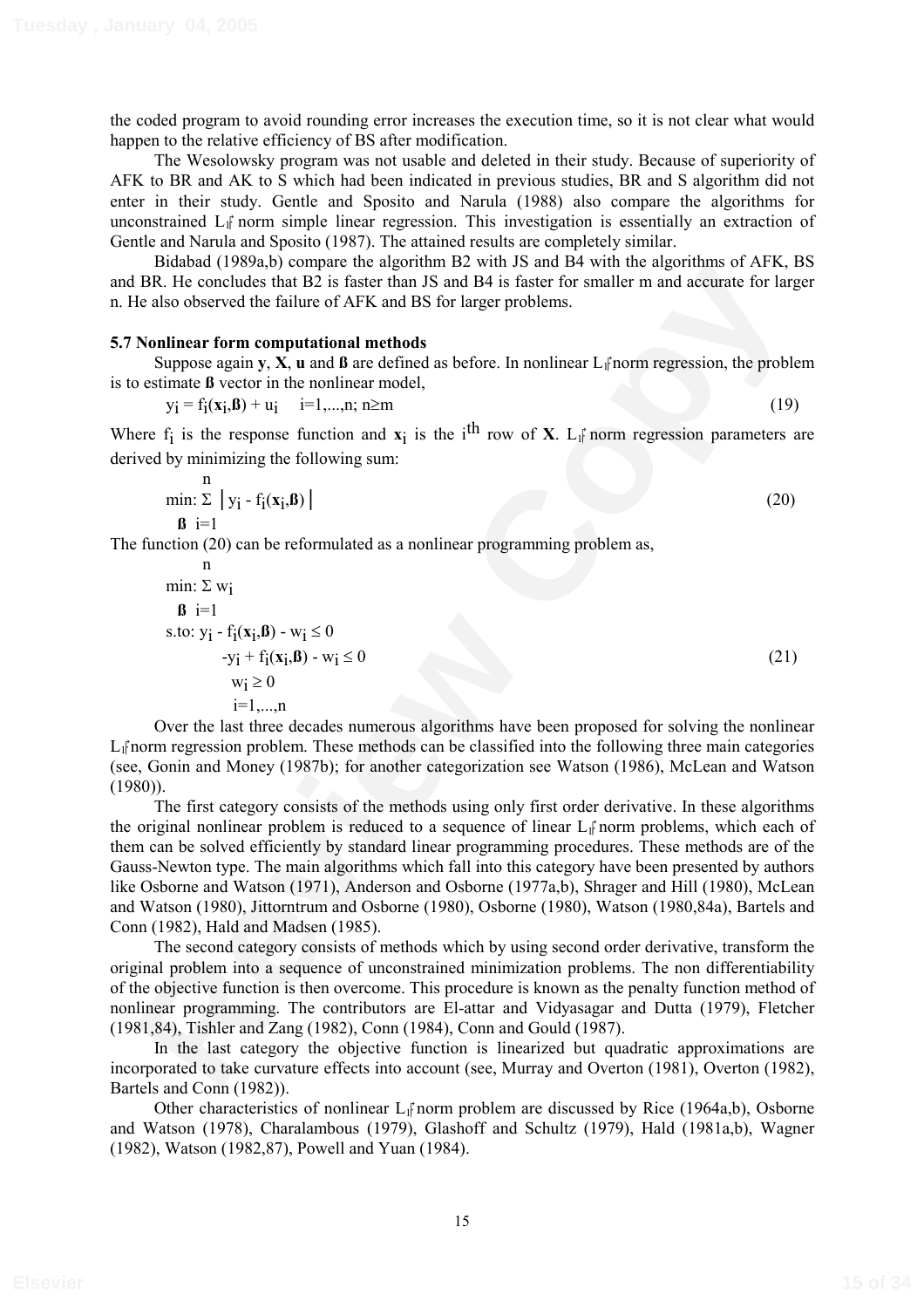### **5.8 Lp norm computation**

Suppose our linear regression model of the form discussed before. The  $L_p$  norm estimation of  $\beta$  may be found by minimizing sum of the  $p<sup>th</sup>$  power of the absolute values of the errors. That is,

$$
\begin{array}{ll}\n\text{n} & \text{m} \\
\text{min:} \ \Sigma \mid \mathbf{y}_i - \Sigma \ \mathbf{B}_j \mathbf{x}_{ij} \mid P \\
\mathbf{B} & i = 1 \quad j = 1\n\end{array}\n\tag{22}
$$

The above problem can be reformulated as a mathematical programming problem. Rewrite the error vector as difference of two nonnegative vectors **w** and **v** which present positive and negative deviations respectively. That is  $\mathbf{u}=\mathbf{w}\cdot\mathbf{v}$ ;  $\mathbf{w},\mathbf{v}\geq 0$ . The L<sub>p</sub> norm approximation problem reduces as follows (see, Kiountouzis (1972)),

n  
\nmin: 
$$
\Sigma (w_i^p + v_i^p)
$$
  
\n**6** i=1  
\nm  
\ns.to:  $w_i - v_i + \Sigma \beta_j x_{ij} = y_i$   
\n $j=1$   
\n $w_i, v_i \ge 0$   
\n $\beta_j$  unrestricted in sign  
\n $i=1,...,n; j=1,...,m$  (23)

It should be noted that this formulation is extremely flexible as it allows that any other constraint to be added (see, Money and Affleck-Graves and Hart (1978)). Another nice specification is that we can change the model to nonlinear form by removing the summation term in the first n constraints and inserting  $f_i(x_i, \mathbf{B})$  instead. That is,

$$
n
$$
  
\nmin: Σ (w<sub>i</sub>P + v<sub>i</sub>P)  
\nβ i=1  
\ns.to: w<sub>i</sub> - v<sub>i</sub> + f<sub>i</sub>(x<sub>i</sub>, β) = y<sub>i</sub>  
\n w<sub>i</sub>, v<sub>i</sub> ≥ 0  
\nβ<sub>j</sub> unrestricted in sign  
\n i=1,...,n; j=1,...,m  
\nshort in the formulation of nonlinear I, norm, within probability

The resultant is the formulation of nonlinear  $L_p$  norm estimation problem.

for an difference of two nonegative vectors w and v which present positive and negative<br>
wintimes increases (see, Kioumbuzis (1972)),<br>
min:  $\Sigma$  (w<sub>i</sub><sup>p</sup>-v<sub>i</sub><sup>p</sup>)<br>
wi<sub>i</sub> vii e =  $\sum_{i=1}^{n}$  (wi<sub>i</sub> e =  $\sum_{i=1}^{n}$  (23)<br> For general  $L_p$  norm regression, there exist various computational methods for linear as well as nonlinear models (for details of the discussion, interested readers may see, Descloux (1963), Rice (1964,69), Barrodale and Young (1966), Sreedharan (1969,71), Ekblom and Henriksson (1969), Karlovitz (1970a,b), Barrodale and Roberts (1970), Barrodale and Roberts and Hunt (1970), Fletcher and Grant and Hebden (1971,74b), Kiountouzis (1972), Forsythe (1972), Kahng (1972), Ekblom (1973a,b), Anton and Duris (1973), Watson (1973,77,78,84b,85a), Shisha (1974), Merle and Spath (1974), Oettli (1975), Rey (1975), Mond and Schechter (1976), Borowsky (1976), Shier and Witzgall (1978), Kennedy and Gentle (1978), Wolfe (1979), Porter and Winstanley (1979), Barr and Affleck-Graves and Money and Hart (1980a), Harter (1981), Madsen (1985), Gonin and du Toit (1987), Fichet (1987b)).

In the case of  $L_{\alpha}$  norm solution of overdetermined system of equations, there are similar methods as well (for more information, interested readers may see the following selected articles and also their references, Kelley (1958), Goldstein and Cheney (1958), Cheney and Goldstein (1958), Stiefel (1960), Veidinger (1960), Valentine and Van Dine (1963), Aoki (1965), Osborne and Watson (1967), Bartels and Golub (1968a,b), Gustafson and Kortanek and Rom (1970), Barrodale and Powell and Roberts (1972), Cline (1972,76), Duris and Temple (1973), Watson (1973), Barrodale and Phillips (1974,75), Boggs (1974), Fletcher and Grant and Hebden (1974a), Madsen (1975), Abdelmalek (1975b,76,77a,b), Conn (1975), Coleman (1978), Charalambous and Conn (1978),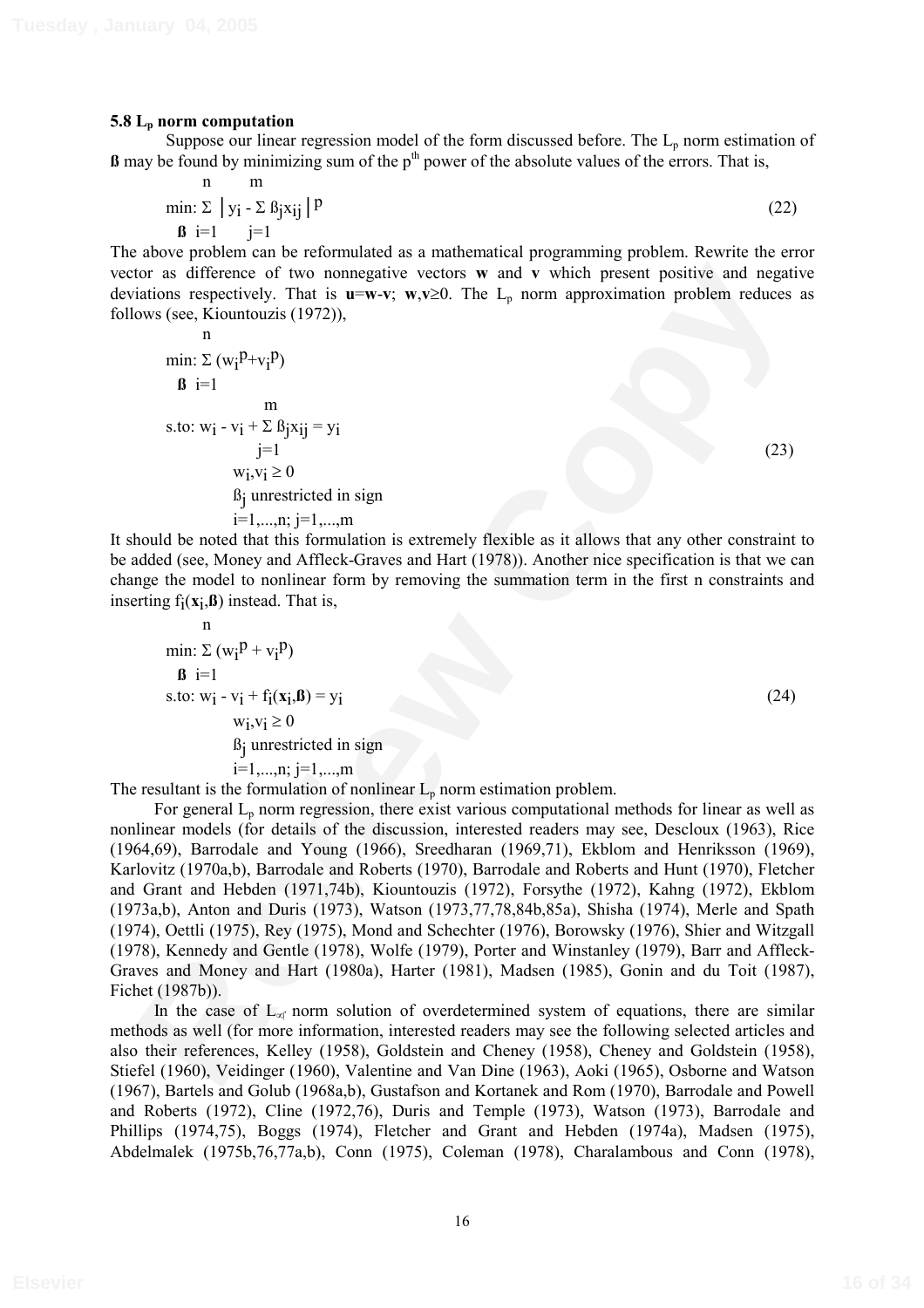Bartels and Conn and Charalambous (1978), Armstrong and Kung (1979), Klingman and Mote (1982), Bartels and Conn and Li (1987), Brannigan and Gustafson (1987)).

#### **6. Simultaneous equations system**

The  $L_1$ <sup> $\uparrow$ </sup> norm estimation has been extensively studied for single equation regression model and its properties are well recognized. But despite of the wide variety of econometric applications of  $L_1$ <sup>n</sup>  $\overline{\phantom{a}}$ norm estimation to simultaneous equation systems, there have been only few investigators in this area which their works are summarized in this section. Suppose the following equation as a first equation of a structural system,

$$
\mathbf{y} = \mathbf{Y}\boldsymbol{\theta} + \mathbf{X}_1 \boldsymbol{\beta} + \mathbf{u} = [\mathbf{Y}|\mathbf{X}_1] \Big| \begin{matrix} \boldsymbol{\theta} \\ \text{---} \\ \text{L} \\ \boldsymbol{\beta} \end{matrix} + \mathbf{u} \equiv \mathbf{Z}\boldsymbol{\alpha} + \mathbf{u}
$$
(25)

Where **y** is a vector of dependent endogenous, **Y**, matrix of independent endogenous, **X**1, matrix of exogenous variables;  $\theta$  and  $\beta$  are vectors of regression parameters and **u** is random error vector. The reduced form for **Y** is given by,

$$
Y = XT + v \tag{26}
$$

Direct and indirect least absolute deviations (DLAD, IDLAD) analogues of direct and indirect least squares (DLS, IDLS) may be applied to the systems (25) and (26) respectively. The  $L_1$  norm objective function analogue of two stage least squares (2SLS) for estimation of  $\alpha$  may be defined as,

$$
\min_{\mathbf{\alpha}} \sum_{i=1}^{n} |y_i - P_i^{\mathrm{T}} \mathbf{Z} \mathbf{\alpha}|
$$
\n
$$
(27)
$$

Where  $y_i$  is the i<sup>th</sup> element of **y**,  $P_i^T$  is the i<sup>th</sup> row of  $P=(X^T X)^{-1} X^T$  (see, Fair (1974)). Amemiya (1982) by comparing the problem (27) with Theil's interpretation of 2SLS,

$$
\min_{\mathbf{\alpha}} \sum_{i=1}^{n} (\mathbf{y}_{i} - \mathbf{P}_{i}^{T} \mathbf{Z} \mathbf{\alpha})^{2}
$$
\n
$$
(28)
$$

and interpretation of 2SLS as the instrumental variables estimator, namely, the minimization of,

$$
\min_{\mathbf{\alpha}} \sum_{i=1}^{n} (\mathbf{P}_{i}^{T} \mathbf{y} - \mathbf{P}_{i}^{T} \mathbf{Z} \mathbf{\alpha})^{2}
$$
 (29)

defines two stage least absolute deviations (2SLAD) as,

n

$$
\begin{array}{c}\n\text{m} \\
\text{m} \\
\text{m} \\
\text{m} \\
\text{m} \\
\text{m} \\
\text{m} \\
\text{m} \\
\text{m} \\
\text{m} \\
\text{m} \\
\text{m} \\
\text{m} \\
\text{m} \\
\text{m} \\
\text{m} \\
\text{m} \\
\text{m} \\
\text{m} \\
\text{m} \\
\text{m} \\
\text{m} \\
\text{m} \\
\text{m} \\
\text{m} \\
\text{m} \\
\text{m} \\
\text{m} \\
\text{m} \\
\text{m} \\
\text{m} \\
\text{m} \\
\text{m} \\
\text{m} \\
\text{m} \\
\text{m} \\
\text{m} \\
\text{m} \\
\text{m} \\
\text{m} \\
\text{m} \\
\text{m} \\
\text{m} \\
\text{m} \\
\text{m} \\
\text{m} \\
\text{m} \\
\text{m} \\
\text{m} \\
\text{m} \\
\text{m} \\
\text{m} \\
\text{m} \\
\text{m} \\
\text{m} \\
\text{m} \\
\text{m} \\
\text{m} \\
\text{m} \\
\text{m} \\
\text{m} \\
\text{m} \\
\text{m} \\
\text{m} \\
\text{m} \\
\text{m} \\
\text{m} \\
\text{m} \\
\text{m} \\
\text{m} \\
\text{m} \\
\text{m} \\
\text{m} \\
\text{m} \\
\text{m} \\
\text{m} \\
\text{m} \\
\text{m} \\
\text{m} \\
\text{m} \\
\text{m} \\
\text{m} \\
\text{m} \\
\text{m} \\
\text{m} \\
\text{m} \\
\text{m} \\
\text{m} \\
\text{m} \\
\text{m} \\
\text{m} \\
\text{m} \\
\text{m} \\
\text{m} \\
\text{m} \\
\text{m} \\
\text{m} \\
\text{m} \\
\text{m} \\
\text{m} \\
\text{m} \\
\text{m} \\
\text{m} \\
\text{m} \\
\text{m} \\
\text{m} \\
\text{m} \\
\text{m} \\
\text{m} \\
\text{m} \\
\text{m} \\
\text{m} \\
\text{m} \\
\text{m} \\
\text{m} \\
\text{m} \\
\text{m} \\
\text{m} \\
\text{m} \\
\text{m} \\
\text{m} \\
\text{m} \\
\text{m} \\
\text{m} \\
\text{m} \\
\text
$$

Amemiya (1982) combines the two ideas and proposes 2SLAD as a class of estimators obtained by minimizing,

$$
\begin{aligned}\n\min: \Sigma \left[ qf_i + (1-q)P_i^{\mathrm{T}} \mathbf{y} - P_i^{\mathrm{T}} \mathbf{Z} \boldsymbol{\alpha} \right] \\
\alpha \left[ i = 1\n\end{aligned} \tag{31}
$$

Let us not outser of the print of the section. Suppose the converting equation as a mast equator<br> **P**  $Y = Y\theta + X_1\theta + u = [Y|Y_1]\begin{pmatrix} 1 \\ 1 \end{pmatrix} - u = \theta\pi + u$  (25)<br> **Rev** y is a vector of dependent endogenous,  $Y$ , matrix of inde Where, q is a parameter to be determined by researcher. When  $q=0$ , problem (31) is equivalent to (30) and yields the estimator which is asymptotically equivalent to 2SLS. When q=1 then (31) is equivalent to (27). For any value of  $q\varepsilon[0,\infty)$  Amemiya (1982) proves the strong consistency of 2SLAD and gives its asymptotic variance under three different cases of normal, partially normal and non normal distribution of **u** and **v**. Powell (1983) demonstrates the asymptotic normality of Amemiya (1982) proposed estimators for more general distributions of error terms.

Amemiya (1982) also proposes another alternative LAD analogue of 2SLS. Once IDLAD is applied to each equation of reduced form and  $\Pi^{\wedge}$  is computed. Then by minimizing the following expression,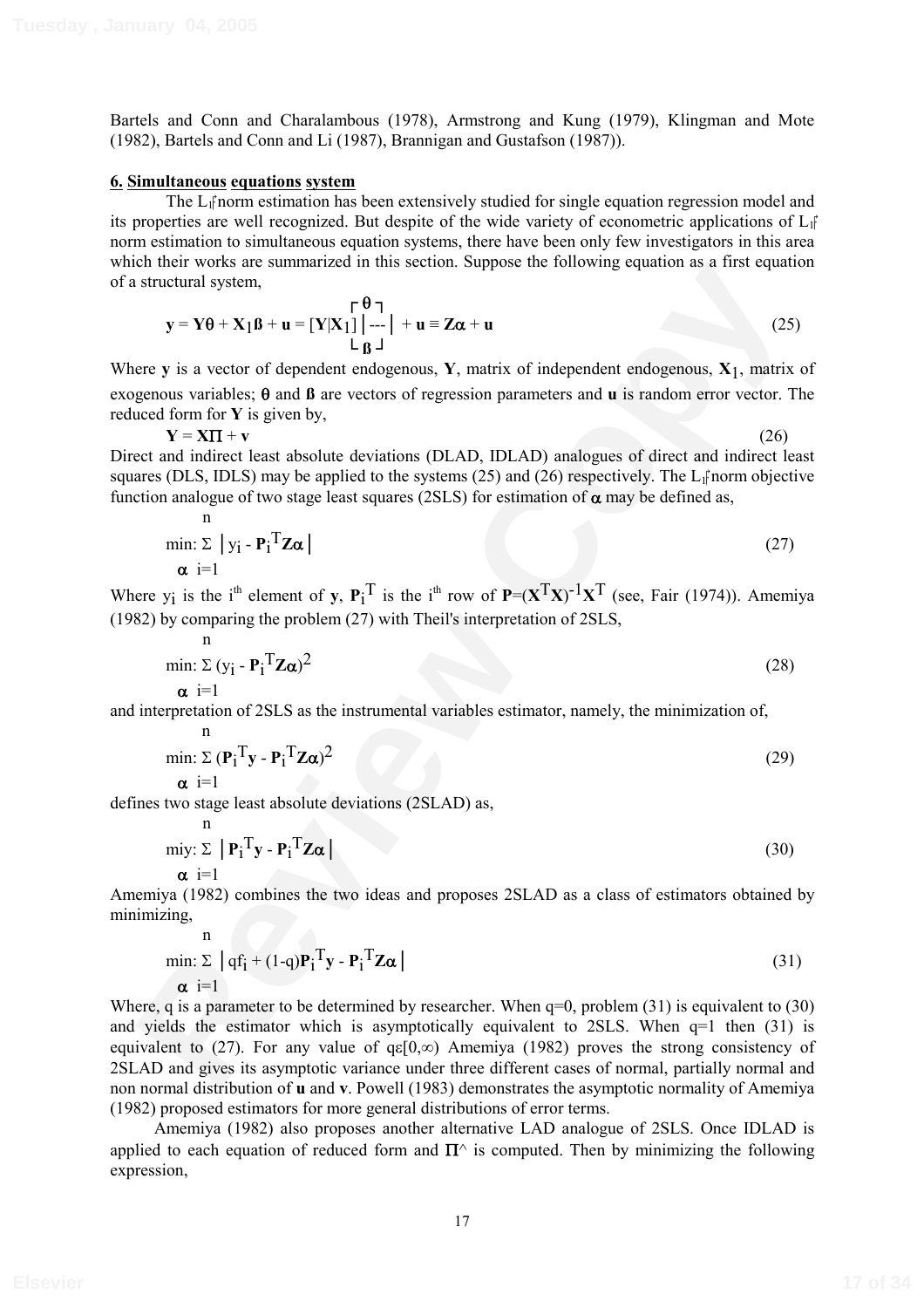n min:  $\Sigma$  | y<sub>i</sub> - $\mathbf{X}_i$ <sup>T</sup> $\mathbf{\Pi}$ ^ $\mathbf{\theta}$  -  $\mathbf{X}_{1i}$  $T_{\beta}$  (32) **ß** i=1

 $\theta^{\wedge}$  and  $\beta^{\wedge}$  are derived. He calls this estimator double two stage least absolute deviations (D2SLAD). A similar discussion for different values of q has also been done. Powell (1983) shows an asymptotic equivalence proposition for the sub-class of D2SLAD estimators. This result is analogous to the finite sample equivalence of Theil's interpretation of 2SLS, and its instrumental variable interpretation.

Client and Hunt (1970) as pioners of instruducing I-farom in simultaneous system of equations<br>(also papar small sample properties of least absolutes and least squares estimators for an overidentified<br>allowed system of two Glahe and Hunt (1970) as pioneers of introducing  $L_1$  norm in simultaneous system of equations, compare small sample properties of least absolutes and least squares estimators for an overidentified simultaneous system of two equations via Monte Carlo experiments. Estimators where used are DLAD, DLS, IDLAD, IDLS, 2SLAD and 2SLS. All comparisons were done for all three pairs of direct, indirect and two stage least absolute and least squares estimators for different sample sizes of ten and twenty with considering various cases of multicolinearity, heteroskedasticity and misspecification. They concluded that the  $L_1$  norm estimators should prove equal or superior to the  $L_2$ norm estimators for models using a structure similar to that of their study, with very small sample sizes and randomly distributed errors.

The same structure is used by Hunt and Dowling and Glahe (1974) with Laplace and normal error distributions. The estimators in their study are DLAD, DLS, 2SLAD and 2SLS. They concluded that the L<sub>I</sub><sup>t</sup> norm estimators provided 100% of the best results in the case of Laplace distribution, and 37.5% of the best results in the case of normal distribution of errors.

Nyquist and Westlund (1977) performs a similar study with an overidentified three equations simultaneous system with error terms obeying symmetric stable distributions. The estimators used in this study were similar to those of Glahe and Hunt (1970) mentioned above. They concluded that with normal distribution,  $L_2$  norm estimators are favorable. In non normal case  $L_1$  norm estimators tend to perform better as the degree of non normality increases. When sample size increases, the relative performance of 2SLAD to DLS is increased too. In the normal distribution case 2SLS is the best, and for non normal distributions 2SLAD is the leading alternative closely followed by IDLAD and for extremely non normal cases IDLAD seems to be more robust than 2SLAD.

#### **7. Statistical aspects**

Since, the L<sub>I</sub><sup>†</sup>norm criterion has discovered many interesting extension in statistics, this section has a glance at some of its features on the various fields of statistics.

#### **7.1 Sampling distribution**

Ashar and Wallace (1963), Rice and White (1964), Meyer and Glauber (1964), Glahe and Hunt (1970), Fama and Roll (1971), Smith and Hall (1972), Kiountouzis (1973), Brecht (1976), Ramsay (1977), Hill and Holland (1977), Rosenberg and Carlson (1977), Pfaffenberger and Dinkel (1978) have examined small sample properties of L<sub>I</sub><sup>†</sup> norm fitting via Monte Carlo method in different conditions. The relative efficiency of this estimator to least squares is occurred if errors distribution has big tails.

Wilson (1978) concludes that  $L_1$  norm estimator is 80% as efficient as least squares when errors follow contaminated normal distribution. When outliers are present,  $L_{\parallel}$  norm estimator becomes more efficient. His approach is Monte Carlo too and a wide variety of experiments are examined.

Cogger (1979) performed ex-post comparisons between  $L_1$  and  $L_2$  norms forecasts from Box-Jenkins autoregressive time series models. The comparisons indicated that L<sub>I</sub><sup>†</sup>norm approaches to the estimation of ARIMA (integrated autoregression moving average) models of time series data should receive further attention in practice.

For multivariate regression with a symmetric disturbance term distribution, Rosenberg and Carlson (1973) showed that the error in the  $L_1$  norm estimation is approximately, normally distributed with mean zero and variance covariance matrix  $\delta^2(X^TX)^{-1}$ , where,  $\delta^2/n$  is the variance of the median of errors (see also, Sposito and Tvejte (1984), Ronner (1984)). They concluded that, the  $L_1$  norm estimates have smaller variance than least squares in regression with high kurtosis error distribution (see also, Bloomfield and Steiger (1983)).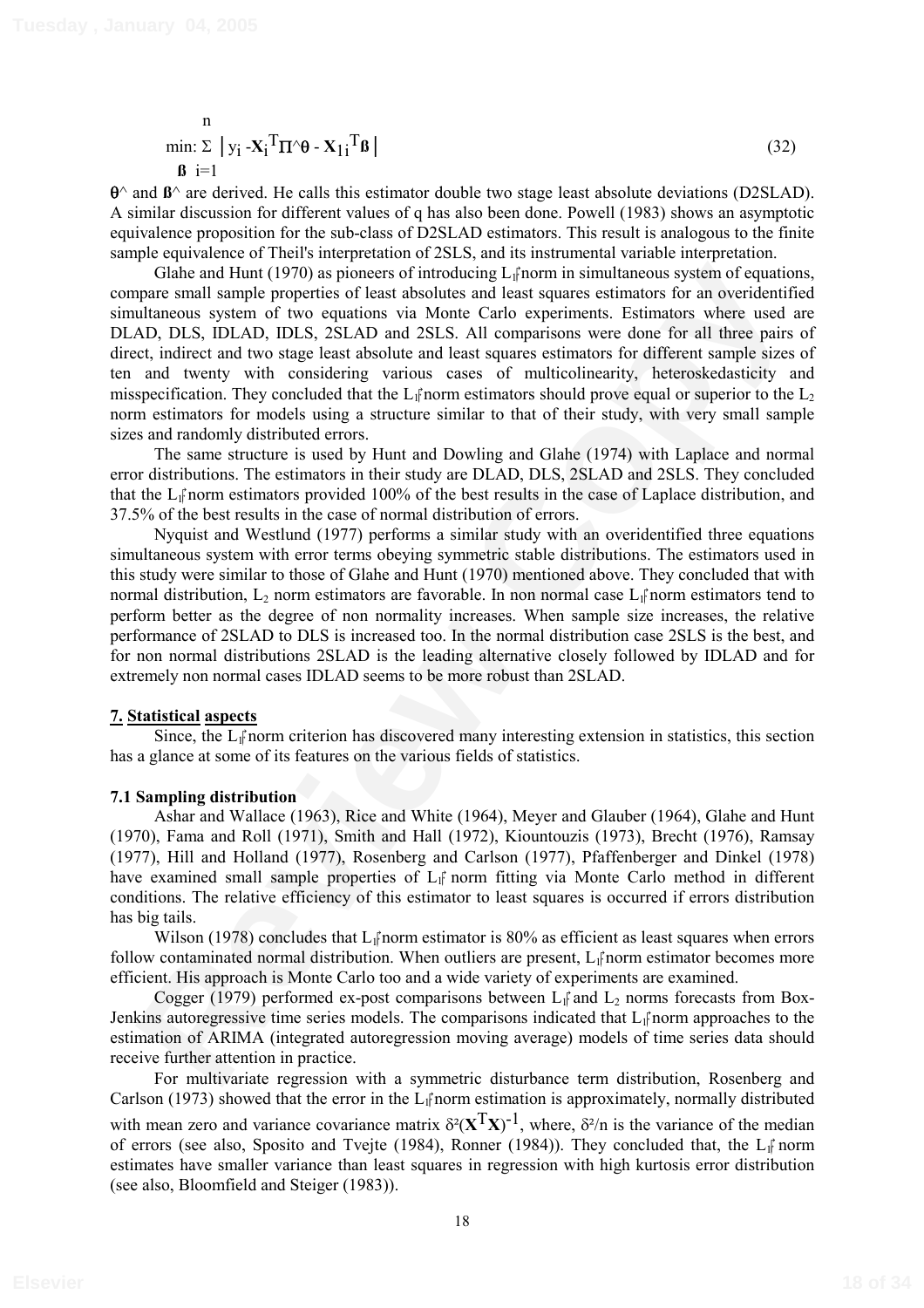Sielken and Hartley (1973), Farebrother (1985) have shown that when the errors follow a symmetric distribution, and the  $L_1$ <sup>2</sup> norm estimates may not be unique, the problem may be formulated in such a way as to yield unbiased estimators. A similar discussion for general  $L<sub>p</sub>$  norm may be found in Sposito (1982).

Bassett and Koenker (1978) showed that the  $L_{\parallel}$  norm estimates of regression parameters in general linear model are consistent and asymptotically Gaussian with covariance matrix  $\delta^2(\mathbf{X}^T\mathbf{X})^{-1}$ , where  $\delta^2/n$  is the asymptotic variance of the sample median from random samples of size n taken from the error distribution (see, Bassett and Koenker (1982), Koenker and Bassett (1984), Bloomfield and Steiger (1983), Oberhofer (1982), Wu (1988). A simple approximation method for computing the bias and skewness of the  $L_1$ <sup> $\uparrow$ </sup> norm estimates is given by Withers (1987) which shows that bias and skewness of  $\mathbf{B}^{\wedge}$  are proportional to the 3<sup>rd</sup> moments of independent variables. The moment problem in the  $L_1$  norm is discussed by Hobby and Rice (1965).

Dupacova (1987a,b) used the tools of nondifferentiable calculus and epi-convergence to find the asymptotic properties of restricted L<sub>I</sub><sup>†</sup> norm estimates. Asymptotic interesting properties of Boscovich's estimator which is  $L_{\parallel}$  norm minimization of errors subject to zero mean of residuals constraint may be found in Koenker and Bassett (1985).  $L_{\parallel}$  norm fit for censored regression (or censored "Tobit") models has been introduced by Powell (1984,86). Paarsch (1984) by Monte Carlo experiments showed that the Powell estimator is neither accurate nor stable.

Gross and Steiger (1979) used an L<sub>I</sub> $\dagger$ norm analogue of L<sub>2</sub> norm estimator for the parameters of stationary, finite order autoregressions. This estimator has been shown to be strongly consistent. Their evidences are based on Monte Carlo experiments (see also, Bloomfield and Steiger (1983) for more discussions).

### **7.2 Statistical inference**

error distribution (sec. Passett and Koemker (1982), Koemker and Bassett (1984), Bloomfield and skeepses of the L<sub>if</sub> norm estimates is given by Witters (1987), then the system by Witters (1987) which so was the basset of The asymptotic distribution of the three  $L_1$ <sup> $\uparrow$ </sup> norm statistics (Wald, likelihood ratio and Lagrange multiplier tests) of linear hypothesis for general linear model have been discussed in Koenker and Bassett (1982a). They derived the asymptotic distribution for a large class of distributions. It has been shown that these tests under mild regularity conditions on design and error distribution have the same limiting chi- square behavior. Comparison of these tests based on Monte Carlo experiments is given in Koenker (1987). Since the  $L_1$  norm estimator asymptotically follows a normal distribution, Stangenhaus and Narula (1987) by using Monte Carlo method determined the sample size at which normal distribution approximation can be used to construct the confidence intervals and test of hypothesis on the parameters of the  $L_1$  norm regression. Comparison methods for studentizing the sample median which can be extended to  $L_1$ <sup>\*</sup> norm regression is discussed by McKean and Sheather (1984); and accordingly, testing and confidence intervals are compared by Sheather and McKean (1987).

Two coefficients of determination for  $L_{\parallel}$  norm regression are given by McKean and Sievers (1987). A class of tests for heteroskedasticity based on the regression quantiles is given in Koenker and Bassett (1982b). More recent works on  $L_1$  norm statistical inference and analysis of variance may be found in Armstrong et al (1977), Siegel (1983) Sheather (1986), McKean and Shrader (1987), Shrader and McKean (1987), Stangenhaus (1987), Brown and Hettmansperger (1987), Tracy and Khan (1987), Vajda (1987), Sheather (1987), Fedorov (1987). For other characterization see, Fichet (1987a), LeCalve (1987).

### **7.3 Multivariate statistics**

In usual clustering method, Euclidian metric or distance as an appropriate real valued function for constructing dissimilarity criterion is used (see also, Bidabad (1983a)). Spath (1976) used  $L_1$  $\overline{\phantom{a}}$ metric as a criterion for clustering problem. More modification and extension may be found in Spath (1987). Kaufman and Rousseeuw (1987) introduced an  $L_1$ f norm type alternative approach, used in kmedoid method, that minimizes the average dissimilarity of the all objects of the data set to the nearest medoid. Trauwaert (1987) and Jajuga (1987) applied the L<sub>I</sub><sup>†</sup> metric in fuzzy clustering method of ISODATA (Iterative Self Organizing Data Analysis Technique (A)). Trauwaert (1987) showed that in the presence of outliers or data errors,  $L_1$ <sup> $\uparrow$ </sup> metric has superiority over  $L_2$  distance.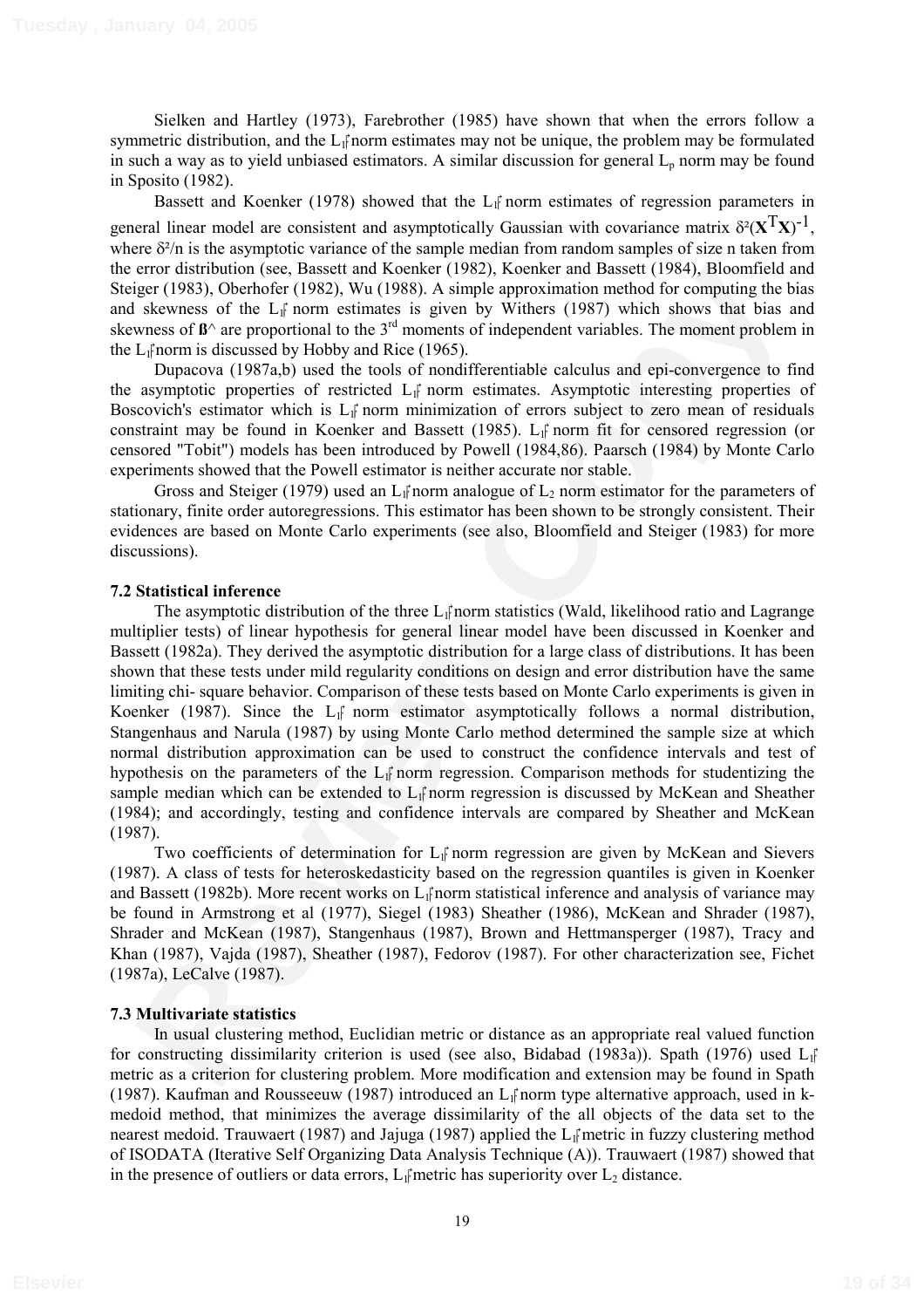An L1 norm similar version of multidimensional scaling is presented by Heiser (1988) (see also, Critchley (1980)) and of correspondence analysis by Heiser (1987). Robust  $L_p$  norm discrimination analysis is discussed by Haussler (1984) and Watson (1985a).  $L_{\parallel}$  norm estimation of principal components considered by  $Gal_p$ in and Hawkins (1987).

## **7.4 Nonparametric density estimation**

 $L_1$  norm has also been used in nonparametric statistics and density estimation. The procedure of density estimation is done via the Parzen kernel function. Abou-Jaoude (1976a,b,c), Devroye and Wagner (1979,80) give the conditions for the  $L_{\parallel}$  norm convergence of kernel density estimates. Devroye (1983,85) gives the complete characterization of the  $L_{\parallel}$  norm consistency of Parzen-Rosenblatt density estimate. Devroye concludes that all types of the  $L_1$  norm consistencies are equivalent. Gyorfi (1987) proves the  $L_1$  norm consistency of kernel and histogram density estimates for uniformly and strong mixing samples. Devroye and Gyorfi (1985) give a complete explanation of the  $L_1$  norm nonparametric density estimation. The central limit theorems of  $L_p$  norms for kernel estimators of density and their asymptotic normality in different conditions of unweighted and weighted  $L<sub>p</sub>$  norm of naive estimators, and under random censorship are discussed in Csorgo and Horvath (1987,88), Horvath (1987), Csorgo and Gombay and Horvath (1987). Bandwidth selection in nonparametric regression estimation is shown by Marron (1987). Via an example he concludes that it is an smoothing problem. Welsh (1987) considers simple  $L_1$  norm kernel estimator of the sparsity function and investigates its asymptotic properties. L<sub>if</sub> and L<sub>2</sub> norms cross-validation criteria are studied for a wide class of kernel estimators by Rossi and Brunk (1987,88). Gyorfi and Van der Meulen (1987) investigate the density- free convergence properties of various estimators of Shannon entropy and prove their  $L_1$ <sup>2</sup> norm consistency. Munoz Perez and Fernandez Palacin (1987) consider the estimating of the quantile function by using Bernstein polynomials and examine its large sample behavior in the L<sub>I</sub><sup>†</sup>norm. For comparison of the L<sub>I</sub><sup>†</sup>and L<sub>2</sub> norms estimators of Weibull parameters see Lawrence and Shier (1981) and for a nonparametric approach on quantile regression see Lejeune and Sarda (1988).

### **7.5 Robust statistics**

Learning Studies and Y and Y and Y and Y and Y and Y and Y and Y and Y and Y and Y and Y and Y and Y and Y and Y and Y and Y and Y and Y and Y and Y and Y and Y and Y and Y and Y and Y and Y and Y and Y and Y and Y and Y a One of the most important properties of the  $L_1$  norm methods is resistivity to outliers or wild points. This property makes it one of the most important techniques of robust statistics. Huber (1987) pointed out that the  $L_1$ <sup> $\uparrow$ </sup> norm method serves in two main areas of robust estimation. Sample median plays an important role in robust statistics. The sample median is the simplest example of an estimate derived by minimizing the  $L_1$  norm of deviations. Thus,  $L_1$  norm minimizes the maximum asymptotic bias that can be caused by asymmetric contamination. Therefore, it is the robust estimate of choice in cases where it is more important to control bias than variance of the estimate. Next, the  $L_1$  norm method is the simplest existing high-breakdown estimator. Thus it can be a good starting point for iterative estimators which give nonsense solution if they started with a bad initial point and since it is resistant to outliers, may be used as an starting point for trimming the wild points (see also, Taylor (1974), Holland and Welsch (1977), Harvey (1977,78), Armstrong and Frome and Sklar (1980), Antoch et al (1986), Antoch (1987), Portnoy (1987), Bassett (1988b)). This technique for polynomial regression with a test about the degree of polynomial and for regression quantiles is considered in Jureckova (1983,84), Jureckova and Sen (1984). The same thing for nonlinear regression is devised by Prochazka (1988). Ronchetti (1987) reviews the basic concepts of robust statistics based on influence function and also in relation with  $L_1$  norm (see also Ga $L_p$ in (1986)). For computational algorithms in bounded influence regression see Marazzi (1988). Ekblom (1974) discusses the statistical goodness of different methods when applied to regression problem via Monte Carlo experiments and in Ekblom (1987) he shows the relationship of  $L_{\parallel}$  norm estimate as limiting case of an  $L_p$  norm or Huber estimates. Haussler (1984) and Watson (1985a) considered the robust  $L_p$  norm discrimination analysis problem. Robust estimates of principal components (see, Bidabad (1983c)) based on the  $L_1$ <sup>t</sup> norm formulation are discussed by  $Gal_p$  in and Hawkins (1987). The asymptotic distributional risk properties of pre-test and shrinkage L<sub>I</sub> norm estimators are considered by Saleh and Sen (1987). L<sub>I</sub><sup>†</sup> norm estimator is also a member of M and R estimators (see, Bloomfield and Steiger (1983) for more discussions).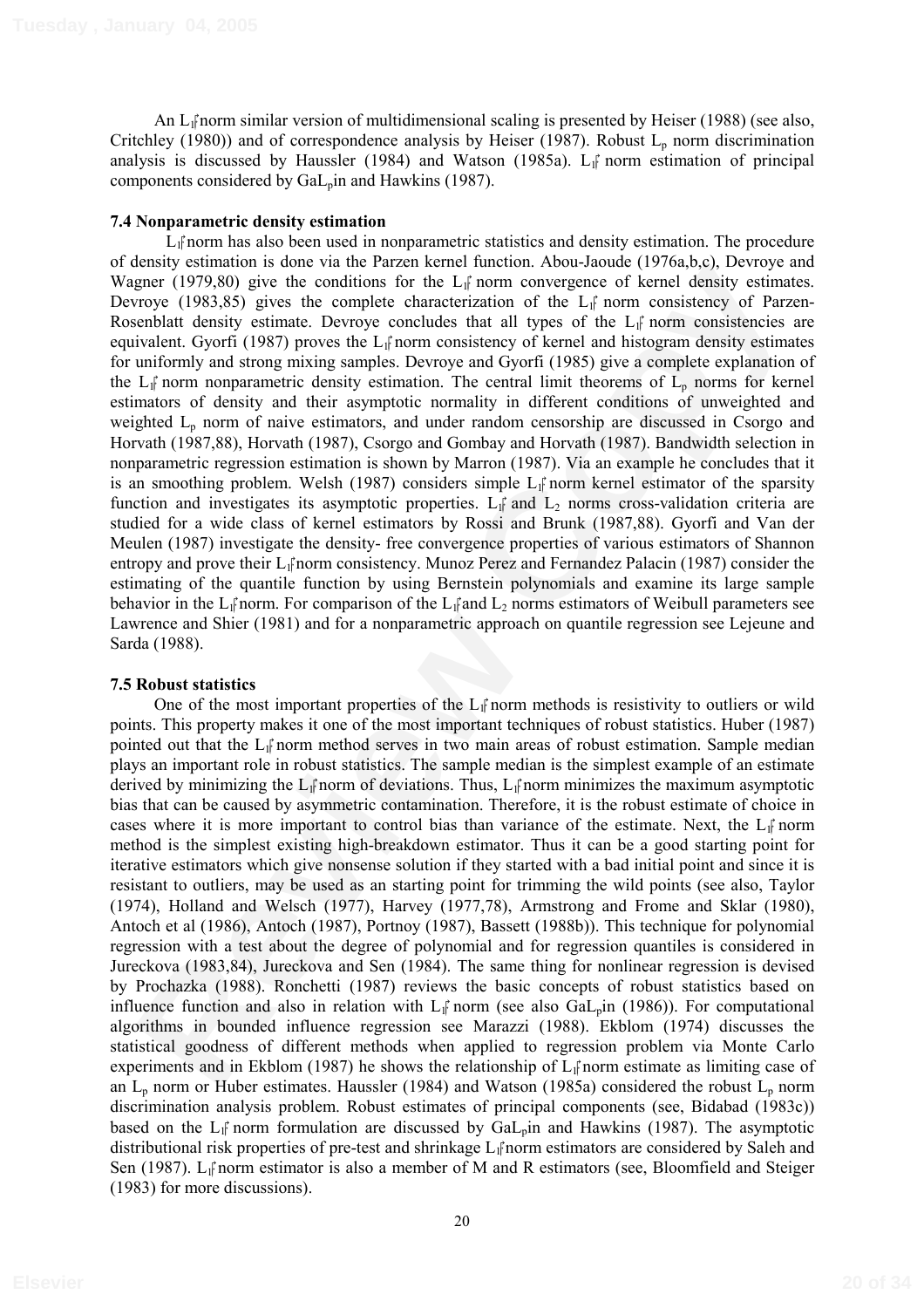#### **8. Application**

 $L_1$  norm methods has been extensively developed in various fields of sciences and work as strong analytical tools in analyzing human and natural phenomena. Many branches of sciences in applied mathematics, statistics and data analysis like econometrics, biometrics, psychometrics, sociometrics, technometrics, operation research, management, physic, chemistry, astronomy, medicine, industry, engineering, geography and so forth are heavily dependent to this method.

The assumption of normally distributed errors does not always hold for economic variables as well as other data and variables and so we are not confronted with finite variance anywhere. An infinite variance means thick tail errors distribution with a lot of outliers. Since least squares gives a lot of weights to outliers, it becomes extremely sample dependent. Thus in this case least squares becomes a poor estimator. Of course, the observed distributions of economic or social variables will never display infinite variances. However, as discussed by Mandelbrot (1961,63) and herein before, the important issue is not that the second moment of the distribution is actually infinite, but the interdecile range in relation to the interquartile range is sufficiently large that one is justified in acting as though the variance is infinite. Thus, in this context, an estimator which gives relatively little weight to outliers, such as  $L_{\parallel}$  norm estimator is clearly preferred.

Distribution of personal income has been known to have this characteristic since the time of Pareto -1896. Ganger and Orr (1972) give some evidences on time series characteristics of economic variables which have this property. Many other economic variables such as security returns, speculative prices, stock and commodity prices, employment, asset sizes of business firms, demand equations, interest rate, treasury cash flows, insurance and price expectations all fall in the category of infinite variance error distribution (see, Goldfeld and Quandt (1981), Nyquist and Westlund (1977), Fama (1965), Sharpe (1971)).

The assumption to administry assumed various observations and a solution and a solution of a solution of the solution of the solution of economic various of the sylution of the sylution of the sylution of the sylution of t Arrow and Hoffenberg (1959) used  $L_1$  norm in the context of interindustry demand. Meyer and Glauber (1964) compare  $L_1$  and  $L_2$  norms directly. They estimated their investment models on a sample by both estimators and then examined them by forecasting ex-post sample. They concluded that, with very few exceptions, the  $L_1$  norm estimation outperformed the  $L_2$  norm estimators, even with criteria such as sum of the squared forecast errors which least squares is ordinarily thought to be minimal. Sharpe (1971) compares  $L_1$  and  $L_2$  norms estimators for securities and portfolios. A similar discussion has been given by Cornell and Dietrich (1978) on capital budgeting. Affleck-Graves and Money and Carter ( ) did the same research by applying  $L_p$  norm and with emphasis on factors affecting the estimation of coefficients of an individual security model. Kaergard (1987) compares  $L_{1\beta}$  $L_2$  and  $L_{\alpha}$  norms estimators for Danish investments via their power to predict the even years from estimation over odd years for a long period. Hattenschwiler (1988) uses goal programming technique in relation with  $L_f$  norm smoothing functions on several large disaggregate linear programming models for Switzerland food security policy (see, Bidabad (1984a) for description of goal programming relevance). Other applications of the  $L_1$  norm smoothing functions on the models for planning alimentary self-sufficiency, food rationing and flux- and balancing model for feeding stuffs are referenced by Hattenschwiler (1988).

Wilson (1979) used  $L_1$  norm regression for statistical cost estimation in a transport context. Chisman (1966) used  $L_1$  norm estimator to determine standard times for jobs in which work-elements are essentially the same for all jobs except that the quality of each type of the work-element used may vary among jobs. Frome and Armstrong (1977) refer to this estimator for estimating the trend-cycle component of an economic time series.

Charnes and Cooper and Ferguson (1955) give optimal estimation of executive compensation of employees by solving L<sub>I</sub> norm problem via the technique of linear programming. Application of the  $L_1$ f norm in location theory is of special interest; because by this metric the rectangular distance of two points in two dimensional Cartesian coordinates can be considered very well (see, Cabot et al (1970), Wesolowsky and Love (1971,72), Drezner and Wesolowsky (1978), Ratliff and Picard (1978), Morris and Verdini (1979), Megiddo and Tamir (1983), Calamai and Conn (1987); see also, the bibliography of Domschke and Drext (1984)). Farebrother (1987a) applies  $L_1$  norm to committee decision theory. Mitchell (1987) uses  $L_i$  norm to find a shortest path for a robot to move among obstacles.  $L_i$  norm has been applied to chemistry by Fausett and Weber (1978); in geophysic by Dougherty and Smith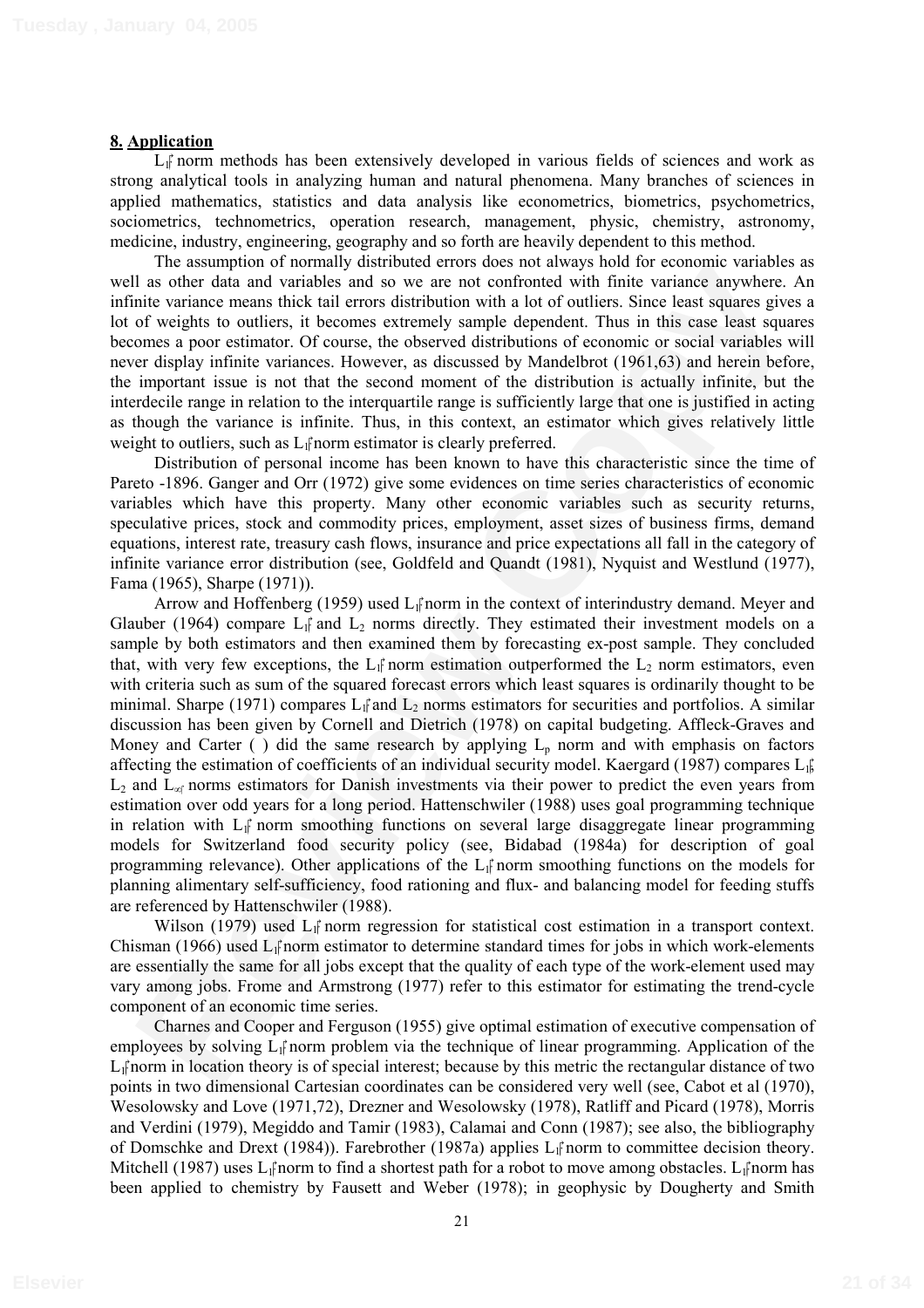(1966), Claerbout and Muir (1973), Taylor and Banks and McCoy (1979); in astronomy by Rousseeuw (1987), in physical process and pharmacokinetic by Frome and Yakatan (1980), Gonin and Money (1987a). For mechanical representation of L<sub>I</sub><sup>†</sup>norm see, Farebrother (1987d). Application of the L1 norm in power systems for static state estimation is given by Kotiuga and Vidyasagar (1982). Anderson (1965) suggests using  $L_1$  norm estimation in order to assure non negative coefficient in linear time equations. For application on the data of orbital measurement see Mudrov et al (1968).

### **9. Other variants**

Narula and Wellington (1977a) propose the minimization of sum of weighted absolute errors. That is, minimizing the expression  $\Sigma w_i |u_i|$ . An algorithm for this problem is introduced. Narula and Wellington (1977b) proposd a special case of the above formulation by the name, "minimum sum of relative errors". In this problem w<sub>i</sub> are set equal to  $1/|y_i|$  (see also comment of Steiger and Bloomfield (1980)).

Narula and Wellington (1977c) give an algorithm for  $L_1$  norm regression when the model is restricted to pass through the means of each of the variables (see, Farebrother (1987c) for a remark). In the case of restricted  $L_{\parallel}$  norm estimation some algorithms presented by Young (1971), Armstrong and Hultz (1977), Barrodale and Roberts (1977,78), Bartels and Conn (1980a,b), Armstrong and Kung (1980). An algorithm for  $L_1$  norm regression with dummy variables is given by Armstrong and Frome (1977). Womersley (1986) introduces a reduced gradient algorithm for censored linear  $L_1$  norm regression.

In the context of stepwise regression and variable selection, there are also special algorithms for the case of L1 norm (see, Roodman (1974), Gentle and Hansen (1977), Narula and Wellington (1979,83), Wellington and Narula (1981), Dinkel and Pfaffenberger (1981), Armstrong and Kung (1982a)).

An algorithm for regression quantiles is given by Narula and Wellington (1984). Computation of best one-sided L<sub>I</sub><sup>†</sup>norm regression, that is finding an approximation function which is everywhere below or above the function is given by Lewis (1970). For numerical techniques to find estimates which minimize the upper bound of absolute deviations see Gaivoronski (1987).

**Nher variants**<br> **Nher variants**<br>
Narius and Wellington (1977a) propose the minimization of sum of weighted absolute errors<br>
Narius and Wellington (1975a) propose a specifical case of the above formulation by the rame, "m Arthanari and Dodge (1981) proposed a convex combination of  $L_1$  and  $L_2$  norms objective functions to find new estimator for linear regression model. Dodge (1984) extends this procedure to a convex combination of Huber M-estimator and  $L_1$ <sup> $\uparrow$ </sup> norm estimator objective functions. Dodge and Jureckova (1987) showed that the pertaining convex combination of  $L_1$  and  $L_2$  norms estimates can be adapted in such a way that it minimizes a consistent estimator of the asymptotic variance of the new produced estimator. In Dodge and Jureckova (1988) it is discussed that the adaptive combination of M-estimator and  $L_1$  norm estimator could be selected in an optimal way to achieve the minimum possible asymptotic variance.

Instead of minimizing the absolute deviations, Nyquist (1988) minimized absolute orthogonal deviations from the regression line. In this paper, computational aspects of this estimator is considered and a connection to the projection pursuit approach to estimation of multivariate dispersion is pointed out. Spath and Watson (1987) also introduce orthogonal linear  $L_{\parallel}$  norm approximation method. Application of orthogonal distance criterion for  $L_2$  and general  $L_p$  norms may be found in Spath (1982,86b), Watson (1982b), Wulff (1983).

Rousseeuw (1984) proposes a new method of estimation called by "least median of squares" regression. This estimator is derived by minimizing the expression, med(ui 2) fou **ß**. The resulting estimator can resist the effect of nearly 50% of contamination in the data. For an applied book on this topic see Rousseeuw and Leroy (1987). Computational algorithms of this estimator may be found in Souvaine and Steele (1987), Steele and Steiger (1986).

When the number of observations in comparison with the number of unknowns is large, it ought to be better to split the observations into some unknown clusters and look for corresponding regression vectors such that the average sum of the  $L_p$  norm of the residual vector attains a minimum. This combination of clustering and regression is called clusterwise regression. A case study and numerical comparison for clusterwise linear  $L_1$  and  $L_2$  norms regressions are given by Spath (1986a).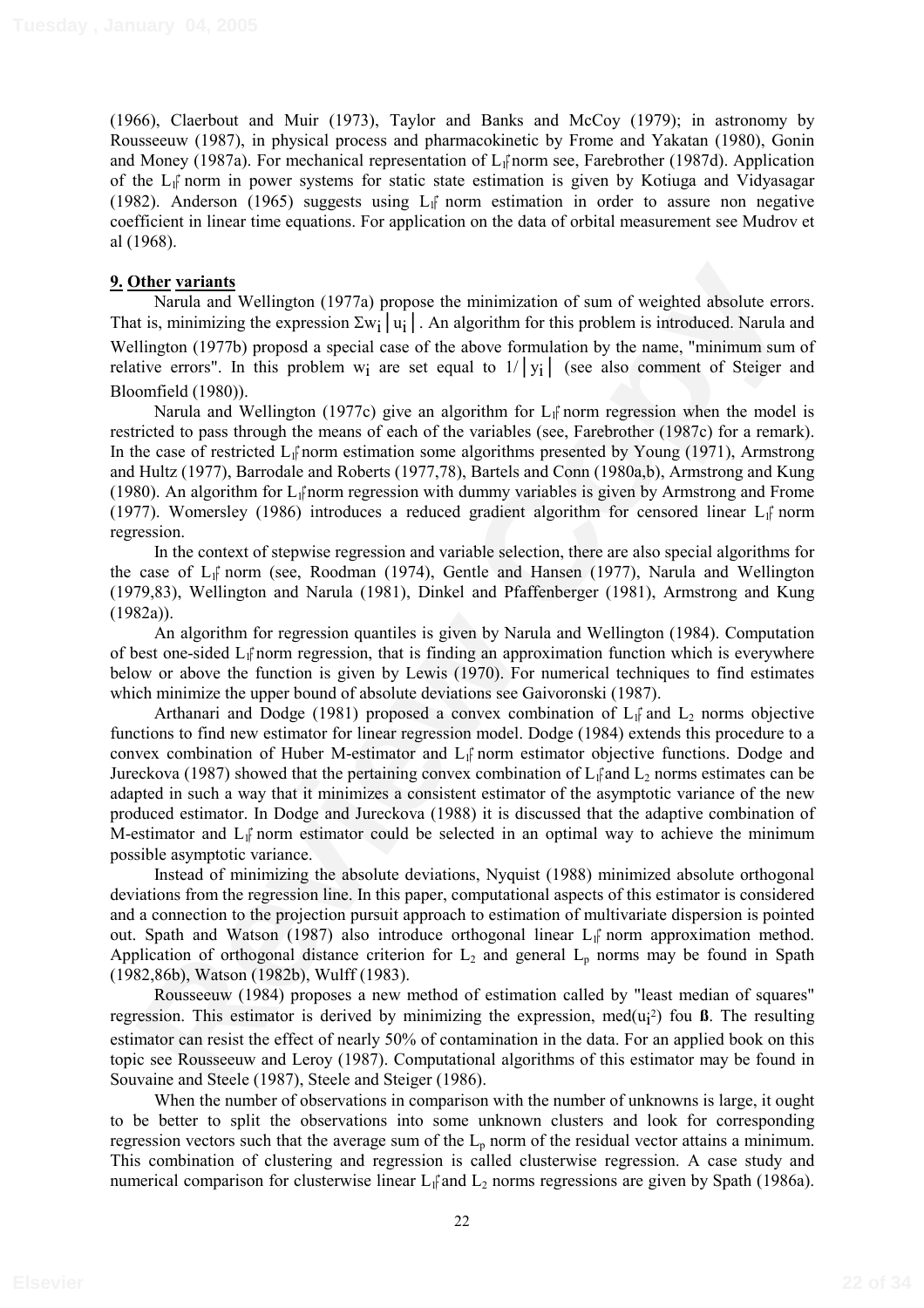For clusterwise linear  $L_1$ <sup>e</sup> norm regression algorithms see Spath (1986c), Meier (1987), and for presentation of clusterwise regression see Spath (1985,87).

Application of the  $L_1$ <sup> $\uparrow$ </sup> norm to one and two-way tables is given by Armstrong and Frome (1976b,79), Buckley and Kvanli (1981) (see also, Bloomfield and Steiger (1983) for general discussions).

There are other applications of  $L_1$ <sup> $\uparrow$ </sup> norm in U-statistics by Chun (1987), Baysian approach by Militky and Cap (1987), isotonic regression by Menendez and Salvador (1987), sample allocation by Melaku and Sadasivan (1987) and method of averages by Kveton (1987).

#### **10. Bibliography**

- intax and Absolute (1980) is hard the time of the results of the blue temperature of the state of the state of the state of the state of the state of the state of the state of the state of the state of the state of the sta • N.N. Abdelmalek (1971) Linear approximation for a discrete point set and L<sub>I</sub>f solutions of overdetermined linear equations. J. ACM, 18, 41-47.
- N.N. Abdelmalek (1974) On the discrete linear  $L_1$  approximation and  $L_1$  solutions of overdetermined linear equations. J. of Approx. Theory, 11, 38-53.
- N.N. Abdelmalek (1975a) An efficient method for the discrete L<sub>If</sub> approximation problem. Math. Comput., 29, 844-850.
- N.N. Abdelmalek (1975b) Chebyshev solution of overdetermined system of linear equations. BIT, 15, 117-129.
- N.N. Abdelmalek (1976) A computer program for the Chebyshev solution of overdetermined system of linear equations, Inter.J. Numer. Meth. in Engin. 10, 1197-1202.
- N.N. Abdelmalek (1977a) Computing the strict Chebyshev solution of overdetermined linear equations, Math. Comp., 31, 974-983.
- N.N. Abdelmalek (1977b) The discrete linear restricted Chebyshev approximation. BIT, 17, 249-261.
- N.N. Abdelmalek (1980a) L<sub>I</sub>fsolution of overdetermined systems of linear equations. ACM Trans. Math. Soft., 6, 220-227.
- N.N. Abdelmalek (1980b) A Fortran subroutine for the L<sub>I</sub>f solution of overdetermined systems of linear equations. ACM Trans. Math. Soft., 6, 228-30.
- S. Abou-Jaoude (1976a) Sur une condition necessaire et suffisante de L1 -convergence pres que complete de l'estimateur de la partition fixe pour une densite. C. R. Acad. Sci. Paris, Ser. A 283, 1107-1110.
- S. Abou-Jaoude (1976b) Sur la convergence  $L_i$ <sup>a</sup> at Ll de l'estimateur de la partition aleatoire pour une densite. Ann. Inst. Henri Poincare, 12, 299-317.
- · S. Abou-Jaoude (1976c) Conditions necessaires et suffisantes de convergence L<sub>If</sub>en probabilite de l'histogramme pour une densite. Ann. Inst. Henri Poincare, 12, 213-231.
- J.F. Affleck-Graves, A.H. Money, K. Carter ( ) An evaluation of an alternative methods of estimating the beta coefficient in the market model. Univ. of CapeTown, South Africa.
- T. Amemiya (1982) Two stage least absolute deviations estimators. Econometrica, 50,3, 689-711.
- T.W. Anderson (1962) Least squares and best unbiased estimates. Ann. of Math. Stat., 33, 266-272.
- D.W. Anderson (1965) Linear programming time estimating equations. J. of Indus. Engin. 16, 136-138
- D.H. Anderson (1975) Linear programming and the calculation of maximum norm approximations. Ph.D. thesis, Australian National Univ..
- D.H. Anderson, M.R. Osborne (1976) Discrete linear approximation problems in polyhedral norms. Numer. Math. 26, 179-189.
- D.H. Anderson, M.R. Osborne (1977a) Discrete nonlinear approximation problems in polyhedral norms, a Levenberg-like algorithm. Numer. Math. 28, 157-170.
- D.H. Anderson, M.R. Osborne (1977b) Discrete nonlinear approximation in polyhedral norms. Numer. Math., 28, 143-156.
- D. Anderson, W.L. Steiger (1982) A comparison of methods for discrete L<sub>I</sub><sup>r</sup>curve-fitting. Tech. Rep. DCS-TR-96. Dept. of Comp. Sci., Hill center for the Math. Sci. Busch campus, New Brunswick, N.J.
- F.J. Anscombe (1976) Topics in the investigation of linear relations fitted by the method of least square (with discussion), J. of Royal Stat. Soc. B series, 1-52.
- J. Antoch, A. Bartkowiak, J. Pekalska (1986) Computing L<sub>if</sub>norm, a-trimmed and a-winsorized regression on the ODRA 1305 computer. Rep. N-159, Institute of Computer Science, Wroclaw Univ., Poland.
- J. Antoch (1987) Variable selection in linear model based on trimmed least squares estimator. In Y. Dodge (ed.) Statistical data analysis based on the L<sub>I</sub><sup>r</sup>norm and related methods. NHPC. 231-246.
- H. Anton, C.S. Duris (1973) On an algorithm for best approximate solutions to Av=b in normed linear spaces. J. Approx. Theory 8, 133- 141.
- M. Aoki (1965) Successive generation of Chebyshev approximate solution. J. Basic Engin., 87, 17-22.
- G. Appa, C. Smith (1973) On L<sub>I</sub>f and Chebyshev estimation. Math. Prog. 5, 73-87.
- R.D. Armstrong, J.J. Elam, J.W. Hultz (1977) Obtaining least absolute value estimates for a two-way classification model.Comm. Stat., B6, 365-81.
- R.D. Armstrong, E.L. Frome (1976a) A comparison of two algorithms for absolute deviation curve fitting. JASA, 71, 328-330.
- R.D. Armstrong, E.L. Frome (1976b) The calculation of least absolute value estimates for two-way tables. Proc. of the statistical computing section, ASA, Washington D.C., 101-106.
- R.D. Armstrong, E.L. Frome (1977) A special purpose linear programming algorithm for obtaining least absolute value estimates in a linear model with dummy variables. Comm. Stat., B6, 383-98.
- R.D. Armstrong, E.L. Frome (1979) Least-absolute-value estimators for one-way and two-way tables. Naval Res. Log. Quart., 26, 79-96.
- R.D. Armstrong, E.L. Frome, D.S. Kung (1979) A revised simplex algorithm for the absolute deviation curve fitting problem. Comm. Stat. B8, 175-190.
- R.D. Armstrong, E.L. Frome, M.G. Sklar (1980) Linear programming in exploratory data analysis. J. of Educ. Stat., 5, 293-307.
- R.D. Armstrong, J. Godfrey (1979) Two linear programming algorithms for the discrete L<sub>i</sub><sup>t</sup>problem. Math. Comput., 33, 289-300.
- R.D. Armstrong, J.W. Hultz (1977) An algorithm for a restricted discrete approximation problem in L<sub>If</sub>norm. SIAM J. Numer. Anal., 14, 555-565.
- R.D. Armstrong, D.S. Kung (1978) AS132: Least absolute value estimates for a simple linear regression problem. Appl. Stat., 27, 363- 366.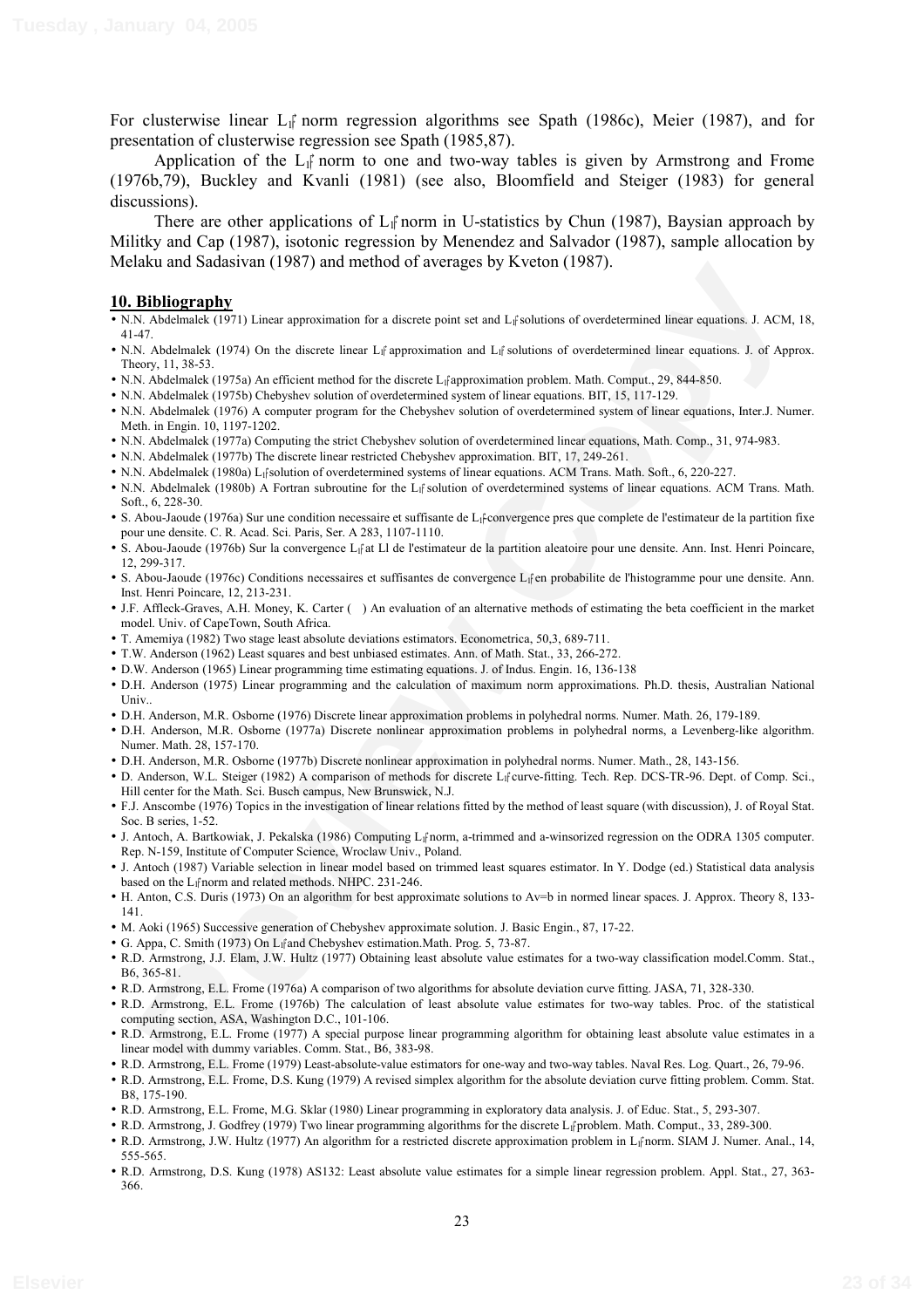- R.D. Armstrong, D.S. Kung (1979) AS135: Mini-max estimates for a linear multiple regression problem. Appl. Stat., 93-100.
- R.D. Armstrong, D.S. Kung (1980) An algorithm for a least absolute value regression problem with bounds on the parameters. Appl. Math. Comput. 7, 267-279.
- R.D. Armstrong, D.S. Kung (1982a) An algorithm to select the best subset for a least absolute value regression problem. TIMS studies in the management sciences, 19, 67-80.
- R.D. Armstrong, D.S. Kung (1982b) A dual algorithm to solve linear least absolute value problems. J. Oper. Res. Soc., 33, 931-936.
- K.J. Arrow, M. Hoffenberg (1959) A time series analysis of interindustry demands. NHPC, Amsterdam. T.S. Arthanari, Y. Dodge (1981) Mathematical programming in statistics. John Wiley, Interscience division, New York.
- W.C. Ashar, T.D. Wallace (1963) A sampling of minimum absolute deviations estimators. Oper. Res., 11, 747-752.
- P. Assouad (1977) Un espace hypermetric non plongeable dans un espace L<sub>If</sub> C. R. Acad. Sc. Paris, T. 285, Serie A, 361-363.
- S. Baboolal, G.A. Watson (1981) Computational experience with an algorithm for discrete L<sub>If</sub> approximation. Computing, 27, 245-252.
- S.C. Banks, H.L. Taylor (1980) A modification to the discrete L1 linear approximation algorithm of Barrodale and Roberts.
- Babodi CA. Wannel (1981) Computission when its also that include the tractive legrestion Copy<br>interaction of the state of the state of the state of the state of the state of the state of the state of the state of the state • SIAM J. on Scientific and Stat. Comput. 1, 187-190. G.D.I. Barr, J.F. Affleck-Graves, A.H. Money, M.L. Hart (1980a) Performance of a generalized algorithm for L<sub>p</sub>-norm regression estimates. Tech. Rep. no. ALS-4, Aug., Univ. of CapeTown, Dept. of Math. Stat. South Africa.
- G.D.I. Barr, J.F. Affleck-Graves, A.H. Money, M.L. Hart (1980b) L<sub>p</sub> norm estimation and the choice of p, a practical approach. Univ. of CapeTown, Dept. of Math. Stat., Tech. Rep. no. ALS-3, July.
- G.D.I. Barr, A.H. Money, J.F. Affleck-Graves, M.L. Hart (1980) Lp-norm estimation of a symmetric distribution. Univ. of CapeTown, Dept. of Math. Stat., Tech. Rep. no. ALS-5, Oct..
- G.D.I. Barr, A.H. Money, J.F. Affleck-Graves, M.L. Hart (1981a) Estimation of location for skewed data sets: a comparative study utilizing the data set published by Stigler. Univ. of CapeTown, Dept. of Math. Stat., Tech. Rep. no. ALS-7, may.
- G.D.I. Barr, A.H. Money, J.F. Affleck-Graves, M.L. Hart (1981b) Estimation of location for skewed data sets. Univ. of CapeTown, Dept. of Math. Stat., Tech. Rep. no. ALS-6, April.
- Barrodale (1967) Approximation in the L<sub>if</sub>and Ll norms by linear programming. Ph.D. thesis, Univ. of Liverpool, Liverpool, England.
- Barrodale (1968) L<sub>if</sub> approximation and analysis of data. Appl. Stat. 17,51-57.
- Barrodale (1970) On computing best L<sub>I</sub><sup>e</sup> approximations. In A. Talbot, Approximation theory Academic Press, New York, 205-215.
- Barrodale, C. Phillips (1975) Solution of an over-determined system of linear equations in Chebyshev norm. ACM Trans. on Math. Soft. 264-70.
- Barrodale, M.J.D. Powell, F.D.K. Roberts (1972) The differential correction algorithm for rational Ll approximation. SIAM J. Num. Anal., 9, 493-503.
- Barrodale, F.D.K. Roberts (1970) Application of mathematical programming to Lp approximation. In J.B. Rosen,O.L. Mangasarian, K. Ritter, Nonlinear programming Academic Press, New York, 447-64.
- Barrodale, F.D.K. Roberts (1973) An improved algorithm for discrete L1 linear approximation. SIAM J. Numer. Anal., 10,839-848.
- Barrodale, F.D.K. Roberts (1974) Algorithm 478: Solution of an overdetermined system of equations in the L<sub>II</sub> norm. Comm. ACM, 17, 319-320.
- Barrodale and F.D.K. Roberts (1977) Algorithms for restricted least absolute value estimation. Comm. Stat. B6(4), 353-363.
- Barrodale and F.D.K. Roberts (1978) An efficient algorithm for discrete L<sub>If</sub>linear approximation with linear constraints. SIAM J. Numer. Anal., 15, 603-611.
- Barrodale and F.D.K. Roberts, C.R. Hunt (1970) Computing best Lp approximations by functions nonlinear in one parameter. Comp. J., 13, 382-386.
- Barrodale, C. Phillips (1974) An improved algorithm for discrete Chebyshev linear approximation. Proc. 4th Manitoba conf. on numer. math. Univ. of Manitoba, Winnipeg, Manitoba, 177-190.
- Barrodale, A. Young (1966) Algorithms for best L<sub>If</sub> and LI linear approximations on a discrete set. Numer. Math., 8, 295-306.
- R.H. Bartels, A.R. Conn (1977) LAV regression: A special case of piecewise linear minimization. Comm. Stat., B6, 329-340.
- R.H. Bartels, A.R. Conn (1980a) Linearly constrained discrete L<sub>I</sub>f problems. ACM Trans. Math. Soft. 6, 594-608.
- R.H. Bartels, A.R. Conn (1980b) Algorithm 563, A program for linearly constrained discrete L<sub>I</sub>f problems. ACM trans. Math. Soft., 6, 609-614.
- R.H. Bartels, A.R. Conn (1982) An approach to nonlinear L<sub>if</sub> data fitting. In J.P. Hennart (ed.), Numerical analysis, Cocoyoc, Springer Verlag, 45-58.
- R.H. Bartels, A.R. Conn, C. Charalambous (1978) On Cline's direct method for solving overdetermined linear system in the Ll sense, SIAM J. Numer. Anal., 15, 255-270.
- R.H. Bartels, A.R. Conn, Y. Li (1987) Primal methods are better than dual methods for solving overdetermined linear systems in the Ll sense? Res. Rep. CS-87-12, Univ. of Waterloo, Comp. Sci. Dept.
- R.H. Bartels, A.R. Conn, J. Sinclair (1976) The L<sub>il</sub><sup>s</sup>solution to an overdetermined linear system. Proc. 9th Ann. Symp. Interface Stat. In C.D.C. Hoaglin (ed.) Boston, Prindle, Weber and Schmidt Inc., 120-7.
- R.H. Bartels, A.R. Conn, J. Sinclair (1978) Minimization technique for piecewise differentiable functions: The L<sub>If</sub> solution to an overdetermined linear system. SIAM J. Numer. Anal. 15, 224-241.
- R.H. Bartels, G.H. Golub (1968a) Algorithm 328: Chebyshev solution to an overdetermined linear system. Comm. ACM 11, 428-430. R.H. Bartels, G.H. Golub (1968b) Stable numerical methods for obtaining the Chebyshev solution to an overdetermined system of equations, Comm. ACM, 11, 401-406.
- R.H. Bartels, G.H. Golub (1969) The simplex method of linear programming using LU decomposition. Comm. ACM, 12, 266-268.
- G.W. Bassett (1973) Some properties of the least absolute error estimator. Ph.D. thesis. Dept. of Econ., Univ. of Michigan.
- G.W. Bassett, Jr. (1987) A p-subset property of L<sub>If</sub> and regression quantile estimates. Work. Pap., Dept. of Economics, Univ. of Illinois-Chicago.
- G.W. Bassett, Jr. (1988a) A p-subset property of L<sub>If</sub> and regression quantile estimates. CSDA, 6(3), 297-304.
- G.W. Bassett, Jr. (1988b) A property of the observations fit by the extreme regression quantiles. CSDA, 6(4), 353-360.
- G.W. Bassett, Jr., R. Koenker (1978) Asymptotic theory of least absolute error regression. JASA, Sep., 73, no. 363, 618-22.
- G.W. Bassett, Jr., R. Koenker (1982) An empirical quantile function for linear models with iid errors. JASA, 77, no. 378, 407-415.
- J. Bejar (1956) Regression en mediana y la programacion lineal, Trabajos de Estadistica 7, 141-58.
- J. Bejar (1957) Calculo practico de la regression en mediana Trabajos de Estadistica, 8, 157-173.
- B. Bidabad (1984a) Goal programming, optimal decision process with different priorities and its computer program. Plan and Budget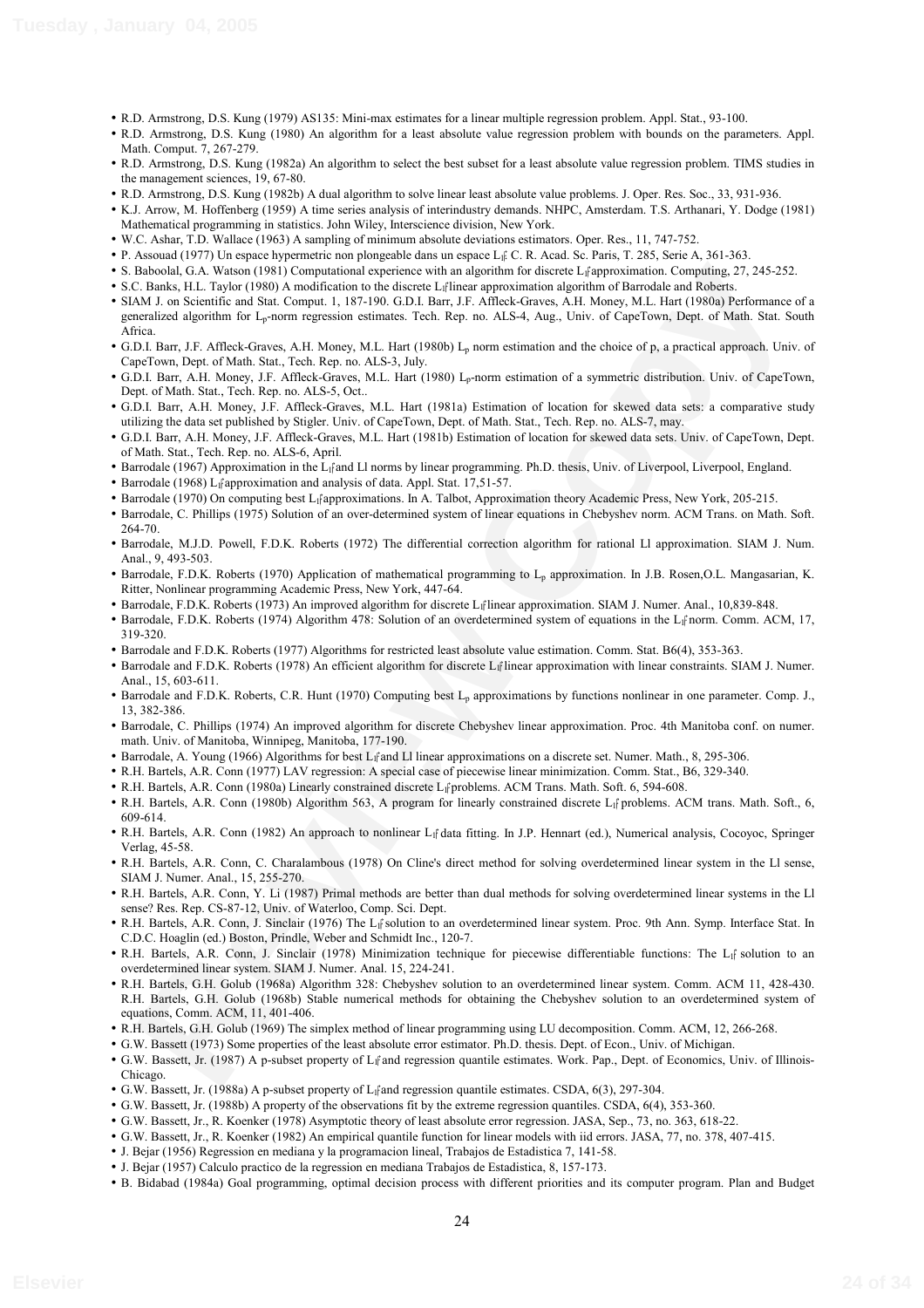Ministry, Tehran, Iran.

- B. Bidabad (1984b) Determining industrial location for 1992 by using goal programming method. Plan and Budget Ministry, Tehran, Iran.
- B. Bidabad (1984c) Zero-one programming, optimal decision making with bivalent variables and its computer program. Plan and Budget ministry, Tehran, Iran.
- B. Bidabad (1987a) Least absolute error estimation. Submitted to the First International Conference on Statistical Data Analysis Based on the L1 norm and Related Methods, Neuchatel, Switzerland.
- B. Bidabad (1987b) Least absolute error estimation, part II. Submitted to the First International Conference on Statistical Data Analysis Based on the L<sub>I</sub><sup>r</sup>norm and Related Methods, Neuchatel, Switzerland.
- B. Bidabad (1988a) A proposed algorithm for least absolute error estimation. Proc. of the Third Seminar of Mathematical Analysis. Shiraz Univ., 24-34, Shiraz, Iran.
- B. Bidabad (1988b) A proposed algorithm for least absolute error estimation, part II. Proc. of the Third Seminar of Mathematical Analysis, Shiraz Univ., 35-50, Shiraz, Iran.
- B. Bidabad (1989a) Discrete and continuous L<sub>II</sub> norm regressions, proposition of discrete approximation algorithms and continuous smoothing of concentration surface, Ph.D. thesis, Islamic Azad Univ., Tehran, Iran.
- B. Bidabad (1989b) Discrete and continuous L<sub>II</sub> norm regressions, proposition of discrete approximation algorithms and continuous smoothing of concentration surface, Ph.D. thesis, Islamic Azad Univ., Tehran, Iran. Farsi translation.
- R. Blattberg, T. Sargent (1971) Regression with non-Gaussian stable disturbances: some sampling results, Econometrica, May, 501-510.
- P. Bloomfield, W. Steiger (1980) Least absolute deviations curve fitting. SIAM J. Sci. Stat. Comput. 1, 290-301.
- P. Bloomfield, W. Steiger (1983) Least absolute deviations: theory, applications and algorithms. Birkhauser, Boston.
- P.T. Boggs (1974) A new algorithm for Chebyshev solution of overdetermined linear system. Math. Comp., 28, 203-218.
- M.S. Borowsky (1976) Algorithms for solving the dual problem for Av=b with varying norms. J. Approx. Theory, 17, 107-114.
- R.J. Boscovich (1757) De litteraria expeditione per pontificiam ditionem, et synopsis amplioris operis..., 'Bononiensi' scientiarum et artum instituto atque academia commetarii, vol.4, 353-396. Reprinted with a Serbo-Croatian translation by N. Cubranic, Institute of higher geodesy, Univ. of Zagreb 1961.
- ive, 34-3, Shark line, Review algorithm lie lear absolute enve extinsion, part II Proc. of the Third Simurat of Mahematica<br>
Balaka (1998) A proposed algorithm lie lears absolute enve extinsion, proposition of diseast, appr • R.J. Boscovich (1760) De recentissimis graduum dimensionibus et figura, ac magnitudine terrae inde derivanda. Philosophiae recentioris, a benedicto stay in Romano archigynasis publico eloquentare professore, vesibus traditae, libri X, cum adnotianibus et supplementas P. Rugerii Joseph Boscovich, S.J., 2, 406-426.
- A.L. Bowley (1902) Methods of representing the statistics of wages and other groups not fulfilling the normal law of error, II: applications to wage statistics and other groups. J. of the Roy. Stat. Soc., 65, 331-54.
- A.L. Bowley (1928) F.Y. Edgeworth's contributions to mathematical statistics. London, Roy. Stat. Soc..
- G.E.P. Box, G.C. Tiao (1962) A further look at robustness vi Bayes' theorem. Biometrika, 419-432.
- D. Bradu (1987a) L1 fit, median polish and conjugate gradients. CSIR Tech. Rep. TWISK 509, National Res. Inst. for Math Sci. CSIR, Pretoria.
- D. Bradu (1987b) An n-median polish algorithm. CSDA, 5, 327-336.
- M. Brannigan, S.A. Gustafson (1987) H-sets in convex programming and constrained approximation. Work. Pap., Rogaland Univ., Stavanger.
- H.D. Brecht (1976) Regression methodology with observation errors in the explanatory variables. Decis. Sci. 7, 57-65.
- J.J. Brennan, L.M. Seiford (1987) Linear programming and Lif approximation using the method of vanishing Jacobians. CSDA, 5, 263-276.
- B.M. Brown (1980) Median estimates in a simple linear regression. Australian J. of Stat., 22, 154-165.
- B.M. Brown, T.P. Hettmansperger (1987) Invariant tests in bivariate models and the L<sub>I</sub><sup>2</sup>criterion. In Y. Dodge (ed.) Statistical data analysis based on the  $L_1$  norm and related methods, NHPC, 333-344.
- C. Bruen (1938) Methods for the combination of observations modal points or most lesser-deviations, mean loci or least squares, and mid point of least range or least greatest-deviation. Metron 13, 61-140.
- J.J. Buckley, A.H. Kvanli (1981) The MAD estimator: when is it non-linear? Applications to two-way design models. Comm. Stat. A10, 2581-2590.
- Burgoyne (1965) Polynomial approximation by Edgeworth's method. Univ. of London.
- S. Busovaca (1985) Handling degeneracy in a nonlinear L<sub>if</sub>algorithm. Ph.D. thesis, Univ. of Waterloo, Waterloo, Ontario.
- V.A. Cabot, R.L. Francis, M.A. Stary (1970) A network flow solution to a rectilinear distance facility location problem. AIIE trans., vol. 2.
- P.H. Calamai, A.R. Conn (1987) A projected Newton method for  $L_p$  norm location problems. Math. Prog. 38, 75-109.
- G. Le Calve (1987) L<sub>i</sub><sup>t</sup>embeddings of data structure (I,D). In Y. Dodge (ed.) Statistical data analysis based on the L<sub>i</sub><sup>t</sup>norm and related methods. 195-202., NHPC.
- J.M. Chambers (1977) Computational methods for data analysis Wiley, New York.
- D.G. Champernowne (1953) A model of income distribution. Economic J., 63, 318-351.
- Charnes, W.W. Cooper, R.O. Ferguson (1955) Optimal estimation of executive compensation by linear programming. Manag. Sci. 1, 138- 151.
- Charalambous, A.R. Conn (1978) An efficient method to solve the minimax problem directly. SIAM J. Numer. Anal., 15, no.1, 162-187.
- Charalambous (1979) On conditions for optimality of nonlinear L1 problem. Math. Prog. 17, 123-135.
- E.W. Cheney (1966) Introduction to approximation theory McGraw-Hill, New York.
- W. Cheney, A.A. Goldstein (1958) Note on a paper by Zuhovickii concerning the chebysheff problem for linear equations. SIAM J. Numer. Anal. 6, 233-239.
- J.A. Chisman (1966) Using linear programming to determine time standards, J. Ind. Engin. 17, 189-191.
- Su Chun (1987) Some results on the Lp-convergence (pr1) of U-statistics. CSDA, 5, 321-326.
- D.I. Clarke (1981) Finite algorithms for linear optimization problems. Ph.D. thesis, Australian National Univ., Canberra.
- F.H. Clarke (1983) Optimization and nonsmooth analysis. Wiley, New York.
- J.F. Claerbout, F. Muir (1973) Robust modeling with erratic data. Geophysics 38, 826-844.
- A.K. Cline (1970) Uniform approximation as a limit of approximations. Ph.D. thesis, Univ. of Michigan, Ann, Arbor, Michigan.
- A.K. Cline (1972) Rate of convergence of Lawson's algorithm, Math. of Comp., 26, 167-176.
- A.K. Cline (1976) A descent method for the uniform solution of overdetermined system of linear equations. SIAM J. Numer. Anal., 13, 293-309.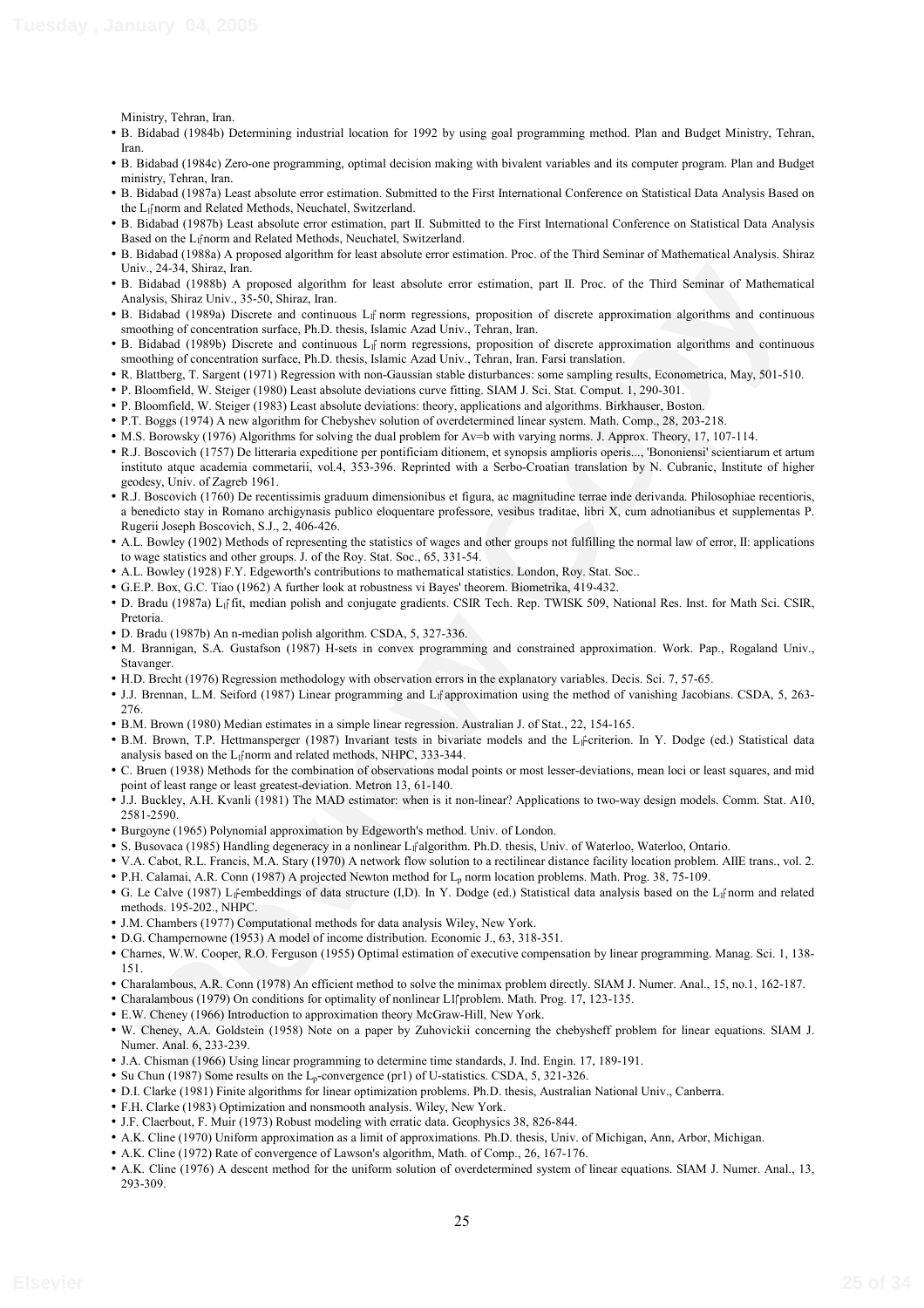- K.O. Cogger (1979) Time-series analysis and forecasting with an absolute error criterion. TIMS Studies in Manag. Sci., S. Markidakis, S.C. Wheelwright (eds.) NHPC, 189-201.
- T.F. Coleman (1978) A note on 'New algorithms for constrained minimax optimization', Math. Prog., 15, 239-242.
- A.R. Conn (1975) Optimization of microwave networks. IEEE Tran. on Microwave Theory and Techniques, Oct., 834-838.
- A.R. Conn (1976) linear programming via a nondifferentiable penalty function. SIAM J. Numer. Anal., 13, 145-154.
- A.R. Conn (1984) Nonlinear programming, exact penalty functions and projection techniques for non-smooth functions.
- Tech. Rep. no. CS-84-26. Dept. of Comp. Sci., Univ. of Waterloo, Ontario, Canada.
- A.R. Conn, N.I.M. Gould (1987) An exact penalty function for semi-infinite programming. Math. Prog., 37, 19-40.
- B. Cornell, J.K. Dietrich (1978) Mean-absolute-deviation versus least-squares regression estimation of beta coefficients. J. of Financial and Quantitative analysis 13, 123-131.
- F. Critchley (1980) Optimal norm characterizations of multidimensional scaling methods and some related data analysis problem. In E. Diday et al (eds.) Data analysis and informatics, NHPC, 209-229.
- D.C. Crocker (1969) Linear programming technique in regression analysis, the hidden danger. A.I.E.E. Trans., 1, 112-126.
- M. Csorgo, L. Horvath (1987) Asymptotics for Lp-norms of naive estimators of densities. Tech. Rep. series of Lab. Res. Stat. Prob. no. 96, Carleton Univ., Ottawa, Canada.
- M. Csorgo, L. Horvath (1988) Asymptotics for Lp-norms of kernel estimators of densities. CSDA, 6(3), 241-250.
- Colock (1980) Quan loands the strengtheories of the ministerior in the strengtheories (1981) Contact (1981) Copy (1981) Copy (1981) Copy (1981) Copy (1981) Copy (1981) Copy (1981) Copy (1981) Copy (1981) Copy (1981) Copy ( • M. Csorgo, E. Gombay, L. Horvath (1987) Asymptotics for L<sub>p</sub>-norms of kernel estimators of density under random censorship. Tech. Rep. series of Lab. Res. Stat. Prob., Carleton Univ., Ottawa, Canada.
- M. Davies (1976) Linear approximation using the criterion of least total deviations. J. Roy. Stat. Soc. B29, 101-109.
- J. Descloux (1963) Approximation in  $L<sub>p</sub>$  and Chebyshev approximations. SIAM J. 11, 1017-1026.
- L. Devroye (1983) The equivalence of weak, strong and complete convergence in  $L_{\parallel}$  for kernel density estimates. Ann. of Stat., 11, 896-904.
- L. Devroye (1985) A note on the L<sub>II</sub><sup>†</sup>consistency of variable kernel estimates. Ann. Stat., 13, 1041-1049.
- L. Devroye, L. Gyorfi (1985) Non parametric density estimation, the L<sub>I</sub><sup>†</sup>view, Wiley, New York.
- L. Devroye, T.J. Wagner (1979) The L<sub>I</sub><sup>r</sup>convergence of kernel density estimates. Ann. Stat., 7, 1136-1139.
- L. Devroye, T.J. Wagner (1980) On the L<sub>if</sub>convergence of kernel estimators of regression functions with applications in discrimination. Z. Wahrsch, verw. Gebiete, 51, 15-25.
- T.E. Dielman (1984) Least absolute value estimation in regression models: An annotated bibliography. Comm. Stat. 13, 513-41.
- T. Dielman, R. Pfaffenberger (1982) LAV (Least Absolute Value) estimation in linear regression: A review, TIMS studies in the Manag. Sci., 19, 31-52.
- T. Dielman, R. Pfaffenberger (1984) Computational algorithms for calculating least absolute value and Chebyshev estimates for multiple regression. Amer. J. Math. Manag. Sci., 4, 169-197.
- J.J. Dinkel, R.C. Pfaffenberger (1981) Constrained L<sub>if</sub>estimation via geometric programming. European J. Oper. Res. 7, 299-305.
- P.J. Dhrymes (1978) Mathematics for econometrics. Springer-Verlag, New York.
- Y. Dodge (1984) Robust estimation of regression coefficients by minimizing a convex combination of least squares and least absolute deviations. Comp. Stat. Quart., 1, 139-153.
- Y. Dodge (1987) An introduction to statistical data analysis L<sub>i</sub>fnorm based. In Y. Dodge (ed.) Statistical data analysis based on the L<sub>i</sub> ĺ norm and related methods. NHPC. Reprinted in CSDA, 5, 239-254.
- Y. Dodge, J. Jureckova (1987) Adaptive combination of least squares and least absolute deviations estimators. In Y. Dodge (ed.) Statistical data analysis based on the  $L_1$ <sup>2</sup> norm and related methods. 275-287, NHPC.
- · Y. Dodge, J. Jureckova (1988) Adaptive combination of M-estimator and Lifestimator. In Y. Dodge, V.V. Fedorov, H.P. Wynn (eds.) Optimal design and analysis of experiments, 167-176, NHPC.
- W. Domschke, A. Drext (1984) An international bibliography for location-and layout-planning. Instut fuer Unternehmensforschung und Informatik, Hochschule der Eundeswehr, postach 700822 D-2000 Hamburg 70.
- E.L. Dougherty, S.T. Smith (1966) The use of linear programming to filter digitized map data. Geophysics, 31, 253-259.
- Z. Drezner, G.O. Wesolowsky (1978) A trajectory method for the optimization of multi-facility location problem with Lp distances. Manag. Sci., 24, no. 14, 1507-1514.
- A.F. Dufton (1928) Correlation. Nature, 121, 866.
- · J. Dupacova (1987a) Asymptotic properties of restricted Lifestimates of regression. Feb., WP-87-18, Work. Pap. Inter. Inst. for App. Sys. Analysis, A-2361 Laxenburg, Austria.
- J. Dupacova (1987b) Asymptotic properties of restricted L<sub>I</sub>f-estimates of regression. In Y. Dodge (ed.) statistical data analysis based on the L<sub>I</sub><sup>k</sup>norm and related methods. 263-274, NHPC.
- C.S. Duris, V.P. Sreedharan (1968) Chebyshev and L<sub>if</sub>'solutions of linear equations using least squares solutions. SIAM J. Num. Anal., 5, 491-505.
- C.S. Duris, M.G. Temple (1973) A finite step algorithm for determining the "strict" Chebyshev solution to Ax=b. SIAM J. Num. Anal. 10, 690-699.
- R. Dutter (1977) Numerical solution of robust regression problems, computational aspects, a comparison. J. of Stat. Computation and Simulation, 5, 207-238.
- R. Dutter (1987) A fortran program for robust and bounded influence regression. In Y. Dodge (ed.) Statistical data analysis based on the L<sub>I</sub>fnorm and related methods. 139-144. NHPC.
- F.Y. Edgeworth (1883) The method of least squares. Philosophical Magazine, 16, 360-375.
- F.Y. Edgeworth (1887a) On observations relating to several quantities. Hermathena, 6, 279-285.
- F.Y. Edgeworth (1887b) A new method of reducing observations relating to several quantities. Philosophical Magazine, 24, 222-223.
- F.Y. Edgeworth (1888) On a new method of reducing observation relating to several quantities. Philosophical Magazine, 25, 184-191.
- F.Y. Edgeworth (1902) Method of representing statistics of wage and other groups not fulfilling the normal law of error, I: mathematical considerations. J. Roy. Stat. Soc., 65, 325-331.
- F.Y. Edgeworth (1923) On the use of medians for reducing observations relating to several quantities. Philosophical Magazine, 6th series, 46, 1074-1088.
- Eisenhart (1961) Boscovich and the combination of observations. Ch. 9 of Whyte (1961, 200-212) reprinted in Kendall and Plackett (1977) studies in the history of statistics and probability, vol.II, Charles Griffin and Co. Ltd., High Wycombe 88-100.
- H. Ekblom (1973a) A note on nonlinear median estimators. JASA, 68, 431-2.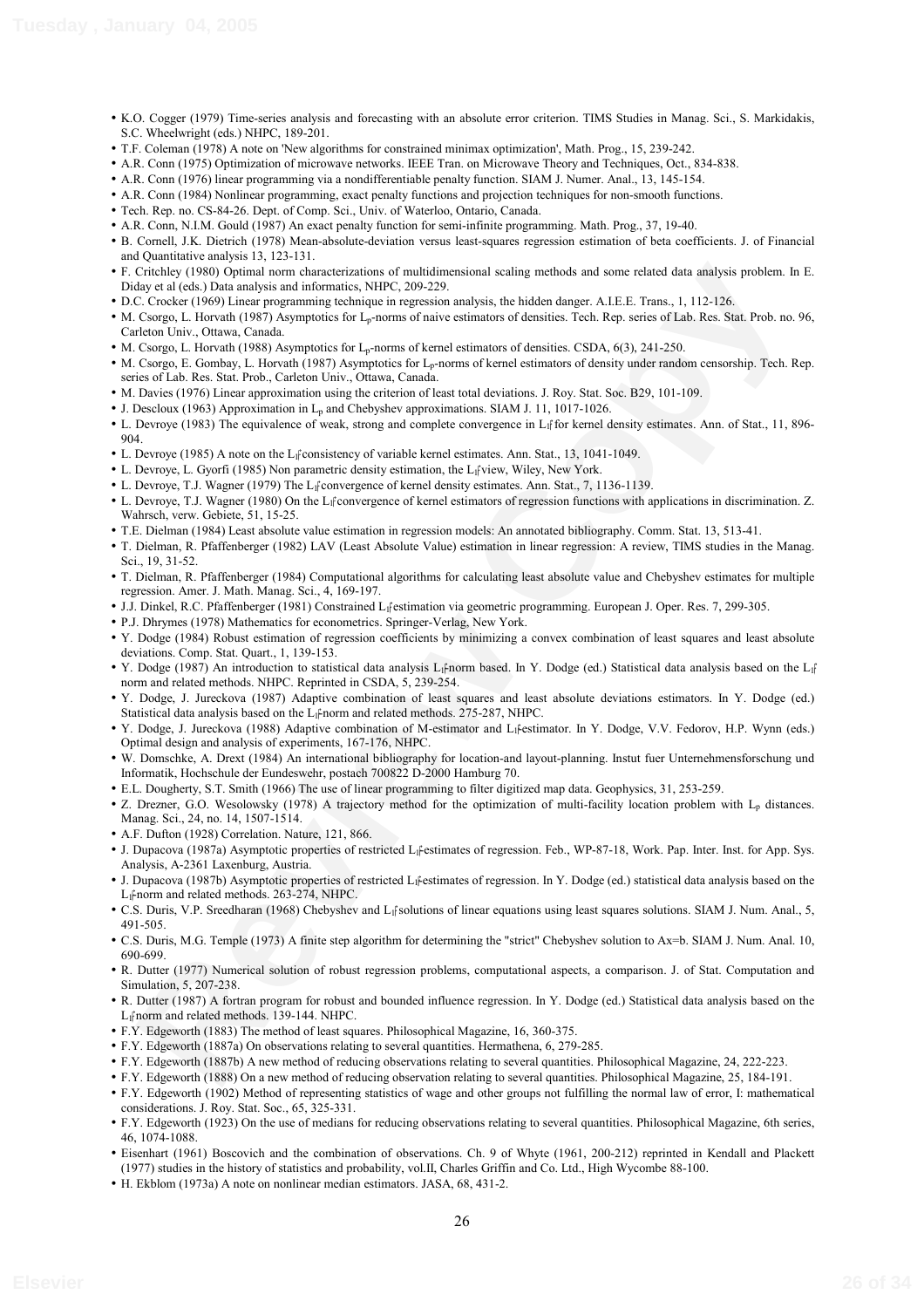- H. Ekblom (1973b) Calculation of linear best L<sub>p</sub>-approximations. BIT 13, 292-300.
- H. Ekblom (1974)  $L_p$  methods for robust regression. BIT 14, 22-32.
- H. Ekblom (1987) The L<sub>if</sub>estimate as limiting case of an L<sub>p</sub>-or Huber estimate. In Y. Dodge (ed.) Statistical data analysis based on the L<sub>i</sub> ĺ norm and related methods. NHPC. 109-116.
- H. Ekblom, S. Henriksson (1969) Lp-criteria for the estimation of location parameters. SIAM J. Appl. Math., 17, 1130-1141.
- R.A. El-Attar, M. Vidyasagar, S.R.K. Dutta (1976) Optimality conditions for L<sub>I</sub><sup>2</sup>norm minimization Proc. 19th midwest symp. on circuits and systems, 272-275.
- · R.A. El-Attar, M. Vidyasagar, S.R.K. Dutta (1979) An algorithm for L<sub>li</sub>norm minimization with application to nonlinear L<sub>li</sub> approximation. SIAM J. Numer. Anal., 16, 70-86.
- J.E. Estienne (1926-28) Introduction a une theorie rationnelle des erreurs d'observation. Revue d'artillerie 97(1926), 421-441; 98(1928), 542-562; 100(1927), 471-487.
- R.C. Fair (1974) On the robust estimation of econometric models. Ann. Econ. Soc. Measurement, 3, 667-77.
- o Fama (1965) The behavior of stock market prices. J. Bus. 38, 34-105.
- E.F. Fama, R. Roll (1971) Parameter estimates for symmetric stable distributions. JASA 66, 331-338.
- R.W. Farebrother (1985) Unbiased L<sub>If</sub> and Ll estimation. Comm. Stat., A, 14, 1941-1962.
- R.W. Farebrother (1987a) The theory of committee decisions and the double median method. CSDA, 5, 437-442.
- R.W. Farebrother (1987b) The historical development of the L<sub>If</sub> and Ll estimation procedures. In Y. Dodge (ed.) Statistical data analysis based on the L<sub>I</sub><sup>†</sup>norm and related methods. NHPC. 37-64.
- R.W. Farebrother (1987c) A simple recursive procedure for the L<sub>I</sub><sup>t</sup> norm fitting of a straight line. Work. Pap., Dept. of Econometrics and Social Stat. Univ. of Manchester, Manchester, M13 9PL, UK.
- R.W. Farebrother (1987d) Mechanical representation of the L<sub>If</sub> and L<sub>2</sub> estimation problems. In Y. Dodge (1987) Statistical data analysis based on the  $L_1$ <sup>e</sup> norm and related methods. NHPC. 455-464.
- R.W. Farebrother (1987e) A remark on AS108: multiple linear regression with minimum sum of absolute errors. Appl. Stat., 36, no. 1, 118.
- D.W. Fausett, J.H. Weber (1978) Mass spectral pattern recognition via techniques of mathematical programming. Analytical Chemistry, 50, 722-731.
- V.V. Fedorov (1987) Various discrepancy measures in model testing (two competing regression models). In Y. Dodge (ed.) Statistical data analysis based on the L<sub>I</sub><sup>†</sup>norm and related methods. NHPC, 357-366.
- B. Fichet (1987a) The role played by  $L_1 f$  in data analysis. In Y. Dodge (ed.), Statistical data analysis based on the  $L_1 f$  norm and related methods. NHPC, 185-194.
- B. Fichet (1987b) Lp-space in data analysis. First Conference of the International Federation of Classification Societies. Aachen.
- W.D. Fisher (1961) A note on curve fitting with minimum deviations by linear programming. JASA, 11, 359-362.
- R. Fletcher (1981) Numerical experiments with an exact  $L_i^r$  penalty function method. In O.L. Mangasarian, R.R. Meyer, S.M. Robinson (eds.) Nonlinear programming 4. Academic Press, New York, 99-129.
- R. Fletcher (1984) An L<sub>if</sub>penalty method for nonlinear constraints. Rep. NA/81, Dept. of Math. Sci., Univ. of Dundee, Scotland.
- R. Fletcher, J.A. Grant, M.D. Hebden (1971) The calculation of best Lp approximations. Comp. J., 14, 276-279.
- R. Fletcher, J.A. Grant, M.D. Hebden (1974a) Linear minimax approximation as the limit of best L<sub>p</sub> approximation. SIAM J. Numer. Anal., 11, 123-136.
- R. Fletcher, J.A. Grant, M.D. Hebden (1974b) The continuity and differentiability of parameters of best linear Lp approximations. J. Approx. Theory, 10, 69-73.
- A.B. Forsythe (1972) Robust estimation of straight line regression coefficients by minimizing pth power deviations. Technometrics, 14, 159-166.
- C.R. Forth (1974) Robust estimation techniques for population parameters and regression coefficients. M.S. thesis. Air Force Institute of Technology, Wright-Patterson,AFB, Ohio.
- R. Fourer (1985a) A simplex algorithm for piecewise-linear programming I: derivation and proof. Math. Prog., 33, 204-233.
- R. Fourer (1985b) A simplex algorithm for piecewise-linear programming II: Finiteness, feasibility and degeneracy. Tech. Rep., 85-03 (revised), Dept. of Ind. Engin. and Manag. Sci., The Tech. Inst., Northwestern Univ., Evanston, Illinois.
- R. Fourer (1986) A simplex algorithm for piecewise-linear programming III: Computational analysis and applications. Tech. Rep., 86-03, Dept. of Ind. Engin. and Manag. Sci., The Tech. Inst., Northwestern Univ., Evanston, Illinois.
- J.B.I. Fourier (1824) Solution d'une question particuliere au calcul des inegalites, second extrait. Histoire de l'academie des sciences pour 1824, 47-55. Reprinted in oeuvres de Fourier, 2. Paris, 1980, Gauthier-Villars, 325-328.
- E.L. Frome, R.D. Armstrong (1977) A robust procedure for estimating the trend-cycle component of an economic time series. In D. Hogben (ed.) Proc. of the tenth symposium on the interface. Gaithersburg: National Bureau of Standards.
- E.L. Frome, G.J. Yakatan (1980) Statistical estimation of the pharmokinetic parameters in the one compartment open model. Comm. Stat. B9, 201-222.
- Gaivoronski (1987) Numerical techniques for finding estimates which minimize the upper bound of absolute deviations. In Y. Dodge (ed.) Statistical data analysis based on the L1<sup>n</sup>orm and related methods. NHPC. 247-262.
- Galilei (1632) Dialogo dei massimi sistemi. J.S. GaLpin (1986) Robust and bounded influence regression. National Res. Inst. for Math. Sci. WNNR, CSIR, TWISK, Pretoria, South Africa.
- J.S. GaL<sub>p</sub>in, D.M. Hawkins (1987) Methods of L<sub>if</sub>estimation of a covariance matrix. CSDA, 5, 305-319.
- C.W. Ganger, D. Orr (1972) Infinite variance and research strategy in time series analysis. JASA 67, 275-285.
- C.B. Garcia, F.G. Gould (1983) An application of homotopy to solving linear programs. Math. Prog. 27, 263-282.
- 3-50, 100(187), 471-487)<br>
The Copyright and the same primarine methods of the First CoP Maximizers (1, 67.77)<br> **Review Copyright and the same primarine methods of the same primarine (1, 67.77)<br>
For Fig. 10.60(197) Purents** • C.F. Gauss (1809) Theoria motus corporum coelestium. In F. Perthes, I.H. Besser, Sectionbus conicis solem ambientium, Hamburg. Reprinted in his werke, vol. 7, F. Pethes, Gotha 1871. English translation by C.H. Davis, Little, Brown and Co., Boston, 1857. Reprinted by Dover Pub. New York, 1963.
- J.E. Gentle (1977) Least absolute value estimation: an introduction. Comm. Stat., B6, 313-28.
- J.E. Gentle, T.A. Hansen (1977) Variable selection under L<sub>I</sub>f Proceedings of the statistical computing section A.S.A., 228-230.
- J.E. Gentle, W.J. Kennedy, V.A. Sposito (1976) Properties of the L<sub>I</sub><sup>e</sup>estimate space. Proc. Stat. Comp. section A.S.A. 163-164.
- J.E. Gentle, W.J. Kennedy, V.A. Sposito (1977) On least absolute values estimation. Comm. Stat., A6, 839-845.
- J.E. Gentle, S.C. Narula, V.A. Sposito (1987) Algorithms for unconstrained L<sub>If</sub>linear regression. In Y. Dodge (ed.) Statistical data analysis based on the L<sub>I</sub><sup>†</sup>norm and related methods. NHPC. 83-94.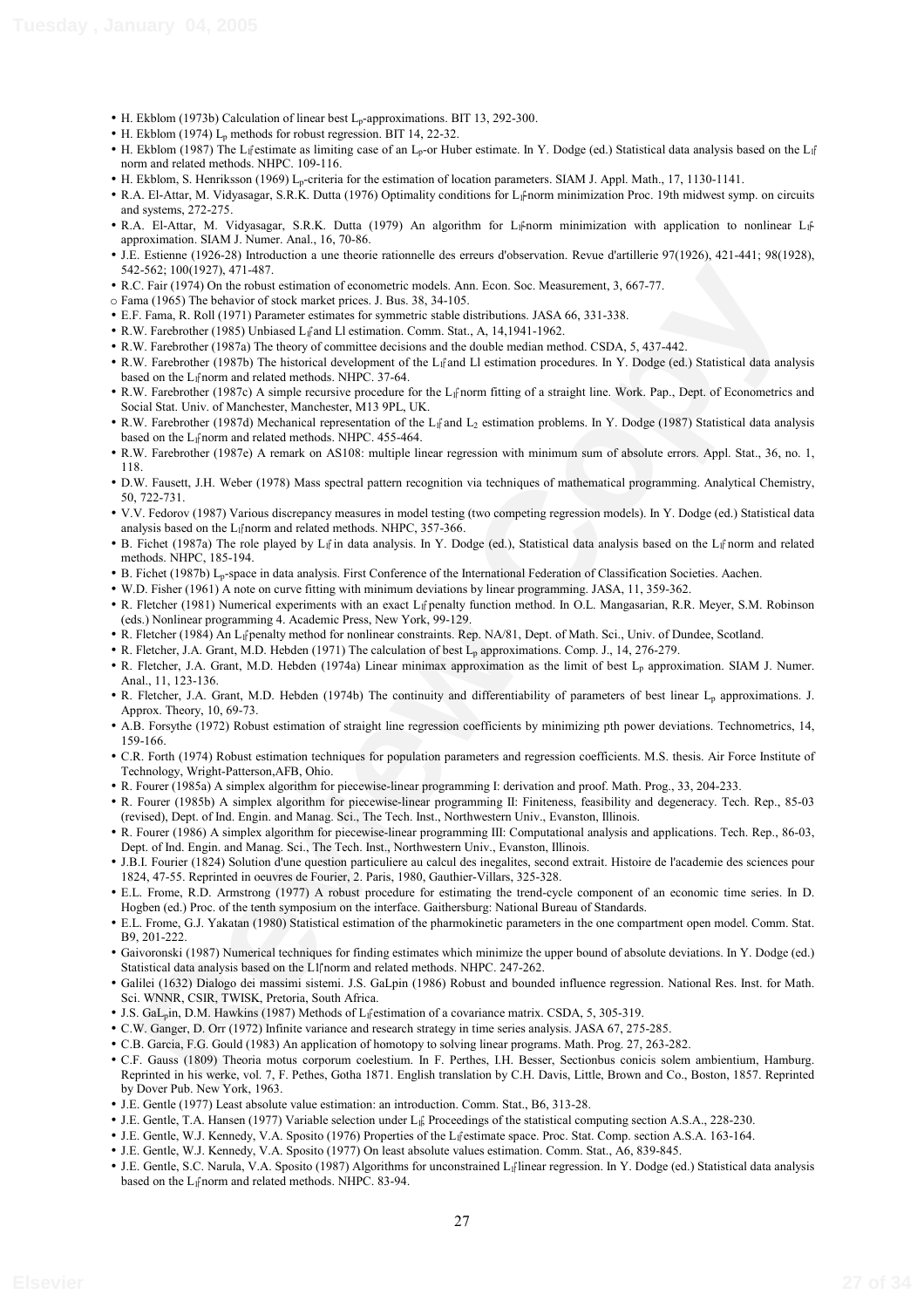- J.E. Gentle, V.A. Sposito (1976) On the invariance of certain estimators. Bull. Austral. Math. Soc., vol.14, 405-408.
- J.E. Gentle, V.A. Sposito, W.J. Kennedy (1977) On some properties of L<sub>I</sub><sup>t</sup>estimators. Math. Prog., 12, 139-140.
- J.E. Gentle, V.A. Sposito, S.C. Narula (1988) Algorithms for unconstrained L1 simple linear regression. CSDA, 6(4), 335-340.
- W.M. Gentleman (1965) Robust estimation of multivariate location by minimizing p-th power deviations. Ph.D. thesis, Princeton Univ., New Jersey.
- J. Gilsinn, K. Hoffman, R.H.F. Jackson, E. Leyendecker, P. Saunder, D. Shier (1977) Methodology and analysis for comparing discrete L<sub>1</sub>f ĺ approximation codes., Comm. Stat., B6, 399-413.
- F.R. Glahe, J.G. Hunt (1970) The small sample properties of simultaneous equation least absolute estimators vis-a-vis least squares estimators. Econometrica, 38, 742-753. K. Glashoff, R. Schultz (1979) Uber die genaue Berechnung von besten L<sub>if</sub>approximierenden. J. Approx. Theory 25, 280-293.
- S.M. Goldfeld, R.E. Quandt (1981) Econometric modelling with non-normal disturbances. J. of Econometrics, Nov., 17(2), 141-55.
- K Goldel, R. F. Quasher (1987) Neuro-entire medicine with construction of the Construction of Coldel (E. Review Copy) (1971) 1445.<br>Construction of the state of the state and the state of the state and the state of the stat • A.A. Goldstein, W. Cheney (1958) A finite algorithm for the solution of consistent linear equations and inequalities and for Tchebycheff approximation of inconsistent linear equations. Pacific J. Math., 8, 415-427.
- R. Gonin (1983) A contribution to the solving of nonlinear estimation problems. Ph.D. thesis, Univ. of CapeTown.
- R. Gonin (1986) Numerical algorithms for solving nonlinear L<sub>p</sub>-norm estimation problems: part I; a first-order gradient algorithm for wellconditioned small residual problems. Comm. Stat. B, 15(3), 801-813.
- R. Gonin, A.H. Money (1985a) Nonlinear L<sub>p</sub>-norm estimation: part I, on the choice of the exponent, p, where the errors are additive Comm. Stat. A14, 827-840.
- R. Gonin, A.H. Money (1985b) Nonlinear Lp-norm estimation: part II, asymptotic distribution of the exponent, p, as a function of the sample kurtosis. Stat. A14, 841-849.
- R. Gonin, A.H. Money (1987a) Outliers in physical processes: L<sub>if</sub>or adaptive L<sub>p</sub> norm estimation. In Y. Dodge (ed.) Statistical data analysis based on the L<sub>I</sub><sup>†</sup>norm and related methods. NHPC. 477-454.
- R. Gonin, A.H. Money (1987b) A review of computational methods for solving the nonlinear  $L_1^r$  norm estimation problem In Y. Dodge (ed.) Statistical data analysis based on the L<sub>Il</sub> norm and related methods. NHPC. 117-130.
- R. Gonin, A.H. Money (1987c) Nonlinear Lp-norm parameter estimation. Draft manuscript, Marcel Dekker, New York.
- R. Gonin, S.H.C. du Toit (1987) Numerical algorithms for solving nonlinear Lp-norm estimation problem, part II-a mixture method for large residual and ill-conditioned problems. Comm. Stat. A16, no. 4.
- S. Gross, W.L. Steiger (1979) Least absolute deviation estimates in autoregression with infinite variance. J. Appl. Prob., 16, 104-116.
- o Groucher (1971) Best L<sub>if</sub>and Ll approximations. M.Sc. thesis, Birkbeck College, London Univ., London, England.
- S.A. Gustafson, K.O. Kortanek, W. Rom (1970) Non-Chebyshevian moment problems. SIAM J. Numer. Anal., vol. 7, no. 3, 335-342.
- L. Gyorfi (1987) Density estimation from dependent sample. In Y. Dodge (ed.) Statistical data analysis based on the L<sub>I</sub>f norm and related methods. NHPC. 393-404.
- L. Gyorfi, E.C. Van der Meulen (1987) Density-free convergence properties of various estimators of entropy. CSDA, 5(4), 425-436.
- E.E. Hagen (1975) The economics of development. Irwin inc, Illinois.
- J. Hald (1981a) A 2-stage algorithm for nonlinear L<sub>I</sub><sup>e</sup> optimization. Rep. no. 81-03, Numerisk Instut. Danmark Tekniske Hojskole, 2800 Lyngby, Denmark.
- J. Hald (1981b) A two stage algorithm for linearly constrained nonlinear L<sub>I</sub>foptimization. Methods of Oper. Res., 43, 87-103.
- J. Hald, K. Madsen (1985) Combined  $L_p$  and quasi-Newton methods for nonlinear L<sub>If</sub> optimization. SIAM J. Numer. Anal., 22, no.1, 68-80.
- M.L. Hand, V.A. Sposito (1980) Using the least squares estimator in the Chebyshev estimation. Comm. Stat., B9(1), 43-49.
- W. Hardle (1987) XploRe, a computing environment for exploratory regression. In Y. Dodge (ed.) Statistical data analysis based on the L<sub>1f</sub> ĺ norm and related methods. North-Holland. 163-174.
- T.E. Harris (1950) Regression using minimum absolute deviations. Am. Stat., 4, 14-15.
- H.L. Harter (1974a) The method of least squares and some alternative, I. Int. Stat. Rev., 42, 147-174.
- H.L. Harter (1974b) The method of least squares and some alternative, II. Int. Stat. Rev., 42, 235-264.
- H.L. Harter (1975a) The method of least squares and some alternative, III. Int. Stat. Rev., 43, 1-44.
- H.L. Harter (1975b) The method of least squares and some alternative, IV Int. Stat. Rev., 43, 125-190, 273-278.
- H.L. Harter (1975c) The method of least squares and some alternative, V. Int. Stat. Rev., 43, 269-272.
- H.L. Harter (1976) The method of least squares and some alternative, VI. Int. Stat. Rev., 44, 113-159.
- H.L. Harter (1977) Nonuniqueness of absolute value regression. Comm. Stat. B6, 829-838.
- H.L. Harter (1981), Method of least p-th powers. In Encyclopedia of statistical science, 5, 464-467.
- A.C. Harvey (1977) A comparison of preliminary estimators for robust regression. JASA, 72, 910-13.
- A.C. Harvey (1978) On the unbiasedness of robust regression estimators. Comm. Stat., A7, 779-783.
- P. Hattenschwiler (1988) Goal programming becomes most useful using  $L_1$ <sup>e</sup>smoothing functions CSDA, 6(4), 369-384.
- W.M. Haussler (1984) Computational experience with an eigen vector algorithm for robust Lp-discrimination. Com. Stat. Q. 1, 233-244.
- W.J. Heiser (1987) Correspondence analysis with least absolute residuals CSDA, 5, 337-356.
- W.J. Heiser (1988) Multidimensional scaling with least absolute residuals. To appear in H.H. Boc (ed.), Classification and related methods of data analysis, (IFCS'87). NHPC.
- S. Henriksson (1972) On a generalization of Lp-approximation and estimation. Thesis, Dept. of Computer Sci., Lund Univ., Sweden.
- R.W. Hill, P.W. Holland (1977) Two robust alternatives to least squares regression. JASA, 72, 828-833.
- C.R. Hobby, J.R. Rice (1965) A moment problem in L<sub>i</sub><sup>t</sup>approximation. Proc. Amer. Math. Soc., 16, 665-670.
- K.L. Hoffman, D.R. Shier (1980a) A test problem generator for discrete linear L<sub>If</sub> approximation problems. ACM Trans. Math. Soft., 6, 587-593.
- K.L. Hoffman, D.R. Shier (1980b) A test problem generator for discrete linear L<sub>If</sub> approximation problems. ACM Trans. Math. Soft., 6, 615-617.
- W.W. Hogan (1976) Norm minimizing estimation and unbiasedness. Econometrica, vol. 44, no.3, May.
- P.W. Holland, R.E. Welsch (1977) Robust regression using iteratively reweighted least-squares. Comm. Stat., A6, 813-827.
- L. Horvath (1987) Asymptotic normality of Lp-norms of density estimators. Tech. Rep. series of Lab Res. Stat. Prob., no.3, Carleton Univ., Ottawa, Canada.
- Th.V. Hromadka II, Ch.Ch. Yen, G.F. Pinder (1987) The best approximation method. An introduction. Springer-Verlag, Berlin.
- P.J. Huber (1987) The place of the L<sub>if</sub>norm in robust estimation. In Y. Dodge (ed.) Statistical data analysis based on the L<sub>if</sub>norm and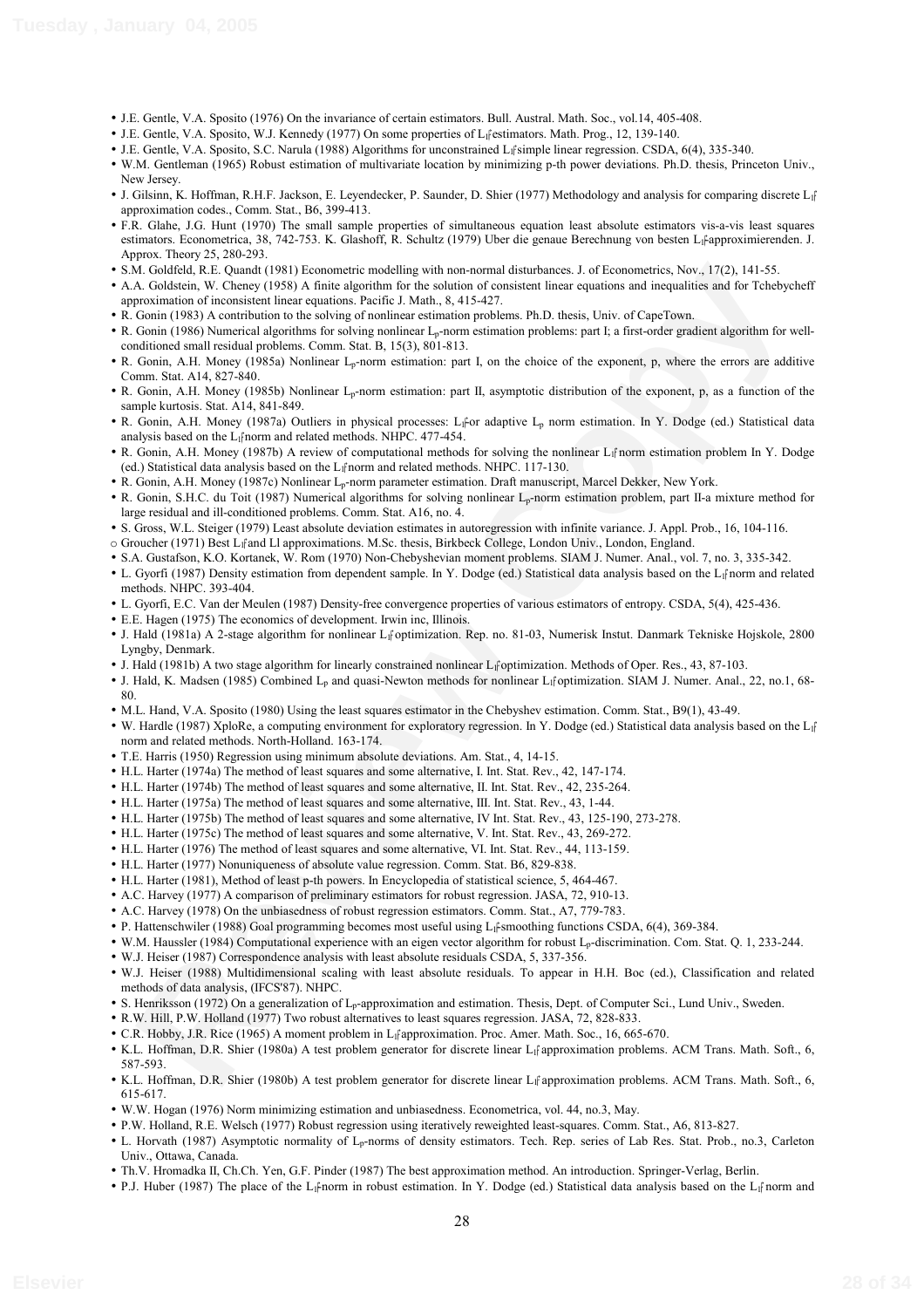related methods. NHPC. Reprinted in CSDA, 5, 255-262.

- C.R. Hunt (1970) Best Lp approximation by certain nonlinear functions. M.Sc. thesis, Univ. of Victoria, Univ. of Victoria, B.C. Canada.
- J.G. Hunt, J.M. Dowling, F.R. Glahe (1974) L<sub>if</sub>estimation in small samples with Laplace error distributions Decision Sci., 5, 22-29.
- o Imai, K. Kato, P. Yamamoto (1987) A linear-time algorithm for linear Lif approximation of points. Tech. Rep. CSCE-87-C30. Dept. of Comp. Sci. and Comm. Engin., Kyushu Univ. 36, Fukuoka 812, Japan.
- K. Jajuga (1987) A clustering method based on the L<sub>I</sub><sup>t</sup>norm. CSDA, 5, 357-371.
- K. Jittorntrum, M.R. Osborne (1980) Strong uniqueness and second order convergence in nonlinear discrete approximation. Numer. Math., 34, 439-455.
- Joe, R. Bartels (1983) An exact penalty method for constrained, discrete linear L<sub>l</sub> data fitting. SIAM J. Sci. Stat. Comput., vol.4, no.1, 69-84.
- L.A. Josvanger, V.A. Sposito (1983) L<sub>I</sub> $\sharp$ norm estimates for the simple regression problem. Comm. Stat. B12, 215-21.
- Jureckova (1983) Trimmed polynomial regression. Commentationes Mathematicae Universitatis Carolinae, 24, 4, 597-607.
- Jureckova (1984) Regression quantiles and trimmed least squares estimator under a general design. Kybernetika, vol.20, no.5, 345-357.
- Jureckova, P.K. Sen (1984) On adaptive scale-equivalent M-estimators in linear models. Stat. and Decision supplement issue, no.1, 31-46.
- K.R. Kadiyala (1972) Regression with non-Gaussian stable disturbances: some sampling results. Econometrica, July.
- N. Kaergard (1987) Estimation criterion, residuals and prediction evaluation. CSDA, 5, 443-450.
- S.W. Kahng (1972) Best  $L_p$  approximation. Math. of Comp., 26, 505-508.
- L.V. Kantorovich, G.P. Akilov (1964) Functional analysis in normed spaces. Pergamon Press, Oxford England.
- L.A. Karlovitz (1970a) An algorithm for the best  $L_p$  approximation. J. Approx. Theory. 3, 123-127.
- L.A. Karlovitz (1970b) Construction of nearest points in the L<sub>p</sub>, even and L<sub>1</sub> norms. J. Approx. Theory, 3, 123-127. O.J.
- Karst (1958) Linear curve fitting using least deviations. JASA, 53, 118-132.
- Kaufman, P.J. Rousseeuw (1987) Clustering by means of medoids. In Y. Dodge (ed.) Statistical data analysis based on the L1<sup>n</sup>norm and related methods. NHPC. 405-416.
- Y. Kawara (1979) Straight line fitting by minimizing the sum of absolute deviations. J. of the Japan Stat. Soc., 9, 47-64.
- J.E. Kelley (1958) An application of linear programming to curve fitting. SIAM J. Appl. Math., 6, 15-22.
- J.H.B. Kemperman (1984) Least absolute value and median polish. In Y.L. Tong (ed.), Inequalities in statistics and probability (IMS Lecture notes monograph series, vol.5), Inst. of Math. Stat., Hayward, CA, 84-113.
- J.H.B. Kemperman (1987) The median of a finite measure on a Banach space. In Y. Dodge (ed.) Statistical data analysis based on the L<sub>1f</sub> ĺ norm and related methods. NHPC. 217-230.
- W.J. Kennedy, J.E. Gentle (1977) Examining rounding error in least absolute values regression computations. Comm. Stat., B6, 415-420.
- A. Josephure (1987) Levente (1987) Levente mismate for the employees in the time is a fill 2.113-12.<br>
Review Copy 1988 (1987) Levente Cohenente Concentrates Mathematics Universite Confined at 12.113-12.<br>
Review Copy 1988 ( • W.J. Kennedy, J.E. Gentle (1978) Comparisons of algorithms for minimum L<sub>p</sub> norm linear regression. Proc. of Computer Sci. and Stat., Tenth Annual Symposium on Interface. D. Hogben (ed.), U.S. government printing office. Washington D.C., 373-378.
- W.J. Kennedy, J.E. Gentle (1980) Statistical computing. New York, Marcel Dekker.
- W.J Kennedy, J.E. Gentle, V.A. Sposito (1977) Comparisons of algorithms for L<sub>I</sub>f estimation in the linear model. Paper presented at Midwestern Regional Meeting of IMS, Madison, WI. (Available from the second author).
- W.J Kennedy, J.E. Gentle, V.A. Sposito (1977) A computer oriented method for generating test problems for L<sub>if</sub>regression. Comm. Stat., B6, 21-27.
- B. Kim ()  $L_p$  norm estimation procedures and an  $L_f$  norm algorithm for unconstrained and constrained estimation for linear models. VPI & SU, Blacksurg, VA 24061 USA.
- E.A. Kiountouzis (1971) Optimal Lp approximation techniques and data analysis. Bull. Soc. Math. Greece, 12, 191-206.
- E.A. Kiountouzis (1972) Mathematical programming and best linear Lp approximation. Extrait du Bull. de la Soc. Math. de Grece Novelle Serie, Tom 13, Fassc. 1, 46-57.
- E.A. Kiountouzis (1973) Linear programming techniques in regression analysis. Appl. Stat., 22, 69-73.
- Klingman, J. Mote (1982) Generalize network approaches for solving least absolute value and Tchebycheff regression problems. TIMS studies in the Mana. Sci., 19.
- J. Kmenta (1986) Elements of econometrics. MacMillan, New York.
- R. Koenker (1987) A comparison of asymptotic testing methods for Lifregression. In Y. Dodge (ed.) Statistical data analysis based on the L<sub>l</sub><sup> $\gamma$ </sup>norm and related methods. North-Holland. 287-295.
- R. Koenker, G. Bassett, Jr. (1978) Regression quantile. Econometrica, vol. 46, no. 1 (Jan.).
- R. Koenker, G. Bassett, Jr. (1982a) Test of linear hypothesis and L<sub>If</sub>estimation. Econometrica, vol.50, no. 6, 1577-1583.
- R. Koenker, G. Bassett, Jr. (1982b) Robust tests for heteroskedasticity based on the regression quantiles. Econometrica, vol. 50, no. 1, Jan., 43-61.
- R. Koenker, G. Bassett, Jr. (1984) Four (pathological) examples in asymptotic statistics. The Amer. Statistician, Aug., vol.38, no.3, 209- 212.
- R. Koenker, G. Bassett, Jr. (1985) On Boscovich's estimator. Ann. of Stat., 13, 1625-1628.
- W.W. Kotiuga (1982) Power system state estimation using least absolute value techniques. Ph.D. thesis, Univ. of Waterloo.
- W.W. Kotiuga, M. Vidyasagar (1982) Bad data rejection properties of weighted least absolute value techniques applied to static state estimation. IEEE Trans. on Power Apparatus and Systems. PAS-101, 844-853.
- B.R. Kripke, T.J. Rivlin (1965) Approximation in the metric of  $L_1(X,u)$ . Trans. Amer. Math. Soc., 119, 101-22.
- K. Kveton (1987) Method of averages as an alternative to L<sub>I</sub><sup>2</sup> and L<sub>2</sub>-norm methods in special linear regression problems. CSDA, 5, 407-414.
- P.S. Laplace (1793) Sur quelques points du system du monde. Memoires de l'Academie Royale des Science de Paris. Annee 1789, 1-87. Reprinted in Oeuvres completes de Laplace II. Paris, Gauthier-Villars, 1985, 477-558.
- P.S. Laplace (1799) Traite des mecanique celeste, 2. Paris; J.B.M. Depart. Reprinted as oeuvres completes de Laplace, 2. Paris; Gauthier-Villars 1878, 116-165.
- P.S. Laplace (1812) Theorie analytique des probabilites, Mme courcier Paris 1820 Reprinted in his oeuvres, vol.7, Imprimerie Royale, Paris, 1847, and Gauthier-Villars et fils, Paris 1886.
- P.S. Laplace (1818) Duexieme supplement to Laplace (1812).
- J.L. Larson, A.H. Sameh (1980) Algorithms for round of error analysis a relative error approach. Computing 24, 275-297.
- K.D. Lawrence, D.R. Shier (1981) A comparison of least square and least absolute deviation regression models for estimation Weibull parameters. Comm. Stat., B10, 315-326.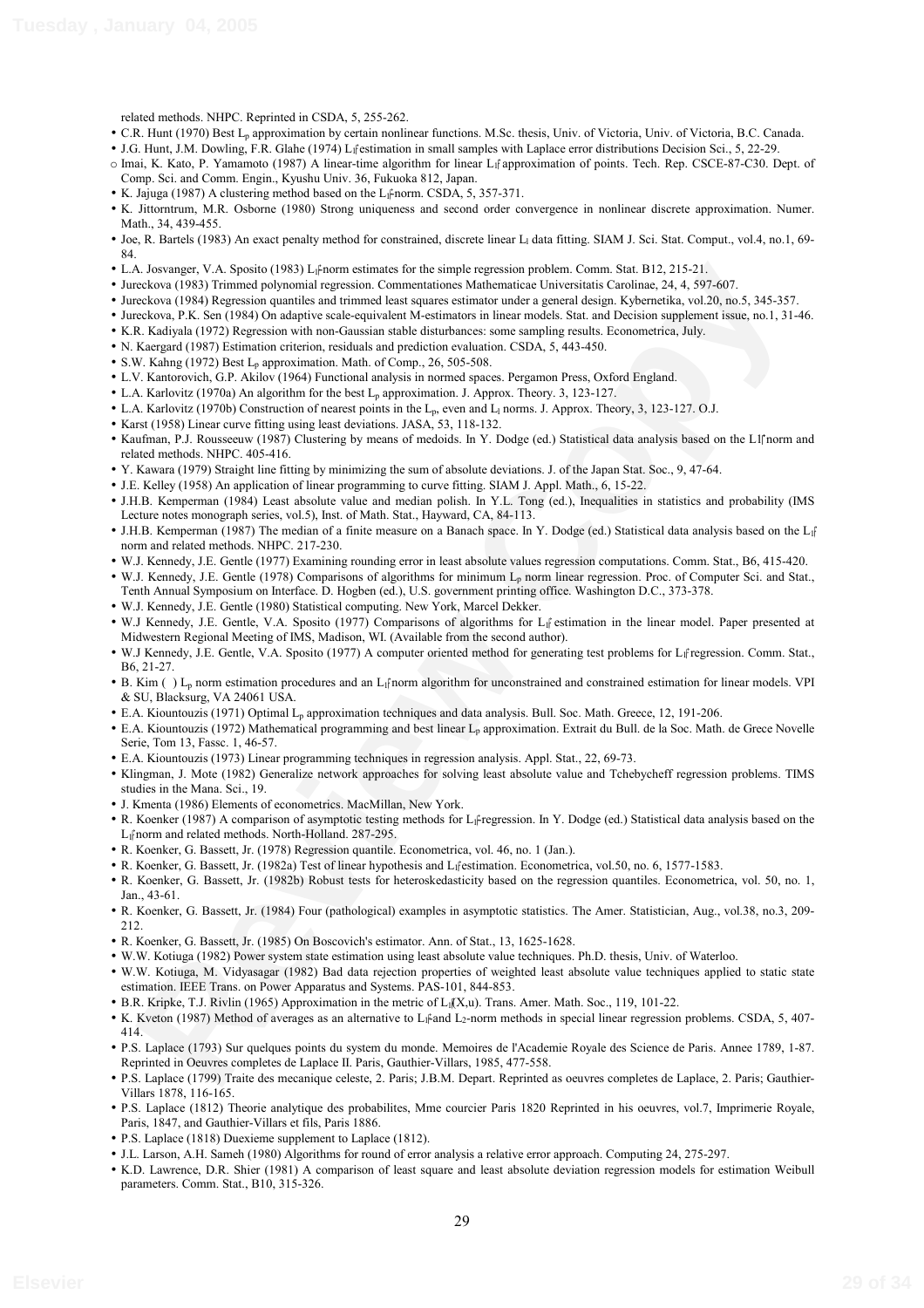- C.L. Lawson (1961) Contribution to the theory of linear least maximum approximations. Ph.D. thesis, Univ. of California, Los Angeles, California.
- Lazarski (1975a) Approximation of continuous functions in the space L<sub>1</sub>. Automatika, 487, 85-93. E. Lazarski (1975b) The approximation of the continuous function by the polynomials of power functions in  $L_1$  space. Automatika, 487, 95-106.
- Lazarski (1975c) On the necessary conditions of the uniqueness of approximation by the polynomials of power functions in  $L_1$  space. Automatika, 487, 107-117.
- Lazarski (1977) Approximation of continuous functions by exponential polynomials in the L<sub>I</sub>space. Automatika, 598, 82-87.
- M.G. Lejeune, P. Sarda (1988) Quantile regression: a non parametric approach. CSDA, 6(3) 229-240.
- J.T. Lewis (1969) Approximation with convex constraints. Doctoral thesis, Brown Univ., Providence, R.I.
- J.T. Lewis (1970) Computation of best one-sided L1 approximation. Math. Comp., 24, 529-536.
- R.F. Love (1974) The dual of a hyperbolic approximation to the generalized constrained multi-facility location problem with  $L_n$  distances Manag. Sci., vol. 21, 22-23.
- E. Lowe (1976) The dual of a log-perduction are to be percentated constrained path-incident path-incident path-incident (1976). The sign of most constrained by the sign of the sign of the sign of the sign of the sign of t • R.F. Love, J.G. Morris (1975) The use of nonlinear programming for solving facility location problems involving  $L_p$  distances using convex programming. Oper. Res., vol. 23, no.3, 581-588.
- G.S. Maddala (1977) Econometrics. McGraw-Hill.
- K. Madsen (1975) An algorithm for minimax solution of overdetermined systems of nonlinear equations. J. Inst. Math. and Appl., 321- 328.
- K. Madsen (1985) Minimization of non-linear approximation functions. Copenhagen.
- B. Mandelbrot (1960) The Pareto-Levy law and the distribution of income. Inter. Econ. Rev., 1, 79-106.
- B. Mandelbrot (1961) Stable Paretian random functions and multiplicative variation of income. Econometrica, 29, 517-543.
- B. Mandelbrot (1963) New methods in statistical economics. J. of Political Economy, Oct.,421-440.
- Marazzi (1987) Solving bounded influence regression with ROBSYS. In Y. Dodge (ed.) Statistical data analysis based on the L1<sup>n</sup>norm and related methods. NHPC. 145-163.
- Marazzi (1988) Algorithms for the computation of weights in bounded influence regression. CSDA 6(3), 251-276.
- Marazzi, A. Randriamiharisoa (1985) ROBETH-ROBSYS: a software for robust statistical computing. Doc. no. 0,1,2,3,4,6. Institut Universitaire de Medecin Sociale et Preventive Lausanne, Switzerland.
- J.S. Marron (1987) What does optimal bandwidth selection mean for non parametric regression estimation. In Y. Dodge (ed.) Statistical data analysis based on the  $L_1$ <sup>e</sup> norm and related methods. NHPC, 379-392.
- C.L. Mathieu (1816) Sur les experiences du pendule, faites par les navigateurs espagnol, en differens points du globe. Connaissance des tems, 314-332.
- J.W. McKean, R.M. Schrader (1984) A comparison of the methods for studentizing the sample median. Comm. Stat., B 13(16), 751-773.
- J.W. McKean, R.M. Schrader (1987) Least absolute errors analysis of variance. In Y. Dodge (ed.) Statistical data analysis based on the L<sub>1f</sub> ĺ norm and related methods. North-Holland. 297-306.
- J.W. McKean, G.L. Sievers (1987) Coefficients of determination for least absolute deviation analysis. Stat. and Prob. Letters, 5, 49-54.
- R.A. McLean, G.A. Watson (1980) Numerical methods for nonlinear discrete L<sub>If</sub> approximation problems. In L. Collatz,
- Meinardus, H. Werner (eds.) Numerical methods of approximation theory. ISNM 52, Birkhauser Verlag, Basel.
- C.R. McConnell (1987) On computing a best discrete L<sub>I</sub> approximation using the method of vanishing Jacobians. CSDA, 5, 277-288.
- G.F. McCormick, V.A. Sposito (1975) A note on L<sub>if</sub>estimation based on the median positive quotient. Appl. Stat., 24, 347-350.
- G.F. McCormick, V.A. Sposito (1976) Using the L<sub>2</sub>-estimator in L<sub>I</sub><sup>e</sup>estimation. SIAM J. Numer. Anal., 13, 337-343.
- Megiddo, A. Tamir (1983) Finding least-distances line. SIAM J. Alg. Disc. Meth., 4, no. 2, 207-211.
- J. Meier (1987) A fast algorithm for clusterwise linear absolute deviations regression. OR Spektrum, 9, 187-189.
- M.S. Meketon (1986) Least absolute value regression. Work. Pap., AT&T Bell Laboratories, Holmdel, N.J.
- Melaku, G. Sadasivan (1987) L1<sup>2</sup>norm and other methods for sample allocation in multivariate stratified surveys. CSDA, 5, 415-424.
- J.A. Menendez, B. Salvador (1987) An algorithm for isotonic median regression. CSDA, 5, 399-406.
- Merle, H. Spath (1974) Computational experiences with discrete Lp-approximation. Computing, 12, 315-321.
- J.R. Meyer, R.R. Glauber (1964) Investment decisions, Economic forecasting and public policy. Harvard Business School Press, Cambridge, Massachusetts.
- Militky, J. Cap (1987) Application of Bayes approach to adaptive Lp nonlinear regression. CSDA, 5, 381-390.
- J.S.B. Mitchell (1987) Shortest rectilinear paths among obstacles. School of Oper. Res. and Ind. Engin. College of Engin. Cornell Univ.. Ithaca, New York, 14853.
- M.J. Mojarrad (1977) The application of comparative Monte Carlo methods to econometrics: an efficient Monte Carlo study of finite sample properties of iterative instrumental variables estimation. Ph.D. Diss., Univ. of Pennsylvania.
- Mond, M. Schechter (1976) A programming problem with an Lp norm in the objective function. J. Austral. Math. Soc., Ser., B, 19, 333- 342.
- A.H. Money, J.F. Affleck-Graves, M.L. Hart (1978a) A review of some alternatives to least squares regression. Tech Rep. no. ALS-1, Sep., Univ. of CapeTown, South Africa.
- A.H. Money, J.F. Affleck-Graves, M.L. Hart (1978b) Least squares and some alternative: a simulation study. Tech. Rep. ALS-2. Univ. of CapeTown, South Africa.
- A.H. Money, J.F. Affleck-Graves, M.L. Hart, G.D.I. Barr (1982) The linear regression model: Lp norm estimation and the choice of p. Comm. Stat., 11, 89-109.
- R.M. Moroney (1961) The Haar problem in L<sub>i</sub>f Proc. Amer. Math. Soc., 12, 793-795.
- J.G. Morris, W.a Verdini (1979) Minisum Lp distance location problems solved via a perturbed problem and Weiszfeld's algorithm. Oper. Res., 27, 1180-1188.
- Munoz Perez, A. Fernandez Palacin (1987) Estimating the quantile function by Bernstein polynomials. CSDA, 5, 391-398.
- V.I. Mudrov, V.L. Kushko, V.I. Mikhailov, E. Osvitskii (1968) Some experiments on the use of the least-modul: method in processing orbital data. Cosmic Res., 6, 421-431.
- W. Murray, M. Overton (1981) A projected Lagrangian algorithm for nonlinear L<sub>if</sub>optimization. SIAM J. Sci. Stat. Comput., 207-224.
- S.C. Narula (1987) The minimum sum of absolute errors regression. J. Quality Tech. 19, 37-45. • S.C. Narula, J.F. Wellington (1977a) An algorithm for the minimum sum of weighted absolute errors regression. Comm. Stat., B(6), 341-
- S.C. Narula, J.F. Wellington (1977b) Prediction, linear regression and minimum sum of relative errors. Technometrics, 19, 185-190.

352.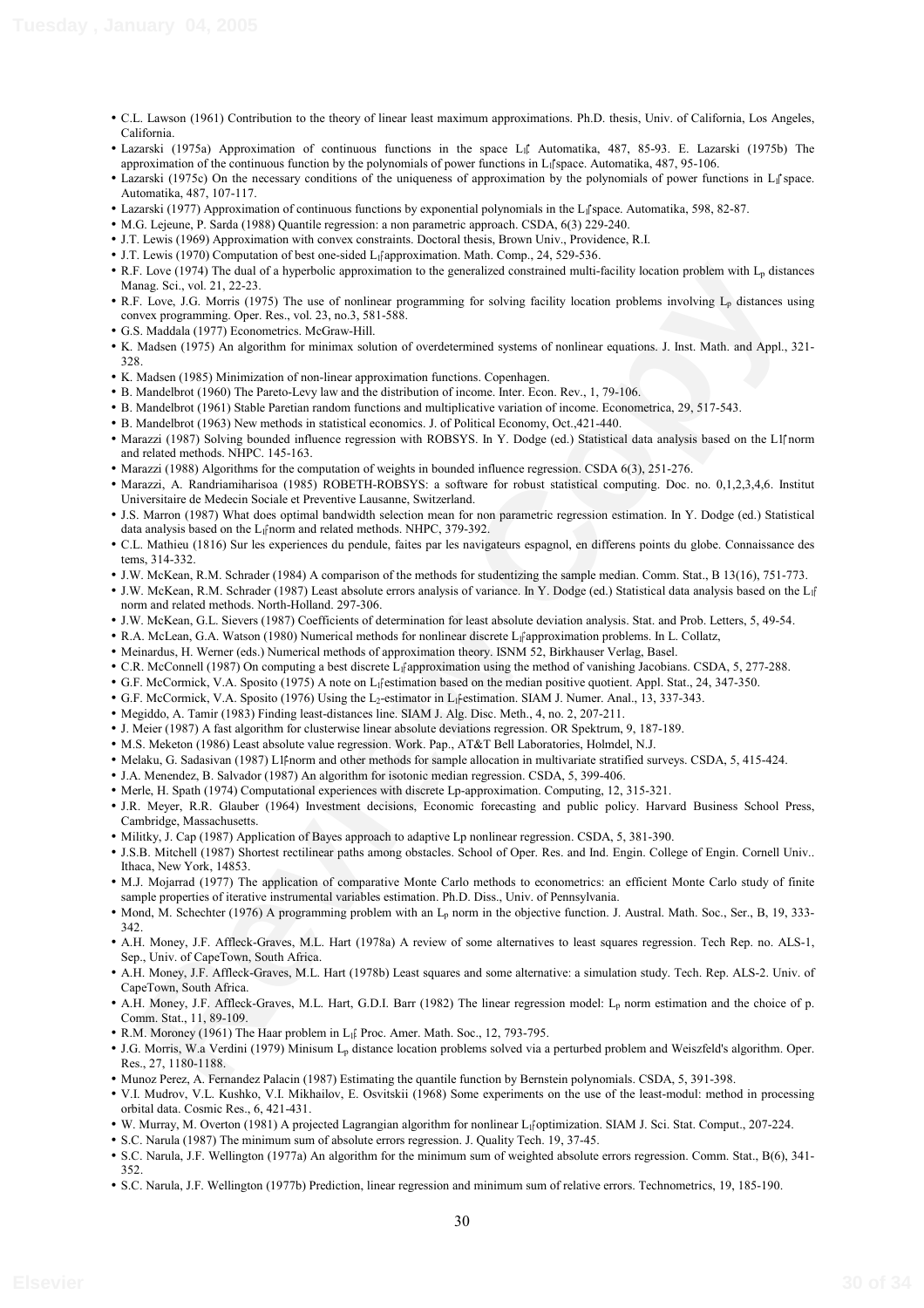- S.C. Narula, J.F. Wellington (1977c) AS108, multiple linear regression with minimum sum of absolute error. Appl. Stat., 26, 106-111.
- S.C. Narula, J.F. Wellington (1979) Selection of variables in linear regression using the minimum sum of weighted absolute errors criterion. Technometrics, 21, no.3 Aug.
- S.C. Narula, J.F. Wellington (1982) The minimum sum of absolute errors regression, a state of the art survey. Inter. Stat. Rev., 50, 317- 326.
- S.C. Narula, J.F. Wellington (1983) Selection of variables in linear regression, a pragmatic approach. J. of Stat. Comput. and Simul., 17, 159-172.
- S.C. Narula, J.F. Wellington (1985) Interior analysis for the minimum sum of absolute errors regression. Technometrics, 27, 181-188.
- S.C. Narula, J.F. Wellington (1987) An efficient algorithm for the MSAE and MMAE regression problems. Work. Pap., Virginia CommonWealth Univ., Richmond, VA 23284.
- H. Nikaido (1970) Introduction to sets and mappings in modern economics. North Holland, Amsterdam.
- H. Nyquist (1980) Recent studies on  $L_p$ -norm estimation. Ph.D. thesis, Univ. of Umea, Sweden.
- H. Nyquist (1983) The optimal  $L_n$ -norm estimator in linear regression models. Comm. Stat. A12, 2511-2524.
- H. Nyquist (1988) Least orthogonal absolute deviations. CSDA, 6(4), 361-368.
- H. Nyquist, A. Westlund (1977) L<sub>i</sub>fversus L<sub>2</sub>-norm estimation in interdependent systems when residual distributions are stable. Dept. of Stat., Univ. of Umea Presented at European Meeting of the Econometric Soc., Vienna, 5-9 Sep.
- W. Oberhofer (1982) The consistency of nonlinear regression minimizing the L<sub>If</sub> norm. Ann. of Stat., 10, 316-319.
- W. Oettli (1975) Symmetric duality, and a convergent subgradient method for discrete linear, constrained approximation problems with arbitrary norms appearing in the objective function and in the constraints. J. Approx. Theory, 14, 43-50.
- M.R. Osborne (1980) An algorithmic approach to nonlinear approximation problems. Approx. Theory III, 705-710.
- M.R. Osborne (1985) Finite algorithms in optimization and data analysis. Wiley, Chichester.
- M.R. Osborne (1987) The reduced gradient algorithm. In Y. Dodge (ed.) Statistical data analysis based on the L<sub>I</sub><sup>†</sup> norm and related methods. NHPC. 95-108.
- M.R. Osborne, S.A. Pruess, R.S. Womersley (1986) Concise representation of generalized gradients. J. of Austra. Math. Soc., Ser. B, 28, 57-74.
- M.R. Osborne, G.A. Watson (1967) On the best linear Chebyshev approximation. Computer J., 10, 172-177.
- M.R. Osborne, G.A. Watson (1971) On an algorithm for discrete nonlinear L<sub>If</sub> approximation. Computer J., 14, 184-188.
- M.R. Osborne, G.A. Watson (1978) Nonlinear approximation problems in vector norms. In Dundee, G.A. Watson (eds.) Numerical analysis. Springer Verlag.
- M.R. Osborne, G.A. Watson (1985) An analysis of the total approximation problem in separable norms, and an algorithm for the total L<sub>1</sub> $f$ ĺ problem. SIAM J. Sci. Stat. Comp., 6, 410-424.
- M. Overton (1982) Algorithms for nonlinear L<sub>if</sub> and Ll fitting. In M.J.D. Powell (ed.) Nonlinear optimization. Academic Press, London, 91-101
- R.M. Oveson (1968) Regression parameter estimation by minimizing the sum of absolute errors. Doctoral dissertation Harvard Univ., Cambridge, Massachusetts.
- H.J. Paarsch (1984) A Monte Carlo comparison of estimates for censored regression models. J. of Econometrics, 24, 197-213.
- M.J. Panik (1976) Classical optimization: foundation and extensions. NHPC.
- U. Peters, C. Willms (1983) Up-and down-dating procedures for linear L<sub>I</sub>f regression. OR Spektrum 5, 229-239.
- R.C. Pfaffenberger, J.J. Dinkel (1978) Absolute deviations curve fitting: an alternative to least squares. In H.A. David (ed.) Contributions to survey sampling and applied statistics. Academic Press, New York, 279-294.
- Pilibossian (1987) A direct solving algorithm for a linear regression according to L<sub>1</sub><sup>2</sup>norm criteria. Work. Pap., L.S.T.A. Universite, Paris VI
- M.A. Porter, D.J. Winstanley (1979) Remark ASR29. Remarks on AS110: L<sub>p</sub> norm fit of a straight line. Appl. Stat., 28, 112-113.
- S. Portnoy (1987) Using regression fractiles to identify outliers. In Y. Dodge (ed.) Statistical data analysis based on the L<sub>I</sub><sup>t</sup> norm and related methods. NHPC, 345-356.
- J.L. Powell (1983) The asymptotic normality of two-stage least absolute deviation estimators. Econometrica, 51, 1569-1575.
- J.L. Powell (1984) Least absolute deviations estimation for the censored regression model. J. of Econometrics, 25, 303-325.
- J.L. Powell (1986) Censored regression quantiles. J. of Econometrics, 32, 143-155.
- M.J.D. Powell, Y. Yuan (1984) Conditions for super linear convergence in L<sub>If</sub> and LI solutions of overdetermined nonlinear equations. IMAJ Num. Anal., 4, 241-251.
- Prochazka (1988) Regression quantiles and trimmed least squares estimator in nonlinear regression model. CSDA, 6(4), 385-392.
- R. Prony (1804) Recherches physico-mathematiques sur la theorie des eaus courantes. Paris, l'imprimerie imperiale.
- V. Ptak (1958) On approximation of continuous functions in the metric uatb3x(t)3dt Czechoslovak Math. J. 8(83), 267-273.
- Rabinowitz (1968) Application of linear programming to numerical analysis. SIAM Rev., 10, 121-159.
- Rabinowitz (1970) Mathematical programming and approximation. In A. Talbot (ed.) Approximation Theory. Academic Press, 217-231.
- Ralston, P. Rabinowitz (1985) A first course in numerical analysis. Wiley, New York.
- Wirkle (1990) heavies<br>of one of the Margingi in noder one consider Meric Hella Associates.<br>When (1980) Beservation or F<sub>i</sub>stern medicinal R-D relation of the of Urnes Steelar.<br>Negative Copy is a complete the Margingi in th • J.O. Ramsay (1977) A comparative study of several robust estimates of slopes, intercept, and scale in linear regression. JASA, 72, 608- 615
- M.R. Rao, V. Srinivasan (1972) A note on Sharpe's algorithm for minimum sum of absolute deviations in a simple regression problem. Manag. Sci., 19, 222-225.
- R.H. Rasche, J. Gaffney, A.Y.C. Koo, N. Obst (1980) Functional forms for estimating the Lorenz curve. Econometrica, 48, 1061-1062.
- H.D. Ratliff, J.C. Picard (1978) A cut approach to rectilinear distance facility location problem. Oper. Res., 26, 422-433.
- W. Rey (1975) On the least pth power methods in multiple regressions and location estimations. BIT, 15, 174-185.
- E.C. Rhodes (1930) Reducing observations by the method of minimum deviations. Philo. Mag., 7th series, 9, 974-92.
- J.R. Rice (1964a) On computation of L<sub>I</sub><sup>e</sup> approximations by exponentials, rationals, and other functions. Math. Comp., 18, 390-396.
- J.R. Rice (1964b) On nonlinear L<sub>i</sub><sup>r</sup>approximation. Arch. Rational Mech. Anal., 17 61-66.
- J.R. Rice (1964c) The approximation of functions, vol. I, linear theory. Reading Mass:, Addison-Wesley.
- J.R. Rice (1969) The approximation of functions, vol. II, linear theory. Reading Mass:, Addison-Wesley.
- J.R. Rice (1985) Numerical methods, software, and analysis. McGraw-Hill, ch. 11.
- J.R. Rice, J.S. White (1964) Norms for smoothing and estimation. SIAM Rev., 6, 243-256.
- P.D. Robers, A. Ben-Israel (1969) An interval programming algorithm for discrete linear L<sub>I</sub>f approximation problem. J. Approx. Theory, 2,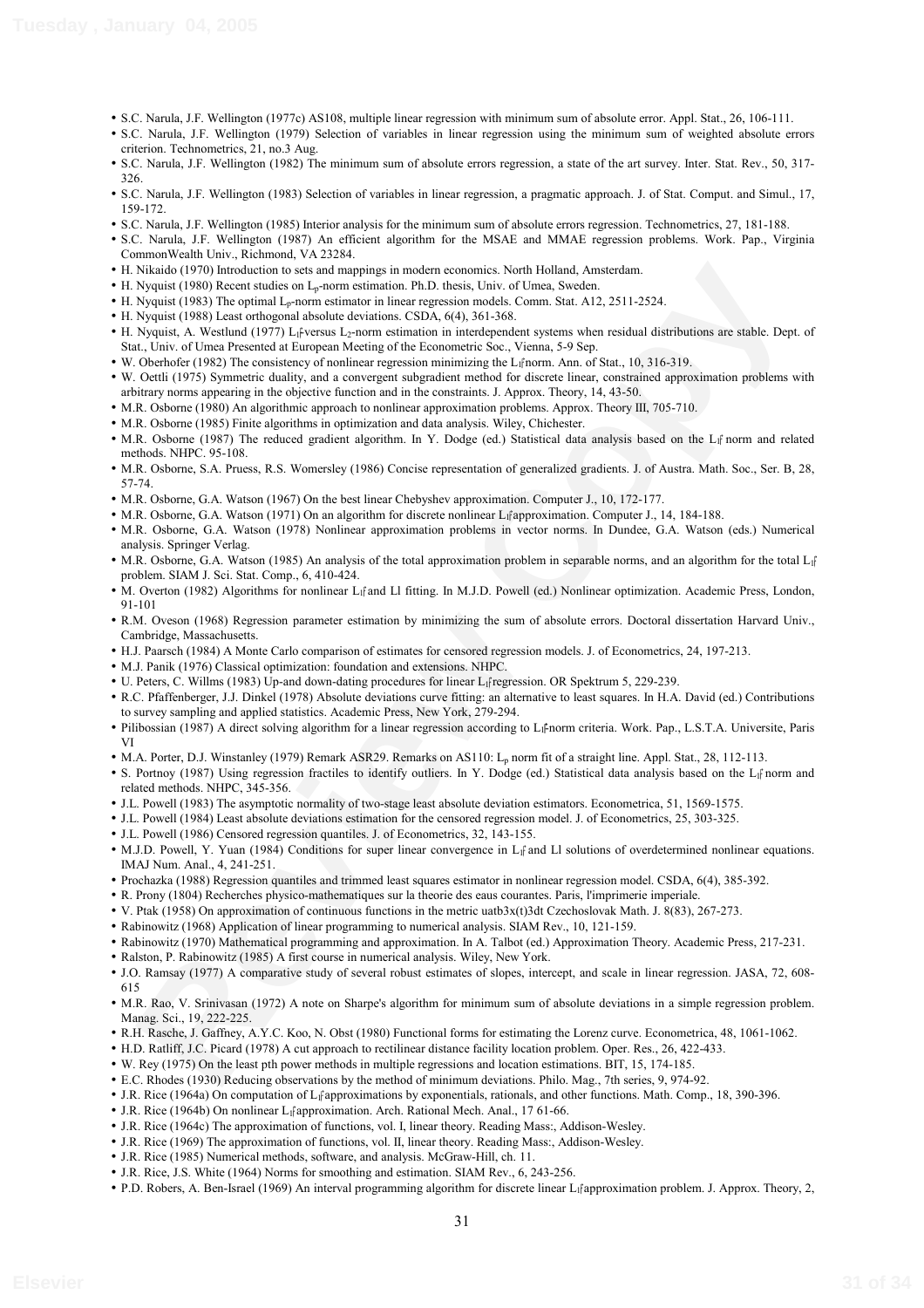323-336.

- P.D. Robers, S.S. Robers (1973) Algorithm 458: discrete linear L<sub>If</sub> approximation by interval linear programming. Comm. ACM, 16, 629-633.
- Ronchetti (1987) Bounded influence in regression: a review. In Y. Dodge (ed.) Statistical data analysis based on the L<sub>I</sub> norm and related methods. NHPC, 65-80.
- A.E. Ronner (1977) P-norm estimators in a linear regression model. Doctoral thesis, Rijkuniversiteit te Groningen.
- A.E. Ronner (1984) Asymptotic normality of p-norm estimators
- in multiple regression. Z. Wahrschein lickeitstheorie verw. Gebiete 66, 613-620.
- G. Roodman (1974) A procedure for optimal stepwise MSAE regression analysis. Oper. Res., 22, 393-399.
- Rosenberg, D. Carlson (1977) A simple approximation of the sampling distribution of least absolute residuals regression estimates. Comm. Stat., B6, 421-437.
- Rossi, H.D. Brunk (1987) L<sub>1</sub><sup>t</sup> and L<sub>2</sub> cross-validation for density estimation with special reference to orthogonal expansions. Tech. Rep. 120, Dept. of Stat., Oregon State Univ..
- Rossi, H.D. Brunk (1988) L<sub>1</sub> and L<sub>2</sub> cross-validation for density estimation with special reference to orthogonal expansions. CSDA, 6(3), 203-228.
- P.J. Rousseeuw (1984) Least median of squares regression. J. Amer. Stat. Asso., 79, 871-80.
- P.J. Rousseeuw (1987) An application of L<sub>If</sub> to astronomy. In Y. Dodge (ed.) Statistical data analysis based on the L<sub>If</sub> norm and related methods. NHPC, 437-446.
- P.J. Rousseeuw, A. Leroy (1987) Robust regression and outlier detection. Wiley-Interscience, New York.
- A.N. Sadovski (1974) AS74: L<sub>il</sub><sup>2</sup>norm fit of a straight line. Appl. Stat. 23, 244-248.
- A.K.Md.E. Saleh, P.K. Sen (1987) On the asymptotic distributional risk properties of pre-test and shrinkage L<sub>If</sub>estimators. CSDA, 5, 289-300.
- J.P. Schellhorn (1987) Fitting data through homotopy methods In Y. Dodge (ed.) Statistical data analysis based on the L<sub>II</sub> norm and related methods. NHPC. 131-138.
- E.J. Schlossmacher (1973) An iterative technique for absolute deviations curve fitting. JASA 68, 857-865.
- R.M. Schrader, J.W. McKean (1987) Small sample properties of least absolute errors analysis of variance. In Y. Dodge (ed.) Statistical data analysis based on the  $L_1$ <sup>e</sup> norm and related methods. NHPC. 307-322.
- Seneta (1983) The weighted median and multiple regression. Austral. J. Stat., 25(2), 370-377.
- Seneta, W.L. Steiger (1984) A new LAD curve-fitting algorithm: slightly overdetermined equation system in L<sub>1</sub>. Discrete App. Math., 7, 79-91.
- Shanno, R.L. Weil (1970) Linear programming with absolute value functionals. Oper. Res., 19, 120-124.
- W.F. Sharpe (1971) Mean-absolute deviation characteristic lines for securities and portfolios. Manag. Sci., 18, B1-B13.
- S.J. Sheather (1986) A finite sample estimate of the variance of the sample median. Stat. and Prob. Letter., 4, 337-342.
- S.J. Sheather (1987) Assessing the accuracy of the sample median: estimated standard errors versus interpolated confidence intervals. In Y. Dodge (ed.) Statistical data analysis based on the L<sub>II</sub><sup>n</sup>norm and related methods. North-Holland. 203-216.
- S.J. Sheather, J.W. McKean (1987) A comparison of testing and confidence interval methods for the median. Stat. and Prob. Letter, 6, 31- 36.
- over. Sim, 16, 421-421<br> **Review Copy (14%)**<br> **Review Copy (14%)**  $\frac{1}{2}$  constrainties for develop estimation with spacial reference to orthogonal expansions. The<br>
Review Copy Copy Copy (14%) and reduce the strain of the • H.D. Sherali, B.O. Skarpness, B. Kim (1987) An assumption-free convergence analysis for a perturbation of the scaling algorithm for linear programs, with application to the L<sub>If</sub> estimation problem. Dept. of Ind. Engin. and OR, Virginia Polytechnic Inst. and State Univ., Blacksburg, Virginia.
- O.B. Sheynin (1973) R.J. Boscovich's work on probability. Archive for history of exact sciences, vol. 9, 306-324, and vol. 28, 173.
- D.R. Shier, C.J. Witzgall (1978) Norm approximation problems and norm statistics., J. Res. Nat. Bur. Standards, 83, 71-74.
- O. Shisha (1974) A remark on an algorithm for best Lp approximation. J. Approx. Theory, 11, 283-284.
- R.I. Shrager, E. Hill (1980) Nonlinear curve-fitting in the L<sub>If</sub> and Ll norms. Math. Comput., 34, 529-541.
- A.F. Siegel (1983) Low median and least absolute residual analysis of two-way tables. JASA, 78, 371-374.
- R.L. Sielken, H.O. Hartley (1973) Two linear programming algorithms for unbiased estimation of linear models. JASA, 68, 639-.
- H.A. Simon (1955) On a class of skew distribution functions. Biometrika, 42, 425-440. Reprinted in H.A. Simon (1957) Models of man. New York, Wiley.
- R.R. Singleton (1940) A method for minimizing the sum of absolute values of deviations. Ann. of math. Stat., 11, 301-310.
- M.G. Sklar, R.D. Armstrong (1982) Least absolute value and Chebyshev estimation utilizing least squares results. Math. Prog., 24, 346- 352.
- V.K. Smith, T.W. Hall (1972) A comparison of maximum likelihood versus BLUE estimators. Rev. Econ. Stat., 54, 186-190.
- S.A. Soliman, G.S. Christensen, A. Rouhi (1988) A new technique for curve fitting based on minimum absolute deviations. CSDA, 6(4), 341-352.
- D.L. Souvaine, J.M. Steele (1987) Time-and space-efficient algorithms for least median of squares regression. JASA, 82, no. 399, 794- 801.
- Spath (1976) L<sub>1</sub> cluster analysis. Computing, 16, 379-387.
- Spath (1982) On discrete linear orthogonal Lp-approximation. Numerische Analysis, ZAMM 62, T354-T355.
- Spath (1985) Cluster dissection and analysis. Horwod, Chichester.
- H. Spath (1986a) Clusterwise linear least squares versus least absolute deviations regression, a numerical comparison for a case study. In W. Gaul, M. Schader (eds.) Classification as a tool of research. Elsevier, Amsterdam.
- H. Spath (1986b) Orthogonal least squares fitting with linear manifolds. Numer. Math., 48, 441-445.
- H. Spath (1986c) Algorithm, Clusterwise linear least absolute deviations regression. Computing, 37, 371-378.
- H. Spath (1987) Using the Li<sup>e</sup>norm within cluster analysis. In Y. Dodge (ed.) Statistical data analysis based on the Li<sup>e</sup>norm and related methods. NHPC. 427-434.
- H. Spath, G.A. Watson (1987) On orthogonal linear L<sub>if</sub>approximation. Numer. Math., 51, 531-543.
- V.A. Sposito (1976) A remark on algorithm AS74, L<sub>I</sub><sup>t</sup>norm fit of a straight line. Appl. Stat., 25, 96-97.
- V.A. Sposito (1982) On the unbiasedness of the L<sub>p</sub>-norm estimators. JASA, 77, 652-653.
- V.A. Sposito (1987a) On median polish and L<sub>If</sub> estimators. CSDA, 5, 155-162.
- V.A. Sposito (1987b) Some properties of Lp-estimators in robust procedures. Marcel Dekker. In print.
- V.A. Sposito, M.L. Hand (1980) Optimal L<sub>p</sub> estimators for symmetric distributions. Proc. of ASA, Stat. Comp. Sec.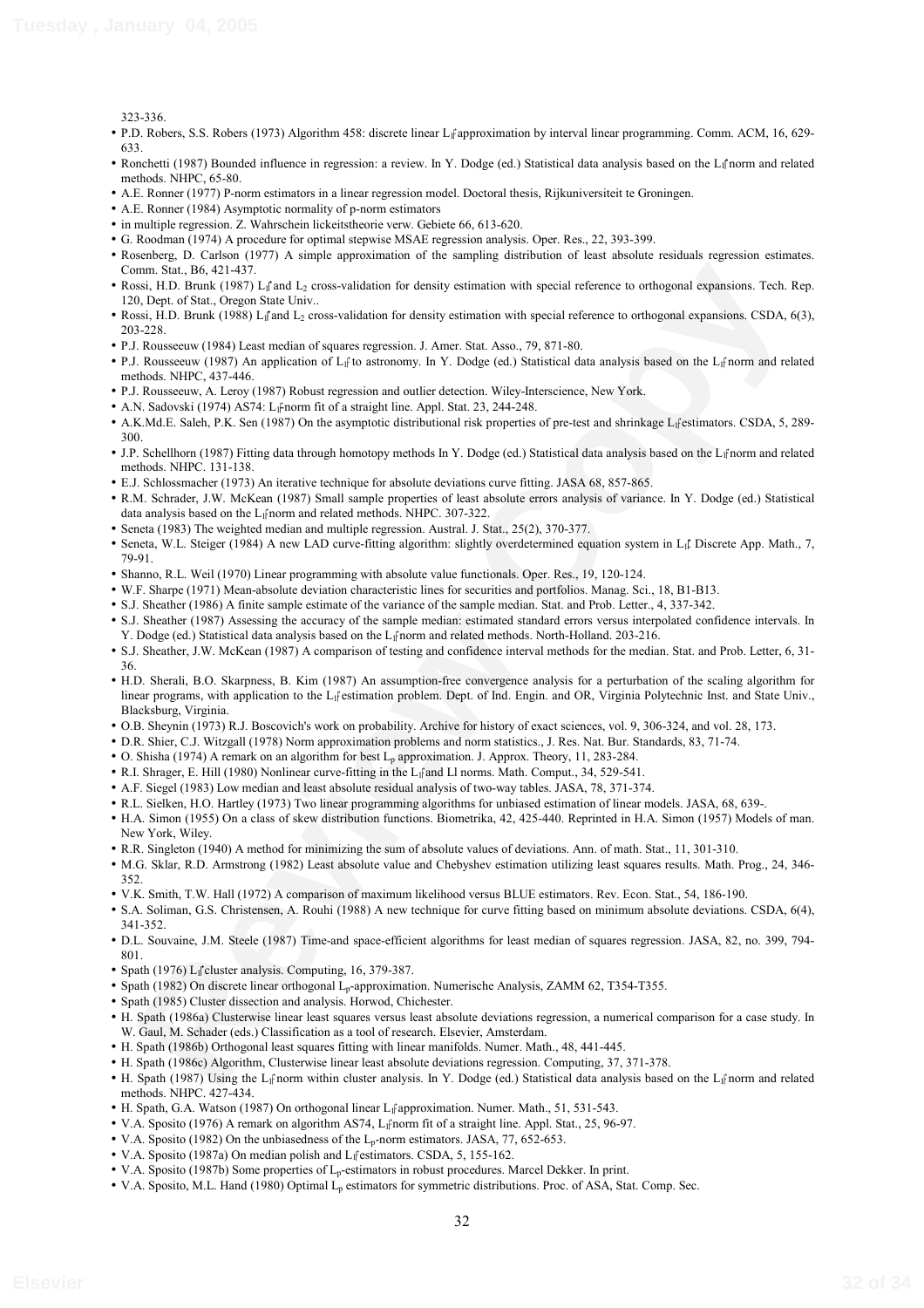- V.A. Sposito, M. Hand, G. McCormick (1977) Using an approximate Lifestimator. Comm. Stat., B6, 263-268.
- V.A. Sposito, M.L. Hand, B. Skarpness (1983) On the efficiency of using the sample kurtosis in selecting optimal L<sub>p</sub> estimators. Comm. Stat., B12, 265-272.
- V.A. Sposito, W.J. Kennedy, J.E. Gentle (1977) AS110: L<sub>p</sub> norm fit of a straight line. Appl. Stat., 26, 114-118.
- V.A. Sposito, W.J. Kennedy, J.E. Gentle (1980) Useful generalized properties of L<sub>If</sub>estimators. Comm. Stat., A9, 1309-1315.
- V.A. Sposito, G.F. McCormick, W.J. Kennedy (1975) L<sub>if</sub> estimation strategies based on the simplex algorithm. In Proc. of the eighth symposium on the interface, J.W. France (ed.) Health science computing facility. UCLA, Los Angeles.
- V.A. Sposito, W.C. Smith (1976) On a sufficient and necessary condition for L<sub>If</sub>estimation. Appl. Stat., 25, 154-157.
- V.A. Sposito, W.C. Smith, G.F. McCormick (1978) Minimizing the sum of absolute deviations. J. of Appl. Stat. and Econometrics, Vandenhoeck and Ruprecht in Gottingen and Zurich series 12.
- V.A. Sposito, M. Tvejte (1984) The estimation of certain parameters used in L<sub>I</sub><sub>I</sub> interface. Proc. of Stat. Comp. Sec. of ASA, 267-270.
- Spyropoulos, E. Kiountouzis, A. Young (1973) Discrete approximation in the L<sub>1</sub> norm. Comp. J., 16, 180-186.
- V.P. Sreedharan (1969) Solution of overdetermined linear equation which minimize error in an abstract norm. Numer. Math., 13, 146- 151.
- V.P. Sreedharan (1971) Least squares algorithms for finding solutions which minimize error in an abstract norm. Numer. Math., 17, 387- 401.
- G. Stangenhaus (1987) Bootstrap and interface procedures for  $L_1$  regression. In Y. Dodge (ed.) Statistical data analysis based on the  $L_1$ ĺ norm and related methods. NHPC. 323-332.
- · G. Stangenhaus, S.C. Narula (1987) Inference procedures for the L<sub>If</sub>regression. Work. Pap., Universidade Estadual de Compainas, Brasil.
- J.M. Steele, W.L. Steiger (1986) Algorithms and complexity for least median of squares regression. Discrete Appl. Math., 14, 39-100.
- Stiefel (1960) Note on Jordan elimination, linear programming and Tchebycheff approximation. SIAM J. Numer. Math., 2, 1-17.
- Steindl (1965) Random processes and growth of the firms. London, Griffin.
- W.L. Steiger (1980) Linear programming via L<sub>If</sub>curve fitting beats simplex. Abstracts, AMS, 80T-C26, 385-386.
- W. Steiger, P. Bloomfield (1980) Remark on a paper of Narula and Wellington. Technometrics, 22, 450.
- S.M. Stigler (1981) Gauss and invention of least squares. Ann. of Stat., 9, 465-474.
- S.M. Stigler (1984) Studies in the history of probability and statistics XL, Boscovich, Simpson and a 1760 manuscript note on fitting a linear relation. Biometrica, 71, 3, 615-620.
- Svanberg (1805) Exposition des operations faites en lappnie pour la determination d'un arc du meridien en 1801, 1802 et 1803,... Stockholm.
- Taguchi (1972a) On the two-dimensional concentration surface and extensions of concentration coefficient and Pareto distribution to the two dimensional case-I. Ann. of the Inst. of Stat. Math., vol. 24, no.2, 355-381.
- Taguchi (1972b) On the two-dimensional concentration surface and extensions of concentration coefficient and Pareto distribution to the two dimensional case-II. Ann. of the Inst. of Stat. Math., vol. 24, no.3, 599-619.
- T. Taguchi (1972c) Concentration polyhedron, two dimensional concentration coefficient for discrete type distribution and some new correlation coefficients etc. The Inst. of Stat. Math., 77-115.
- T. Taguchi (1973) On the two-dimensional concentration surface and extensions of concentration coefficient and Pareto distribution to the two dimensional case-III. Ann. of the Inst. of Stat. Math., vol. 25, no.1, 215-237.
- T. Taguchi (1974) On Fechner's thesis and statistics with norm p. Ann. of the Inst. of Stat. Math., vol. 26, no.2, 175-193.
- T. Taguchi (1978) On a generalization of Gaussian distribution. Ann. of the Inst. of Stat. Math., vol. 30, no.2, A, 211-242.
- T. Taguchi (1981) On a multiple Gini's coefficient and some concentrative regressions. Metron, vol. XXXIX -N.1-2, 5-98.
- T. Taguchi (1983) Concentration analysis of bivariate Paretoan distribution. Proc. of the Inst. of Stat. Math., vol. 31, no.1, 1-32.
- A. Specie, M. Traye (1963) the column to create the state in Leftin line, The state is the state of the state in the state in the state is the state in the state in the state is the state in the state in the state in the s • T. Taguchi (1987) On the structure of multivariate concentration. Submitted to the First International Conference on Statistical Data Analysis Based on the L1 Norm and Related Methods, Neuchatel, Switzerland.
- T. Taguchi (1988) On the structure of multivariate concentration -some relationships among the concentration surface and two variate mean difference and regressions. CSDA, 6, 307-334.
- Takayama (1974) Mathematical economics. The Dryden Press, Illinois.
- L.D. Taylor (1974) Estimating by minimizing the sum of absolute errors. In P. Zarembka (ed.) Frontiers in econometrics. Academic Press.
- H.H. Taylor, S.C. Banks, J.F. McCoy (1979) Deconvolution with the L<sub>I</sub>fnorm. Geophysics, 44, 39-52.
- H. Theil (1965) The analysis of disturbances in regression analysis. JASA, 67, 1067-1079.
- H. Theil (1971) Principles of econometrics. Wiley.
- A Tishler, L. Zang (1982) An absolute deviations curve fitting algorithm for nonlinear models. TIMS studies in Manag. Sci., 19.
- D.S. Tracy, K.A. Khan (1987) MRPP tests in L<sub>if</sub> norm. CSDA, 5, 373-380.
- Trauwaert (1987) L<sub>1</sub><sup>†</sup> in fuzzy clustering. In Y. Dodge (ed.) Statistical data analysis based on the L<sub>1</sub><sup>†</sup> norm and related methods. NHPC. 417-426.
- J.W. Tukey (1977) Exploratory data analysis. Reading, Mass. Addison-Wesley.
- H.H. Turner (1887) On Mr. Edgeworth's method of reducing observations relating to several quantities. Phil. Mag. (5th series), 24, 466- 470.
- K.H. Usow (1967a) On L<sub>if</sub>approximation: computation for continuous functions and continuous dependence. SIAM J. of Numer. Anal., 4, 70-88.
- K.H. Usow (1967b) On L<sub>I</sub><sup>t</sup> approximation: computation for discrete functions and discretization effect. SIAM J. Numer. Anal., 4, 233-244
- Vajda (1987) Lif distances in statistical inference: comparison of topological, functional and statistical properties. In Y. Dodge (ed.) Statistical data analysis based on the  $L_1$  norm and related methods. NHPC. 177-184.
- C.W. Valentine, C.P. Van Dine (1963) An algorithm for minimax polynomial curve fitting for discrete data. J. ACM, 10, 283-290.
- J.F. Van Beeck-Calkoen (1816) Ver de theoric der Gemiddelde Waardij. Verhandlingen der K. Nederlandandsch Instituut Can Wetenschappen, 2, 1-19.
- Veidinger (1960) On the numerical determination of the best approximation in the Chebychev sense. Numer. Math., 2, 1-17.
- B.A. Von Lindenau (1806) Uber den Gebrauch der Gradmessungen zur bestimmung der gestalt der erde. Monatliche correspondenz zur befar derung der Erd-und Himmels-kunde, 14, 113-158.
- B.Z. Vulikh (1976) A brief course in the theory of functions of a real variable. Mir Publishers, Moscow.
- H.M. Wagner (1959) Linear programming technique for regression analysis. JASA, 54, 202-212.